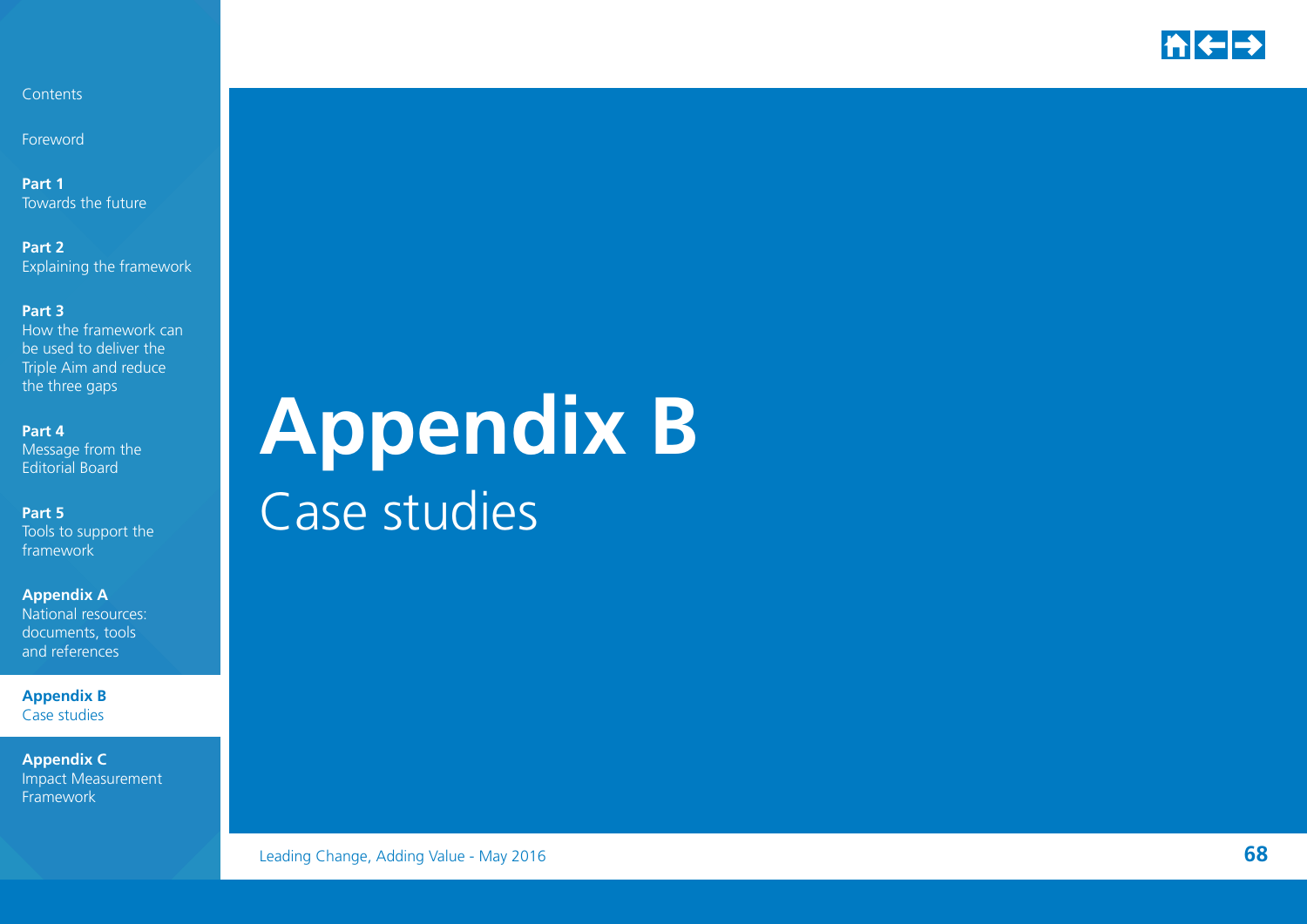

Foreword

**Part 1** Towards the future

**Part 2** Explaining the framework

#### **Part 3**

How the framework can be used to deliver the Triple Aim and reduce the three gaps

#### **Part 4**

Message from the Editorial Board

#### **Part 5**

Tools to support the framework

#### **Appendix A**

National resources: documents, tools and references

**Appendix B**  Case studies

**Appendix C**  Impact Measurement Framework

## **Appendix B** Case studies

There is much more to addressing unwarranted variation than just an improvement methodology. This is an exciting opportunity to better understand the culture of care delivery, look at the evidence and understand how the care that we deliver can be benchmarked with peer organisations, and across different health and care settings. So that when unwarranted variation occurs, we can challenge the status quo and start to do things differently.

To demonstrate work that has already been undertaken or is in progress we set out below a number of case studies and examples of best practice. This document is live and will be updated with additional studies.

If you would like to know more about the work included in this Appendix please contact the named person on the case study. Collaborative working and sharing ideas are essential to demonstrating how we can lead change and add value.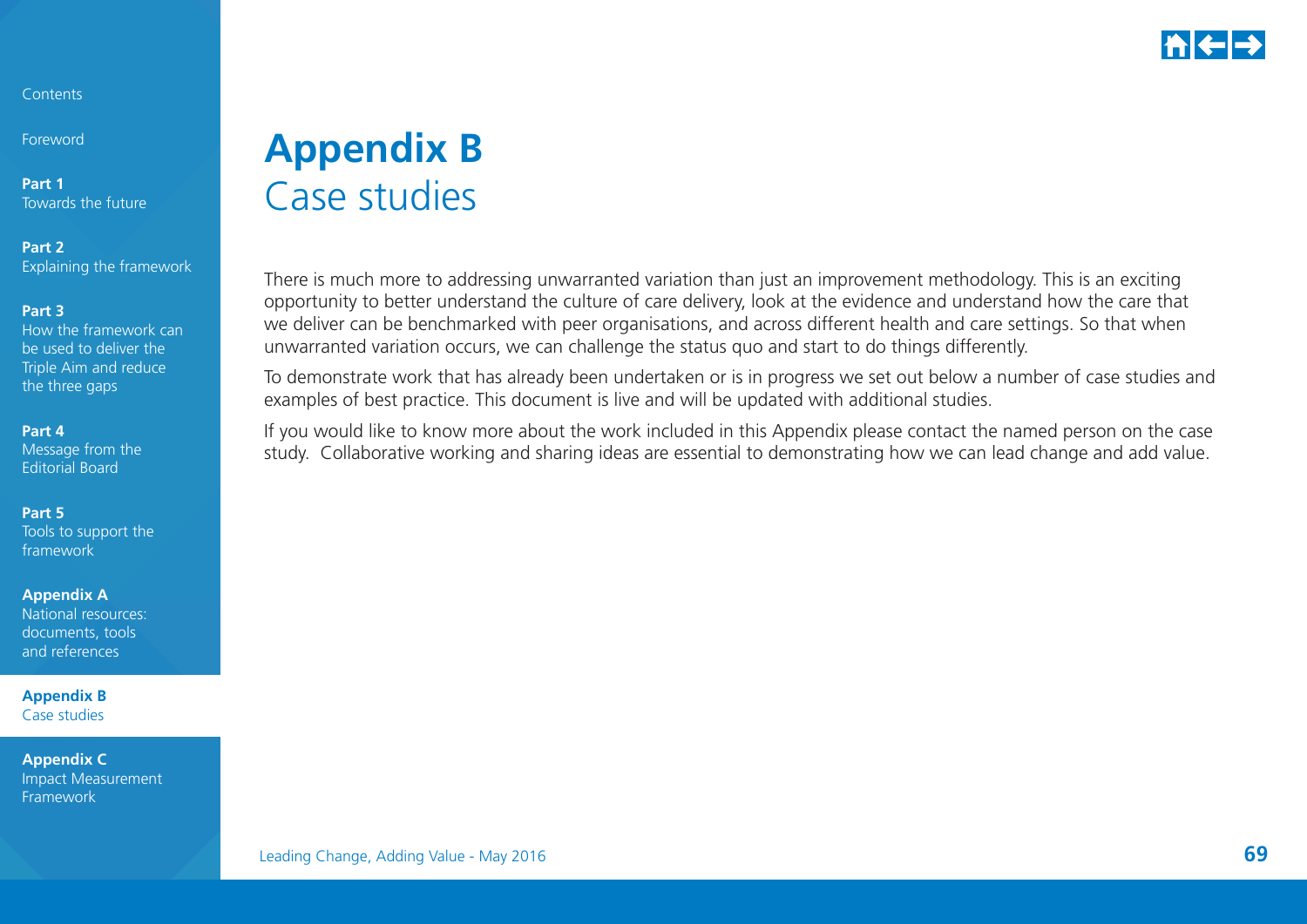

Foreword

**Part 1** Towards the future

**Part 2**  Explaining the framework

#### **Part 3**

How the framework can be used to deliver the Triple Aim and reduce the three gaps

#### **Part 4**

Message from the Editorial Board

#### **Part 5**

Tools to support the framework

**Appendix A** 

National resources: documents, tools and references

**Appendix B**  Case studies

**Appendix C**  Impact Measurement Framework

## **Case study 1**

## Diabetes training programme: The management of insulin administration in the community by non-registered practitioners

Organisations: Shropshire Community Health NHS Trust, Shropshire Partners in Care (SPIC)

#### Contact:

Angela Cook, Head of Nursing and Quality, [angela.cook@nhs.net](mailto:angela.cook%40nhs.net?subject=)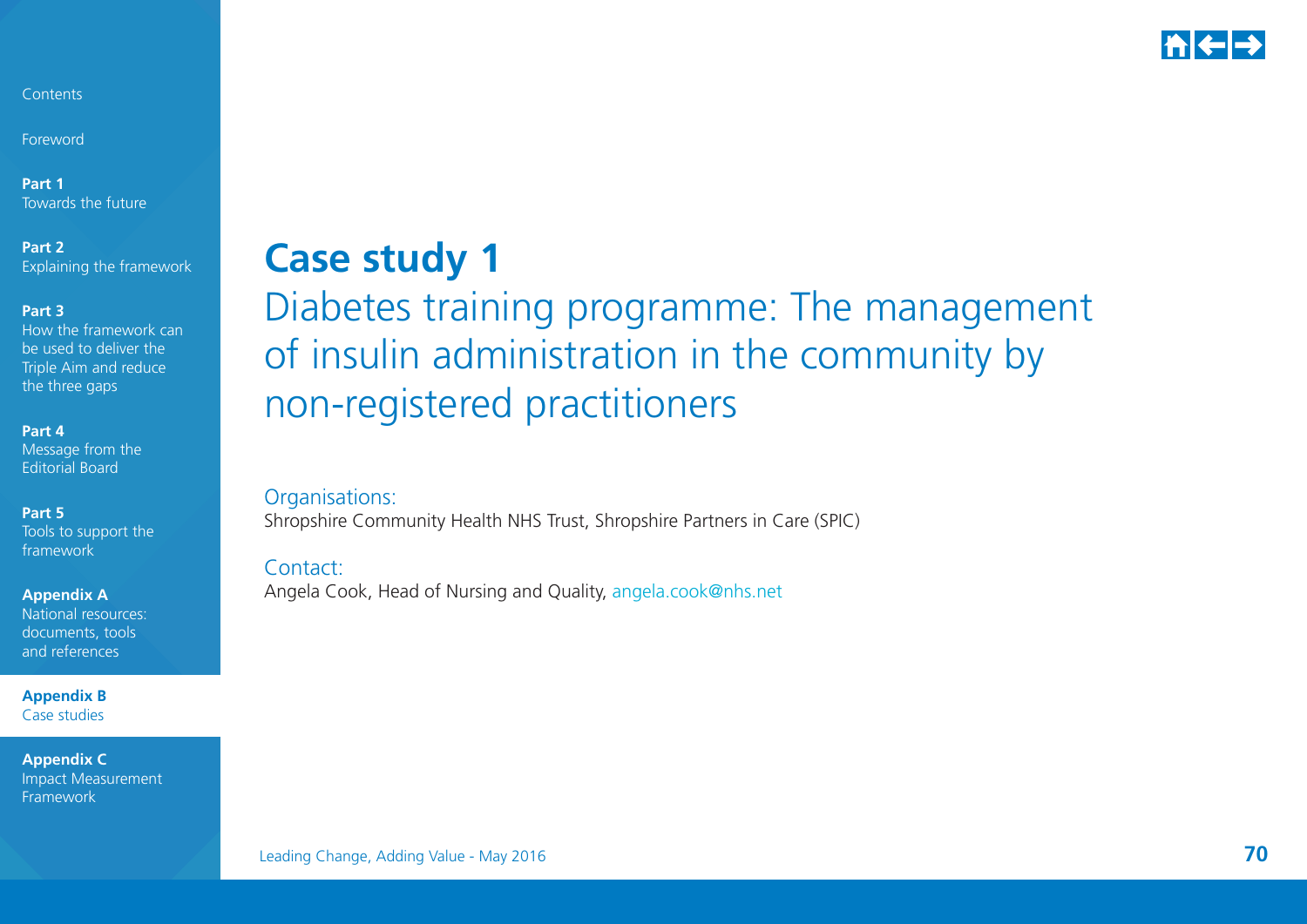Foreword

**Part 1** Towards the future

**Part 2**  Explaining the fram

#### **Part 3**

How the framework be used to deliver the Triple Aim and redu the three gaps

#### **Part 4**

Message from the Editorial Board

#### **Part 5**

Tools to support the framework

#### **Appendix A**

National resources: documents, tools and references

**Appendix B**  Case studies

**Appendix C**  Impact Measurement Framework

## **Case study 1**

Diabetes training programme: The management of insulin administration in the community by non-registered practitioners

|                     | <b>Case study</b>                                                  |                                                                                                                                                                                                                                                                                                                                                                                                                                                                                                                                                                                                                                                                  |                                 | <b>Using Leading Change, Adding Value</b>                                                                                         |                                                                                                                                                                                                                                                                                                                        |  |  |
|---------------------|--------------------------------------------------------------------|------------------------------------------------------------------------------------------------------------------------------------------------------------------------------------------------------------------------------------------------------------------------------------------------------------------------------------------------------------------------------------------------------------------------------------------------------------------------------------------------------------------------------------------------------------------------------------------------------------------------------------------------------------------|---------------------------------|-----------------------------------------------------------------------------------------------------------------------------------|------------------------------------------------------------------------------------------------------------------------------------------------------------------------------------------------------------------------------------------------------------------------------------------------------------------------|--|--|
| ework               | What was the<br>unwarranted<br>variation?                          | Variable levels of diabetes care were identified in the<br>community and residential care homes, with increased demand<br>for district nurses to administer insulin in these settings.                                                                                                                                                                                                                                                                                                                                                                                                                                                                           |                                 |                                                                                                                                   |                                                                                                                                                                                                                                                                                                                        |  |  |
| k canl<br>he<br>ice | How was<br>unwarranted<br>variation<br>identified?                 | An MSc project looking at the diabetes knowledge levels and<br>its management in the community showed that care was not<br>of the standard expected. The variation was identified through<br>data which included increased demand /referrals, incident<br>reports and the experience of nurses visiting care homes.                                                                                                                                                                                                                                                                                                                                              | quality, Funding and efficiency | Diabetes specialist nurses worked with<br>community nurses and staff in residential<br>care homes to deliver a training programme |                                                                                                                                                                                                                                                                                                                        |  |  |
|                     | How did nursing,<br>midwifery or<br>care staff lead<br>the change? | Diabetes specialist nurses, community nurses, non-registered<br>practitioners from the independent sector and a non for profit<br>organisation from the third sector worked in partnership to<br>deliver change. The nurses identified suboptimal care, potential<br>patient safety concerns and the opportunity to influence how<br>diabetes care is provided in the community and care homes.<br>They worked together to deliver this change.                                                                                                                                                                                                                  | Leading Change                  | and<br>Care                                                                                                                       | for care staff, to provide them with the<br>competencies to administer insulin.<br>The team in Shropshire have highlighted a<br>systematic issue with poor medicine support.<br>This is particularly important for individuals<br>with long term conditions. As leaders the<br>nursing team will now work with GPs and |  |  |
|                     | What action<br>was taken?                                          | A training programme was developed to upskill both<br>community nurses and non-registered practitioners in diabetes<br>care. A diabetes mentorship programme for community nurses<br>was also started. A robust policy for the delegation of insulin<br>administration to non-registered practitioners was developed<br>and a core set of diabetes competencies written to support<br>this. In addition a register and recall system was set up with<br>a third party organisation - Shropshire Partners in Care, to<br>administer the annual recall and review of delegation and<br>competency assessment and to manage the administration of<br>the programme. |                                 | and wellbeing,<br>Health                                                                                                          | other colleagues to coordinate a wider<br>approach to medicine support. In doing<br>so the team will "increase the visibility of<br>nursing leadership and input in prevention"<br>(commitment 2).                                                                                                                     |  |  |

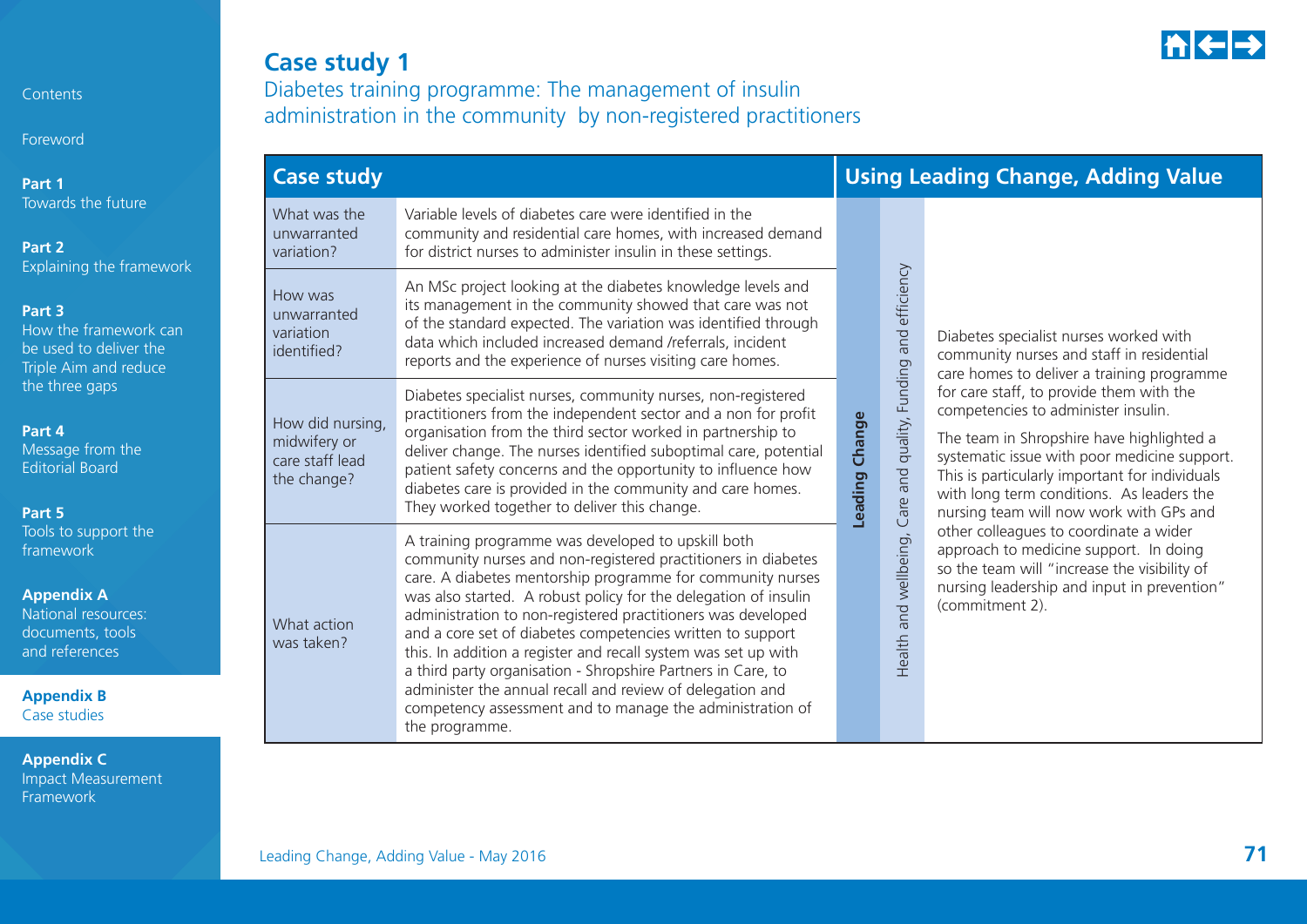**Foreword** 

**Part 1** Towards the future

#### **Part 2** Explaining the framework

#### **Part 3**

How the framework can be used to deliver the Triple Aim and reduce the three gaps

#### **Part 4**

Message from the Editorial Board

#### **Part 5**

Tools to support the framework

#### **Appendix A**

National resources: documents, tools and references

**Appendix B**  Case studies

**Appendix C**  Impact Measurement Framework

### **Case study 1 continued** Diabetes training programme: The management of insulin

administration in the community by non-registered practitioners

## **Case study Using Leading Change, Adding Value**

What metrics were used to measure/demonstrate success?

What were the successful outcomes?

- Attendance levels and demand for programmes.
- Assessment of knowledge levels pre and post course this showed an improvement of 40%.
- Competency assessment in terms of a practical and viva framework.

Access for elderly residents in care homes to high quality care and diabetes reviews by community nurses; improved knowledge levels by non-registered practitioners relating to diabetes care and management.

The correct identification of hypoglycaemia and the correct management of it.

The identification of hyperglycaemia and when to seek help.

Improved diabetes care planning with the use of non-registered practitioners to support their own clients in residential care home settings, reducing the need for frequency and number of district nurse visits required especially in rural locations.

This work has the potential for reducing admissions for medication errors and hypoglycaemia.

## Care is often provided to people in the

**Adding Value**

**Adding Value** 

Better outcomes, Better experiences, Better use of resources

Better experiences,

Better outcomes,

Better use of resources

community by a number of different staff from different organisations and teams. The team in Shropshire have worked to remove the mismatch between the administration of insulin by one team and help at meal times provided by another. In doing so they have been able to improve the control of blood sugar levels and reduce the risk of hypoglycaemia. Better control and less intervention by nurses and care staff has resulted in more time for people with diabetes to undertake other activities improving their quality of life. This approach to personalising care has reduced the risk of the complications of diabetes for these individuals as well as improving the health of this population (commitment 1).

The team are challenged with how to evaluate their work from the perspective of the patients they care for many of whom have complex care needs. They will be able to use the framework and commitment 3 to "work with individuals, families and communities to equip them to make informed choices and manage their own health". This may lead them to look at the satisfaction of those they care for, admissions to hospital due to the complications of diabetes or to work with individuals to define the measures of success as they see them.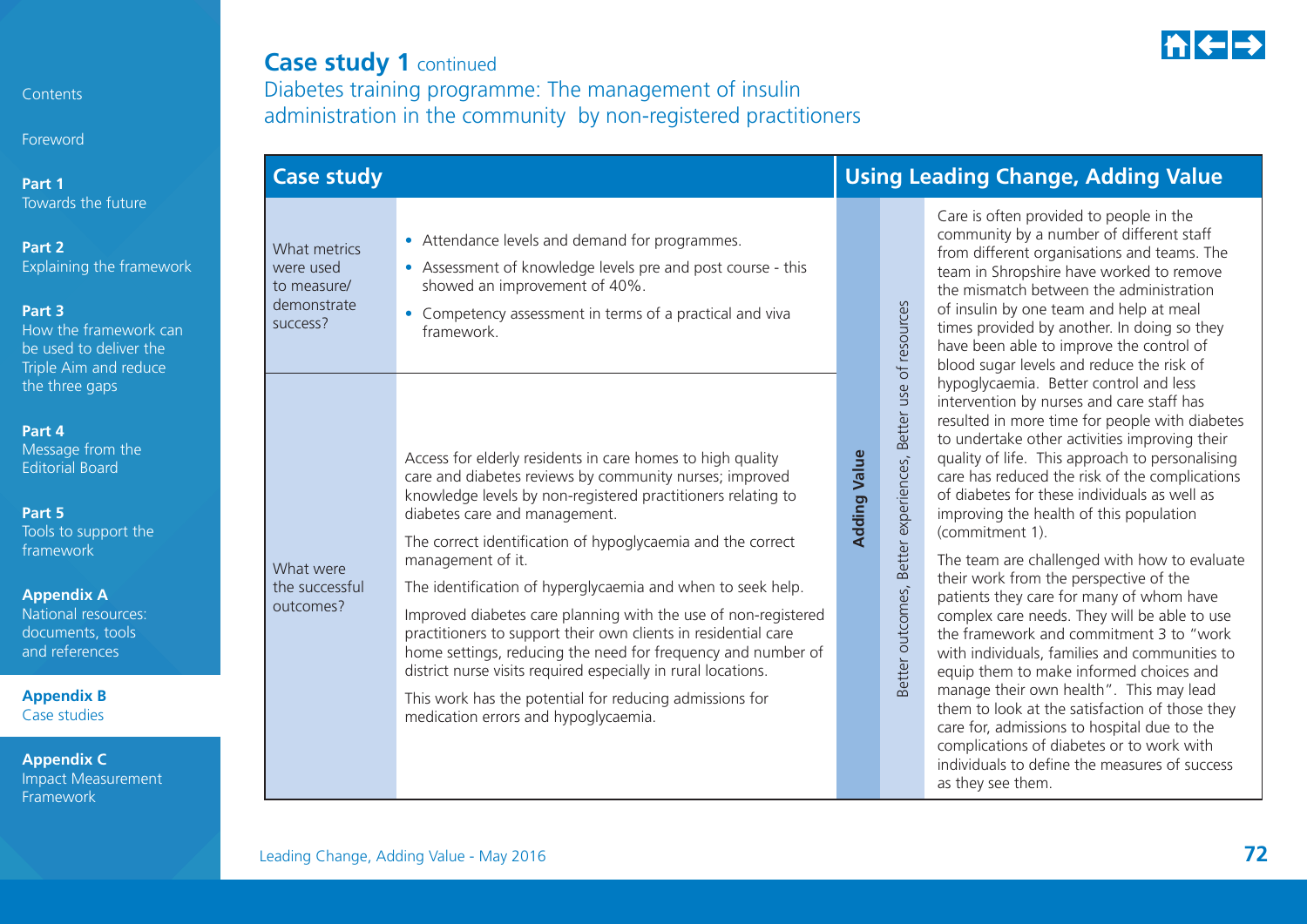

Foreword

**Part 1** Towards the future

**Part 2**  Explaining the framework

#### **Part 3**

How the framework can be used to deliver the Triple Aim and reduce the three gaps

**Part 4** 

Message from the Editorial Board

**Part 5** 

Tools to support the framework

**Appendix A** 

National resources: documents, tools and references

**Appendix B**  Case studies

**Appendix C**  Impact Measurement Framework

## **Case study 2** Improving outcomes for people living with dementia

### Organisations:

Belong

Contact:

Phil Orton, Head of People Management and Development, [phil.orton@clsgroup.org.uk](mailto:phil.orton%40clsgroup.org.uk?subject=)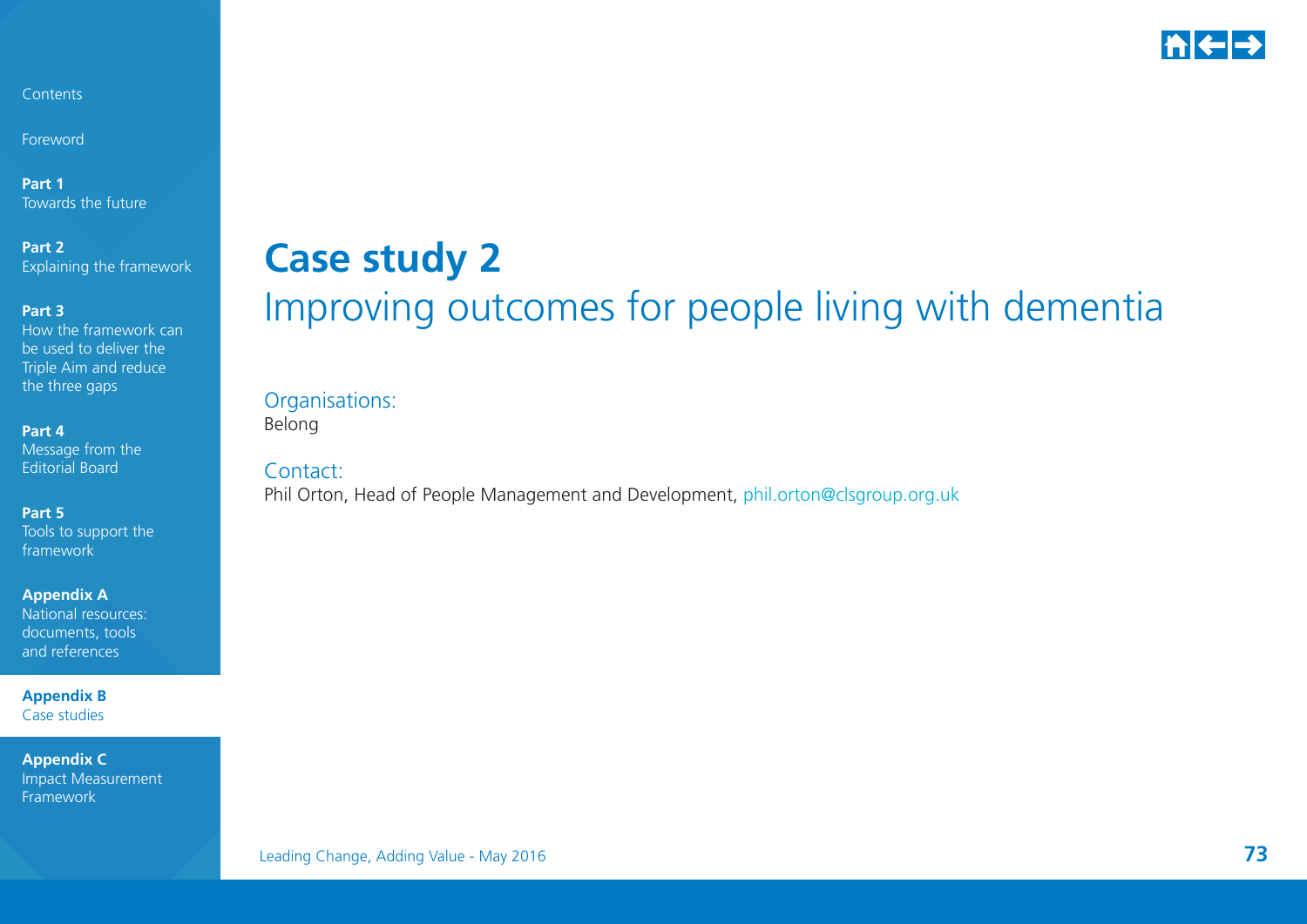

Foreword

**Part 1**  Towards the future

**Part 2**  Explaining the framework

#### **Part 3**

How the framework can be used to deliver the Triple Aim and reduce the three gaps

#### **Part 4**

Message from the Editorial Board

#### **Part 5**

Tools to support the framework

**Appendix A** 

National resources: documents, tools and references

**Appendix B**  Case studies

| <b>Case study 2</b>                                |  |  |
|----------------------------------------------------|--|--|
| Improving outcomes for people living with dementia |  |  |

| <b>Case study</b>                                                     |                                                                                                                                                                                                                                                              |                |                                                 | <b>Using Leading Change, Adding Value</b>                                                                                                                                        |  |  |  |
|-----------------------------------------------------------------------|--------------------------------------------------------------------------------------------------------------------------------------------------------------------------------------------------------------------------------------------------------------|----------------|-------------------------------------------------|----------------------------------------------------------------------------------------------------------------------------------------------------------------------------------|--|--|--|
| What was the<br>unwarranted<br>variation?                             | Variation in the amount and quality of time staff<br>felt they could spend sitting with residents, due to<br>cultural and workload factors.                                                                                                                  |                | Funding                                         |                                                                                                                                                                                  |  |  |  |
| How was<br>unwarranted<br>variation<br>identified?                    | Nurse leaders wanted to ensure that they were<br>providing consistently high standards of care and<br>that training and evaluation of staff performance<br>was not just a "tick box" exercise.                                                               |                | Care and quality,<br>efficiency<br>wellbeing, v | Nurse leaders at Belong wanted to<br>ensure that they were consistently<br>providing a high standard of care<br>and to do this they needed to know<br>what "good" looks like.    |  |  |  |
| How did<br>nursing,<br>midwifery or<br>care staff lead<br>the change? | Belong developed an initiative that highlights staff<br>knowledge, understanding and confidence to<br>act appropriately using a dementia best practice<br>framework. This encourages learning and reflective<br>practice and ensures continuous improvement. | Leading Change |                                                 | One of the lessons learned in<br>leadership from the team was that<br>to make a change, engagement<br>needs to happen at a local level and<br>be something that everyone buys in |  |  |  |
| What action<br>was taken?                                             | Individualised approach to staff training; Staff<br>were provided with their own feedback report and<br>development plan. Assessment through scenarios<br>evidenced learning.                                                                                |                | and<br>Health                                   | to.                                                                                                                                                                              |  |  |  |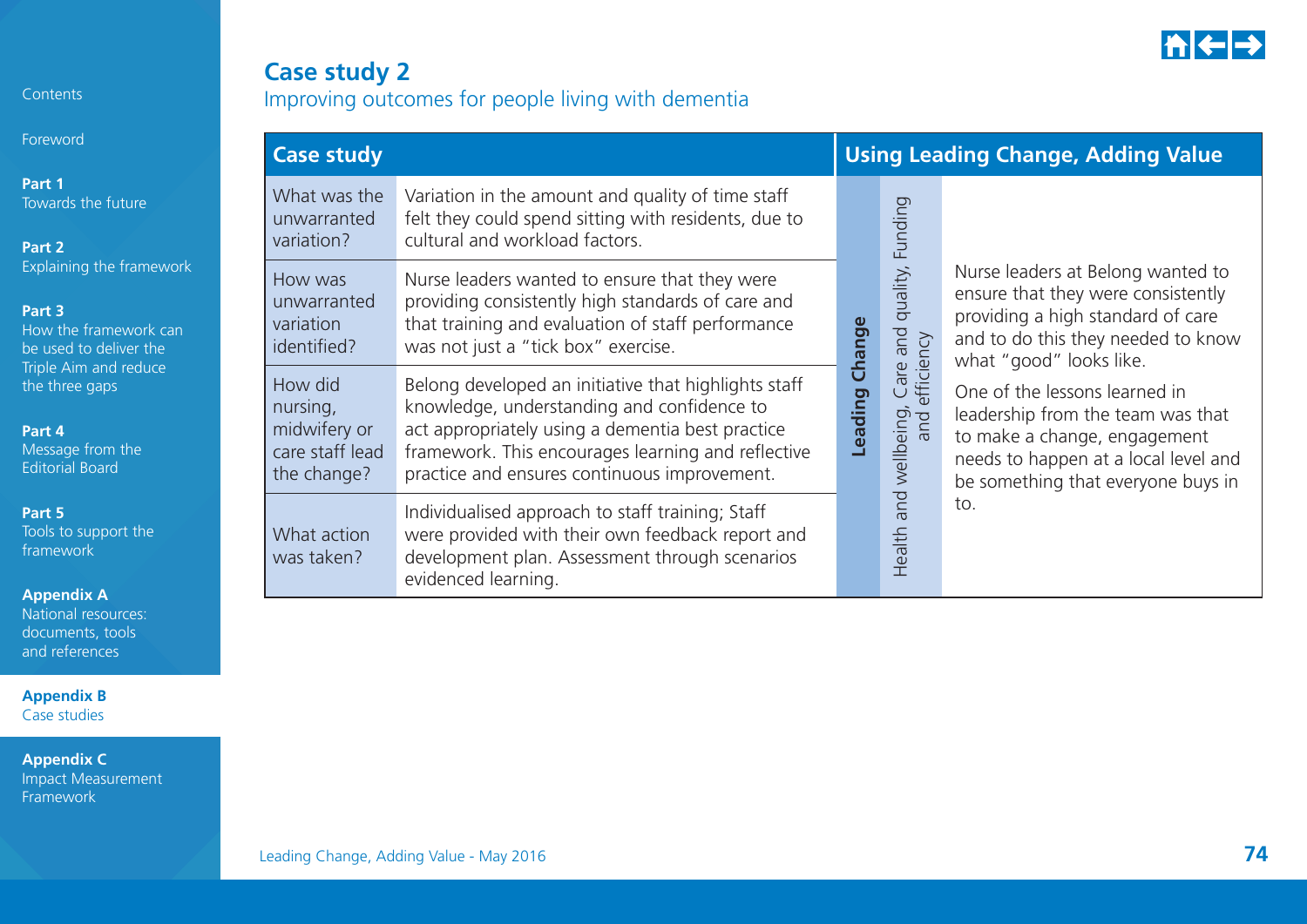

### **Case study 2 continued** Improving outcomes for people living with dementia

| <b>Case study</b>                                                   |                                                                                                                                                                                                                                                           |                     |                                                              | <b>Using Leading Change, Adding Value</b>                                                                                                                                                                                                                                                                                                                                                                                                                                  |  |  |
|---------------------------------------------------------------------|-----------------------------------------------------------------------------------------------------------------------------------------------------------------------------------------------------------------------------------------------------------|---------------------|--------------------------------------------------------------|----------------------------------------------------------------------------------------------------------------------------------------------------------------------------------------------------------------------------------------------------------------------------------------------------------------------------------------------------------------------------------------------------------------------------------------------------------------------------|--|--|
| What metrics<br>were used<br>to measure/<br>demonstrate<br>success? | • Clearly identification of skills needs within teams.<br>• Improved confidence and greater understanding<br>of dementia and being able to challenge practice.                                                                                            | <b>Adding Value</b> |                                                              | Commitment 8: "the right<br>education, training and development<br>to enhance our skills, knowledge<br>and understanding" are the focus<br>of this case study. Staff stated that<br>they feel more confident in providing<br>specialised person centre care and<br>feel time spent with residents is of<br>better quality.<br>Improved staff is one way in which<br>we can demonstrate that we have<br>met commitment 6 and "actively<br>responded to what matters most to |  |  |
| What were<br>the successful<br>outcomes?                            | • Improved skills and confidence in providing<br>specialised person centred care.<br>• An improved care experience for residents living<br>with dementia.<br>• Career progression as a result of the learning,<br>development and training opportunities. |                     | Better outcomes, Better experiences, Better use of resources | our staff and colleagues".<br>Resident satisfaction will be<br>measured; where residents are<br>unable to provide feedback, this can<br>be collected through relatives and<br>the care village staff.<br>Leading Change, Adding Value will<br>support Belong to demonstrate<br>how they have added value under<br>each of the 3 headings. In doing so<br>staff will be "centred on individuals<br>experiencing high value care"<br>(commitment 4).                         |  |  |

Contents

Foreword

**Part 1**  Towards the future

**Part 2**  Explaining the framev

#### **Part 3**

How the framework be used to deliver the Triple Aim and reduce the three gaps

#### **Part 4**

Message from the Editorial Board

#### **Part 5**

Tools to support the framework

#### **Appendix A**

National resources: documents, tools and references

**Appendix B**  Case studies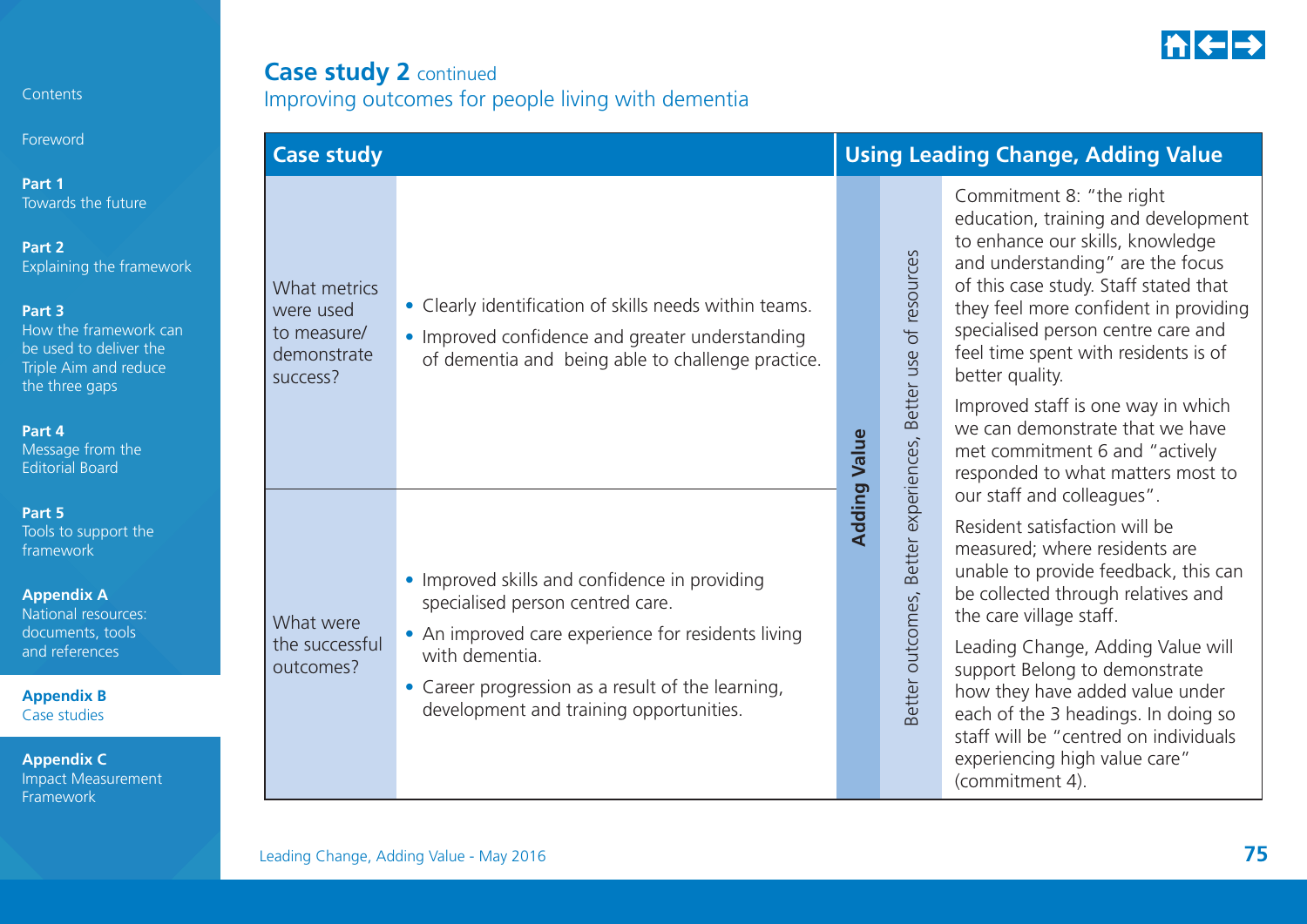

Foreword

**Part 1** Towards the future

**Part 2**  Explaining the framework

#### **Part 3**

How the framework can be used to deliver the Triple Aim and reduce the three gaps

#### **Part 4**

Message from the Editorial Board

#### **Part 5**

Tools to support the framework

**Appendix A** 

National resources: documents, tools and references

**Appendix B**  Case studies

**Appendix C**  Impact Measurement Framework

## **Case study 3** Liberating the voices of all - recovery coaching in an older persons acute rehabilitation ward

Organisations: Hampshire Hospitals NHS Foundation Trust and The Health Foundation

#### Contact:

Beverley Harden (Associate Director of Education and Quality) b[everley.harden@thamesvalley.hee.nhs.uk](Beverley.Harden@thamesvalley.hee.nhs.uk)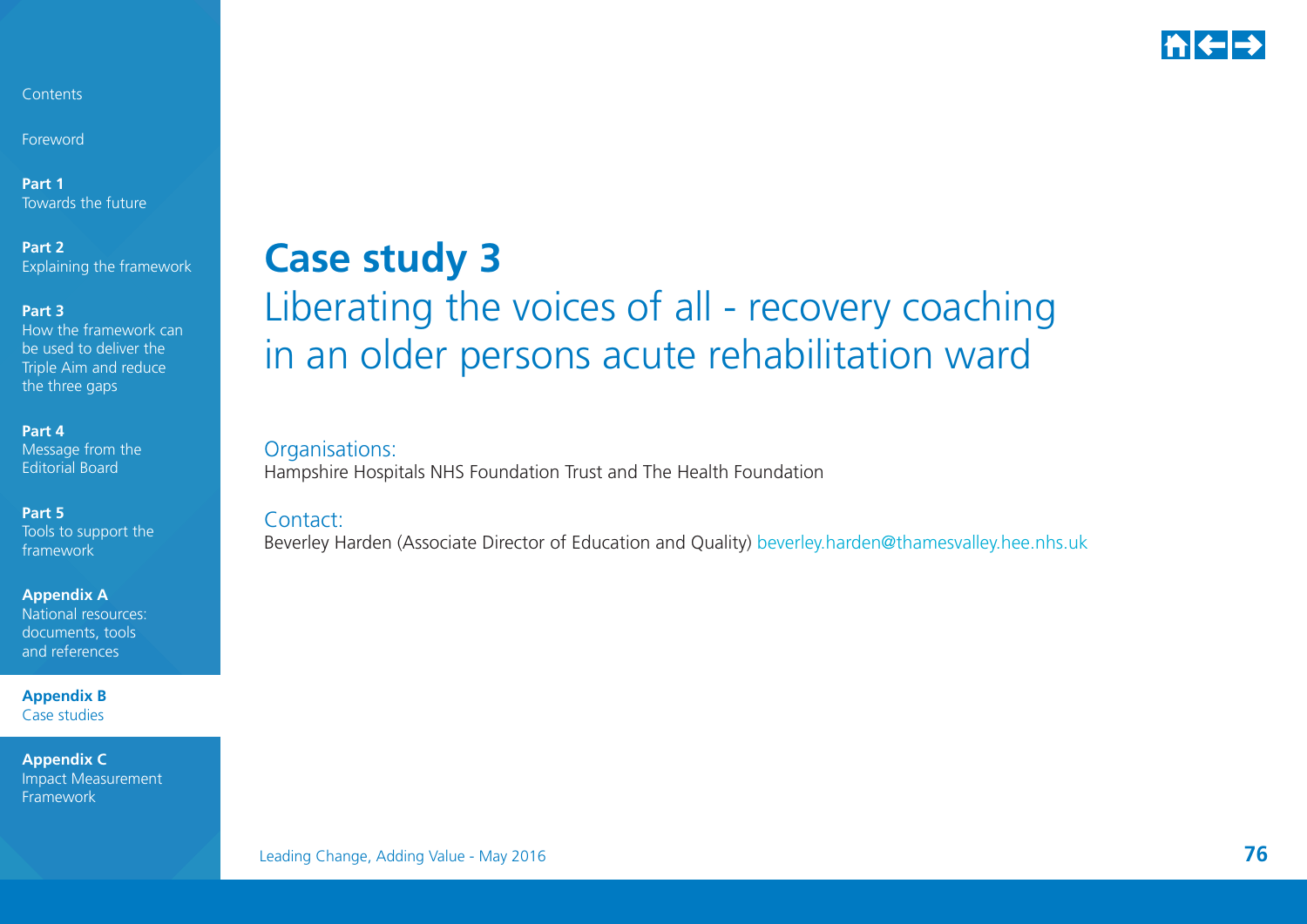

### **Case study 3** Liberating the voices of all - recovery coaching in an older persons acute rehabilitation ward

|                             | <b>Case study</b>                                                     |                                                                                                                                                                                                                                      |                |                                                   | <b>Using Leading Change, Adding Value</b>                                                                                                                                                                                                                                                                                                                                     |                                             |  |  |
|-----------------------------|-----------------------------------------------------------------------|--------------------------------------------------------------------------------------------------------------------------------------------------------------------------------------------------------------------------------------|----------------|---------------------------------------------------|-------------------------------------------------------------------------------------------------------------------------------------------------------------------------------------------------------------------------------------------------------------------------------------------------------------------------------------------------------------------------------|---------------------------------------------|--|--|
| ure<br>ramework             | What was the<br>unwarranted<br>variation?                             | A loss of independence was identified in older<br>people often evident within 48 hours of admission<br>to an acute unit. This often meant prolonged<br>rehabilitation and care needs and increased care<br>required after discharge. |                | and<br>Funding                                    | Health coaching is a model used<br>by the team (widely used in the                                                                                                                                                                                                                                                                                                            |                                             |  |  |
| vork can<br>er the<br>educe | How was<br>unwarranted<br>variation<br>identified?                    | Nursing staff were concerned about the way<br>in which older people could quickly lost their<br>independence and were concerned about the<br>potential short and long term effects of this.                                          |                | quality,<br>and wellbeing, Care and<br>efficiency | USA and Australia) developed a<br>person centred approach to care -<br>working with patients to identify<br>their goals and through a coaching<br>model to help them achieve these.<br>Commitment 3 "we will work with<br>individuals, families and communities<br>to equip them to make informed<br>choices and manage their health"<br>is particularly relevant to the work |                                             |  |  |
| he<br>the                   | How did<br>nursing,<br>midwifery or<br>care staff lead<br>the change? | Funding was obtained from the Health Foundation<br>to support nurse leaders make the change<br>consisting of a team of nurses, physiotherapist and<br>occupational therapists.                                                       | Leading Change |                                                   |                                                                                                                                                                                                                                                                                                                                                                               |                                             |  |  |
| tes:<br>ls                  | What action<br>was taken?                                             | • Nurses, physiotherapists, occupational therapists<br>and doctors were taught health coaching skills.<br>• Staff work in partnership with patients and<br>families to increase engagement in their health<br>care and recovery.     |                |                                                   | Health                                                                                                                                                                                                                                                                                                                                                                        | in Hampshire Hospitals Foundation<br>Trust. |  |  |

Contents

Foreword

**Part 1**  Towards the fut

**Part 2**  Explaining the f

#### **Part 3**

How the framev be used to deliv Triple Aim and the three gaps

#### **Part 4**

Message from t Editorial Board

#### **Part 5**

Tools to support framework

#### **Appendix A**

National resources documents, too and references

**Appendix B**  Case studies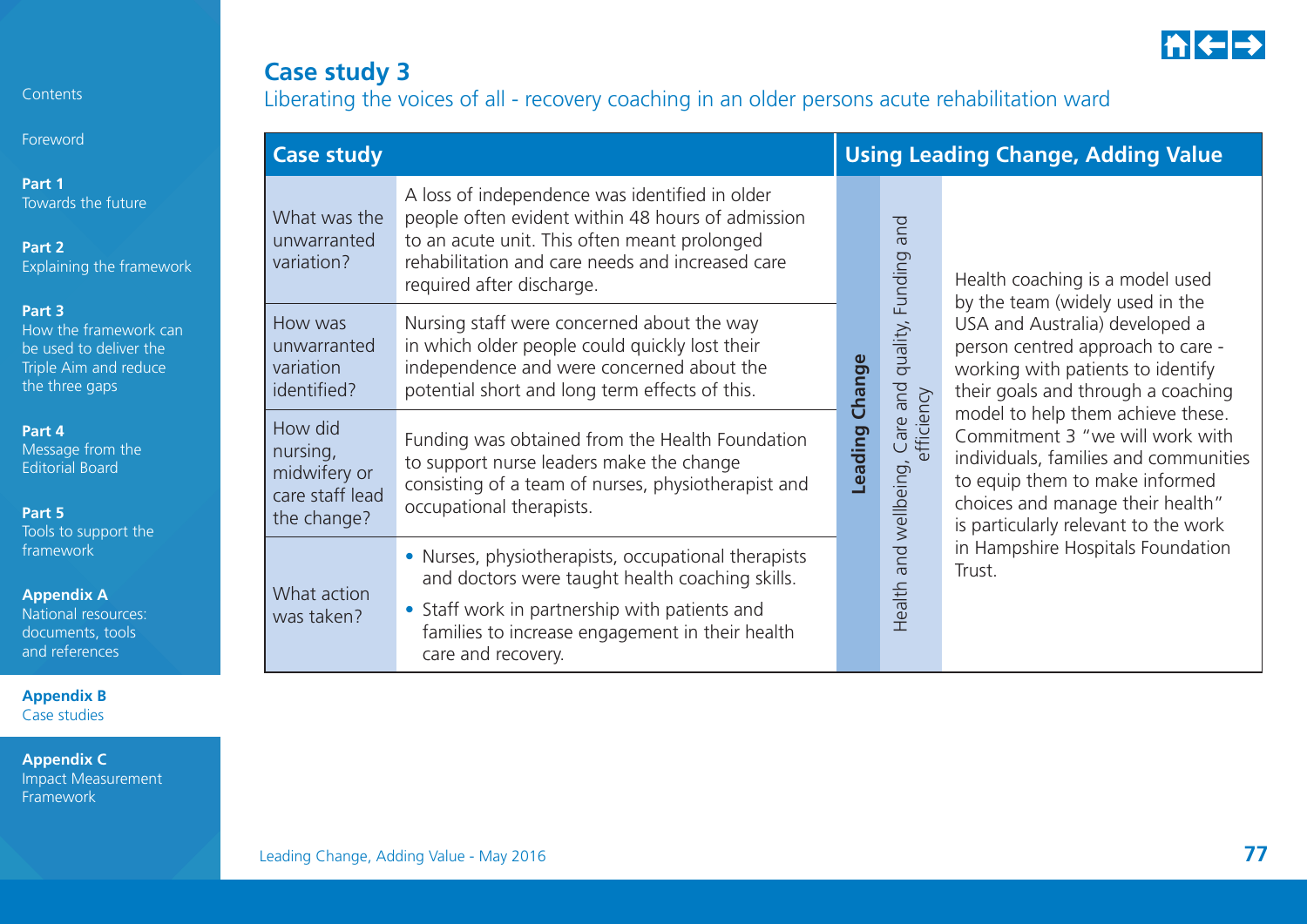**Foreword** 

**Part 1** Towards the future

**Part 2** Explaining the framework

#### **Part 3**

How the framework can be used to deliver the Triple Aim and reduce the three gaps

#### **Part 4**

Message from the Editorial Board

#### **Part 5**

Tools to support the framework

#### **Appendix A**

National resources: documents, tools and references

**Appendix B**  Case studies

**Appendix C**  Impact Measurement Framework

What were the successful outcomes?

What metrics were used to measure/demonstrate success?

**Case study 3** continued

scale used to measure performance in activities of daily living) of patients, activities of daily living and self-efficacy mean scores.

• Length of stay.

• Economic analysis. • Staff satisfaction.

• Length of stay was reduced.

• Activities of daily living.

• 60% of patients went home with the same level of care as at admission.

• Improvements in the Barthel index (an ordinal

Liberating the voices of all - recovery coaching in an older persons acute rehabilitation ward

- Reduction in care home placements.
	- Estimated savings of up to £4,973.43 per patient by reducing length of stay and care placement.
	- Staff felt it gave them the additional skills needed to work in partnership with patients.
	- Improved job satisfaction.

|                                                              | significant achievements in a range<br>of metrics and will be looking to<br>evaluate the patient outcomes<br>over a longer period of time. This<br>will demonstrate that the work<br>contributes to improving the health<br>of this population of elderly people<br>on a sustainable basis.                                                                                                                                                                                              |
|--------------------------------------------------------------|------------------------------------------------------------------------------------------------------------------------------------------------------------------------------------------------------------------------------------------------------------------------------------------------------------------------------------------------------------------------------------------------------------------------------------------------------------------------------------------|
| Better outcomes, Better experiences, Better use of resources | Commitment 8: "the right<br>education, training and developmer<br>to enhance our skills, knowledge<br>and understanding" is particularly<br>important. Staff stated that they<br>feel more resilient as a result of this<br>work. It will be possible to measure<br>this through staff satisfaction and<br>sickness absence rates. Improved<br>satisfaction at work is one way in<br>which we can demonstrate that<br>we have met commitment 6 and<br>"actively responded to what matter |

**Adding Value**

**Adding Value** 

"actively responded to what matters most to our staff and colleagues".

## **Case study Using Leading Change, Adding Value**

ooking to itcomes time. This he work g the health derly people 'aht development nowledge particularly that they result of this

The team in Hampshire have shown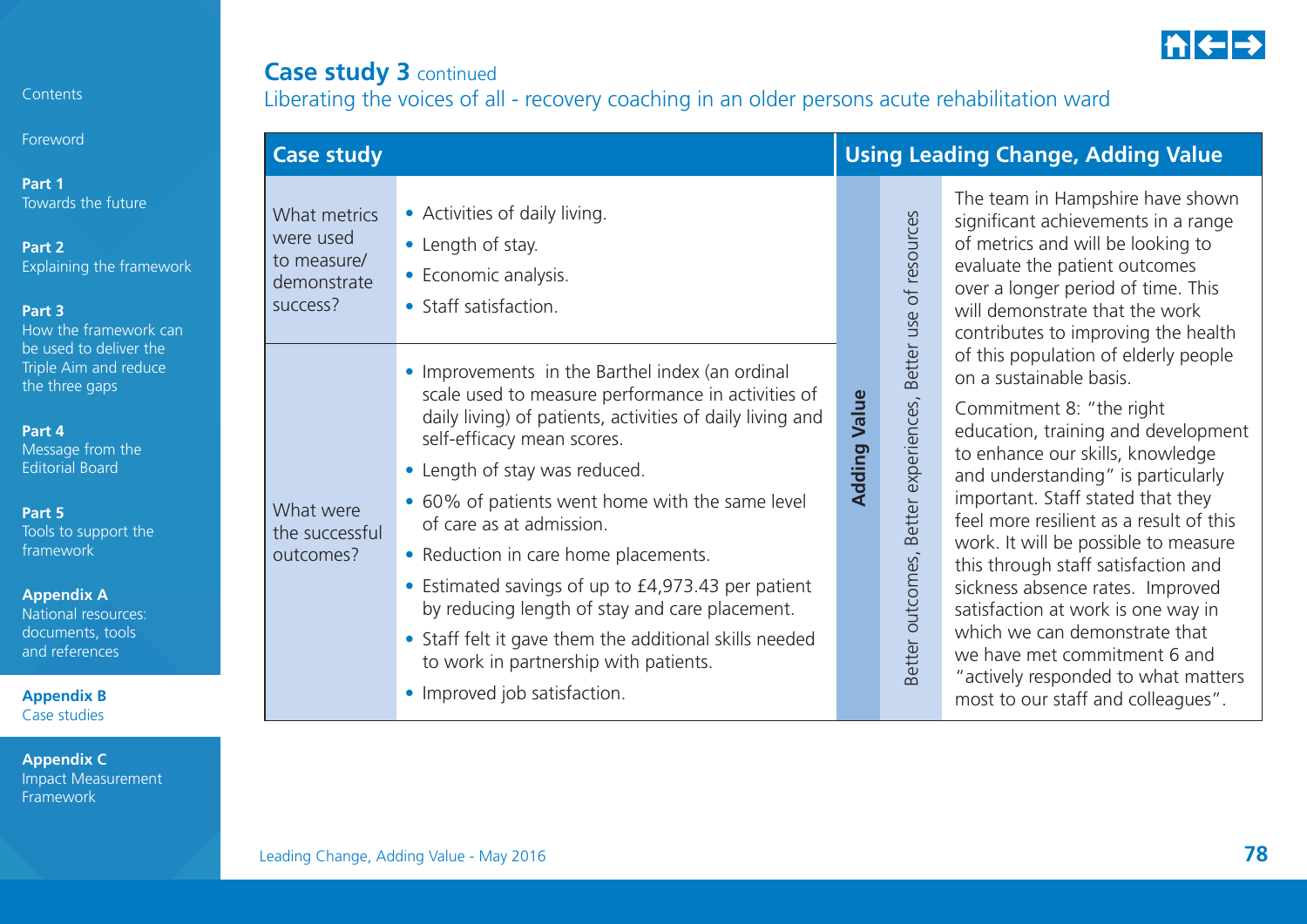

Foreword

**Part 1** Towards the future

**Part 2**  Explaining the framework

**Part 3** 

How the framework can be used to deliver the Triple Aim and reduce the three gaps

**Part 4** 

Message from the Editorial Board

**Part 5** 

Tools to support the framework

**Appendix A** 

National resources: documents, tools and references

**Appendix B**  Case studies

**Appendix C**  Impact Measurement Framework

## **Case study 4** Improving patient experience through stratification of the prostate cancer follow up pathway

Organisations: The Royal Marsden NHS Foundation Trust

Contact:

Netty Kinsella, Uro-oncology Nurse Consultant, n[etty.kinsella@rmh.nhs.uk](mailto:Netty.kinsella%40rmh.nhs.uk?subject=)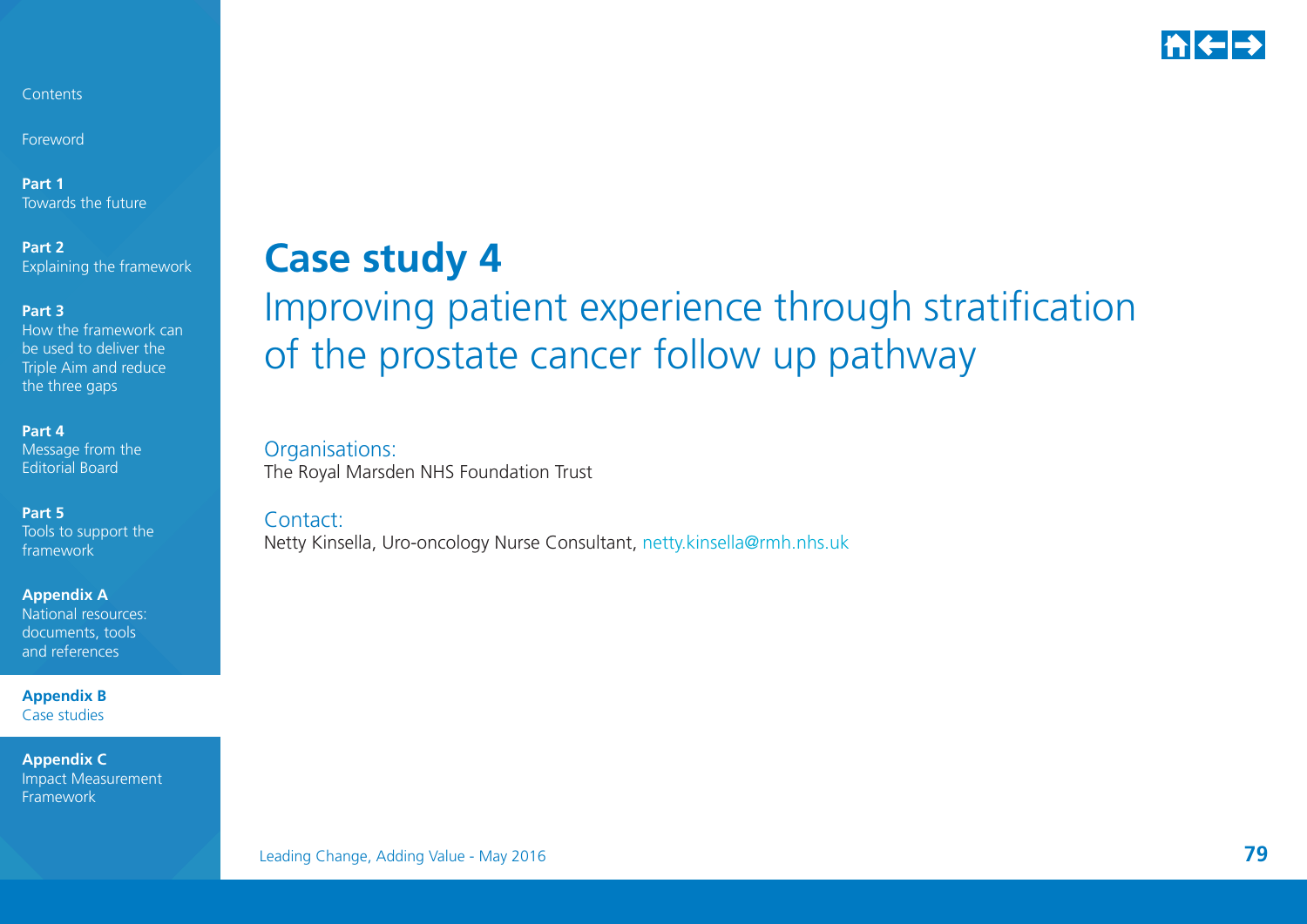

### **Case study 4** Improving patient experience through stratification of the prostate cancer follow up pathway

| Foreword                                                                                                                      | <b>Case study</b>                                                     |                                                                                                                                                                                                                                                                                                                                                               |                          | <b>Using Leading Change, Adding Value</b> |                                                                                                                                                                                                                                                                                                                                                                                                                                                                                                                                                                                                                                                                                        |  |  |
|-------------------------------------------------------------------------------------------------------------------------------|-----------------------------------------------------------------------|---------------------------------------------------------------------------------------------------------------------------------------------------------------------------------------------------------------------------------------------------------------------------------------------------------------------------------------------------------------|--------------------------|-------------------------------------------|----------------------------------------------------------------------------------------------------------------------------------------------------------------------------------------------------------------------------------------------------------------------------------------------------------------------------------------------------------------------------------------------------------------------------------------------------------------------------------------------------------------------------------------------------------------------------------------------------------------------------------------------------------------------------------------|--|--|
| Part 1<br>Towards the future<br>Part 2<br>Explaining the framework                                                            | What was the<br>unwarranted<br>variation?                             | Evidence suggested that numbers of patients being<br>discharged from hospital care following curative<br>treatment for localised prostate cancers were<br>potentially low.                                                                                                                                                                                    |                          | and efficiency                            | Nurse leaders at the Royal Marsden<br>NHS Foundation Trust (RMH)                                                                                                                                                                                                                                                                                                                                                                                                                                                                                                                                                                                                                       |  |  |
| Part 3<br>How the framework can<br>be used to deliver the<br>Triple Aim and reduce<br>the three gaps                          | How was<br>unwarranted<br>variation<br>identified?                    | Increasing numbers of referrals led nurses to look at<br>the way in which clinics were held and the way in<br>which patients were being discharged from hospital<br>care despite the success of their treatment.                                                                                                                                              |                          | Funding                                   | reflected that it is easy to think you<br>are doing a good job but you cannot<br>be sure unless you ask patients<br>what matters to them. The RMH has<br>therefore taken the opportunity to<br>look at how their clinics run and to<br>obtain the input of patients into the<br>redesign of these.<br>Treatments and expectations change<br>and the team at the RMH will be<br>demonstrating their leadership role<br>by seeking the views of patients<br>on an ongoing basis and making<br>changes to their service to reflect<br>these. Their work will include "work<br>in partnership with individuals, their<br>families, carers and others important<br>to them" (commitment 5). |  |  |
| Part 4<br>Message from the<br><b>Editorial Board</b>                                                                          | How did<br>nursing,<br>midwifery or<br>care staff lead<br>the change? | Nurses, working with physiotherapy and dietetic<br>colleagues, established a patient reference group to<br>define a new pathway for patients.                                                                                                                                                                                                                 | Change<br><b>Leading</b> | quality, F<br>bue<br>are                  |                                                                                                                                                                                                                                                                                                                                                                                                                                                                                                                                                                                                                                                                                        |  |  |
| Part 5<br>Tools to support the<br>framework<br><b>Appendix A</b><br>National resources:<br>documents, tools<br>and references | What action<br>was taken?                                             | Urology stratified care pathways were developed,<br>which enable an individualised approach to follow-<br>up care. Early adoption of a 'Recovery Package'<br>has optimised patient experience and reduced<br>variation. Pre-treatment preparation, opportunity<br>for re-assessment, care planning and supported<br>self-management liberates patients from a |                          | $\overline{C}$<br>Health and wellbeing,   |                                                                                                                                                                                                                                                                                                                                                                                                                                                                                                                                                                                                                                                                                        |  |  |
| <b>Appendix B</b><br>Case studies                                                                                             |                                                                       | potential burden of unmet needs, whilst safely<br>reducing what was identified as often unnecessary<br>secondary care use.                                                                                                                                                                                                                                    |                          |                                           |                                                                                                                                                                                                                                                                                                                                                                                                                                                                                                                                                                                                                                                                                        |  |  |

**Appendix C**  Impact Measurement Framework

Contents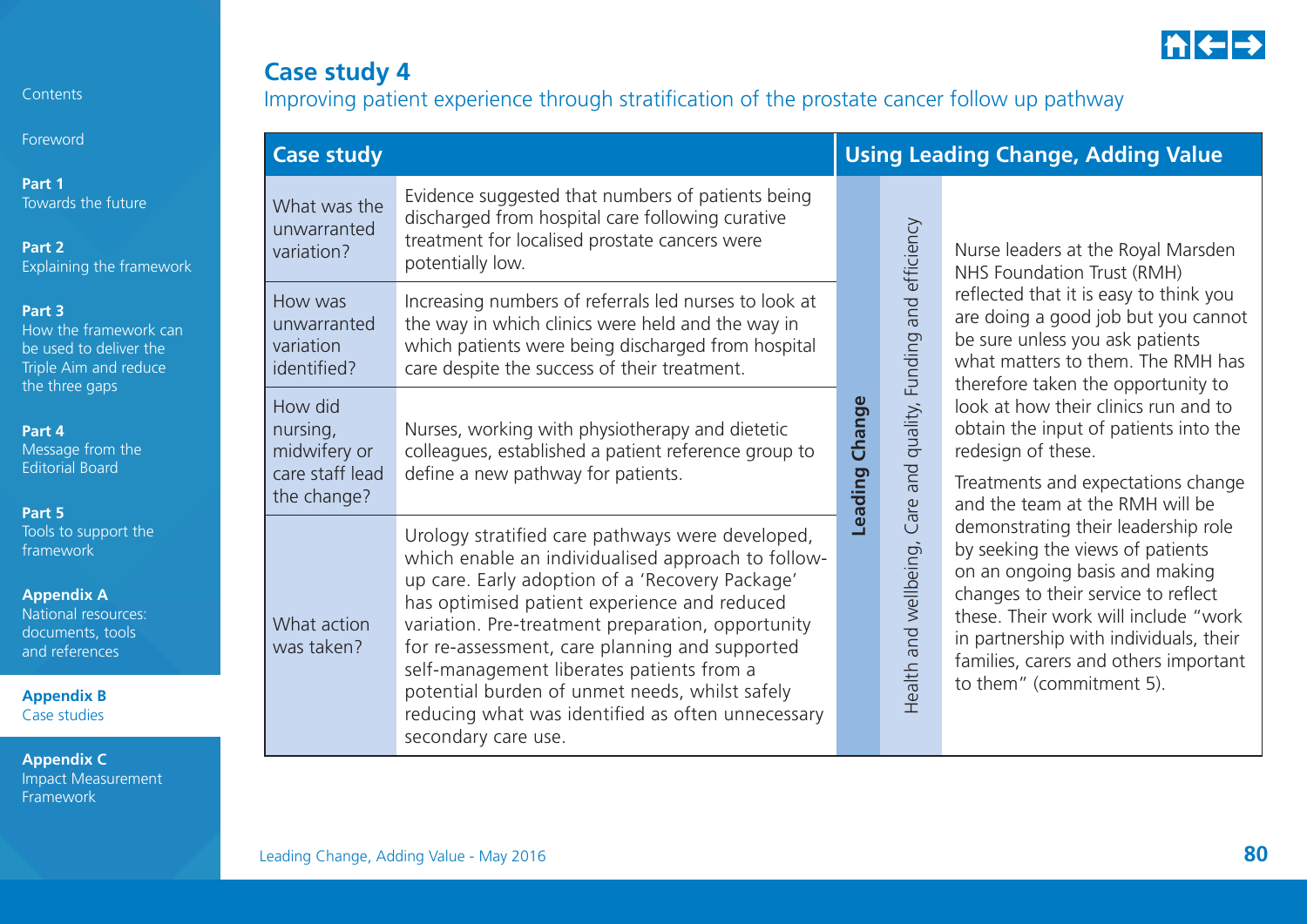

## **Case study 4 continued** Improving patient experience through stratification of the prostate cancer follow up pathway

|                                     | <b>Case study</b>                                                   |                                                                                                                                                                                                                                                                                                                                                |                     | <b>Using Leading Change, Adding Value</b> |                                                                                                                                                                                                                                                                                                                                                                                                                                                                                                                                                                                                                                       |  |  |
|-------------------------------------|---------------------------------------------------------------------|------------------------------------------------------------------------------------------------------------------------------------------------------------------------------------------------------------------------------------------------------------------------------------------------------------------------------------------------|---------------------|-------------------------------------------|---------------------------------------------------------------------------------------------------------------------------------------------------------------------------------------------------------------------------------------------------------------------------------------------------------------------------------------------------------------------------------------------------------------------------------------------------------------------------------------------------------------------------------------------------------------------------------------------------------------------------------------|--|--|
| ework<br>$\epsilon$ can<br>he<br>ce | What metrics<br>were used<br>to measure/<br>demonstrate<br>success? | • 2015/16 saw a 16% (1781) increase in the<br>number of prostate cancer patients treated at the<br>Royal Marsden NHS Foundation Trust.<br>• Integrated follow-up and supportive care.<br>• Self-management strategies.<br>• Safe discharge to establish closer to home care<br>with primary care follow up.<br>• Release of clinical capacity. | <b>Adding Value</b> | Better use of resources                   | The pathway will continue to be<br>reviewed on a 3 monthly basis<br>including interviews with patients,<br>demonstrating commitment 4<br>"we will be centred on individuals<br>experiencing high value care".<br>Regular staff satisfaction surveys<br>demonstrate commitment 6 "we<br>will actively respond to what matters<br>most to our staff and colleagues".<br>The pathway supports early discharge<br>and streamlines and focuses on<br>follow-up and supportive care.<br>This aims to prevent unnecessary<br>readmission to hospital, with follow-<br>ups taking place in primary care.<br>Clinical teams now have increased |  |  |
| ٦t.                                 | What were<br>the successful<br>outcomes?                            | The number of patients successfully discharged from<br>the service has risen from zero to 73 in the first year.<br>Patients were able to move into survivorship care as<br>a result of earlier discharge with appropriate support.                                                                                                             |                     | Better outcomes, Better experiences,      | clinical capacity to manage new<br>patients and treatment outcomes.<br>The leadership skills demonstrated in<br>developing this new pathway might<br>have the potential to be extended to<br>other areas such as physiotherapy and<br>dietetics. This "promotes a culture<br>where improving the population's<br>health is a core component of the<br>practice of all nursing, midwifery and<br>care staff" (commitment 1).                                                                                                                                                                                                           |  |  |

Contents

Foreword

**Part 1**  Towards the future

**Part 2**  Explaining the frame

#### **Part 3**

How the framework be used to deliver the Triple Aim and reduthe three gaps

**Part 4** 

Message from the Editorial Board

**Part 5** 

Tools to support the framework

**Appendix A** 

National resources: documents, tools and references

**Appendix B**  Case studies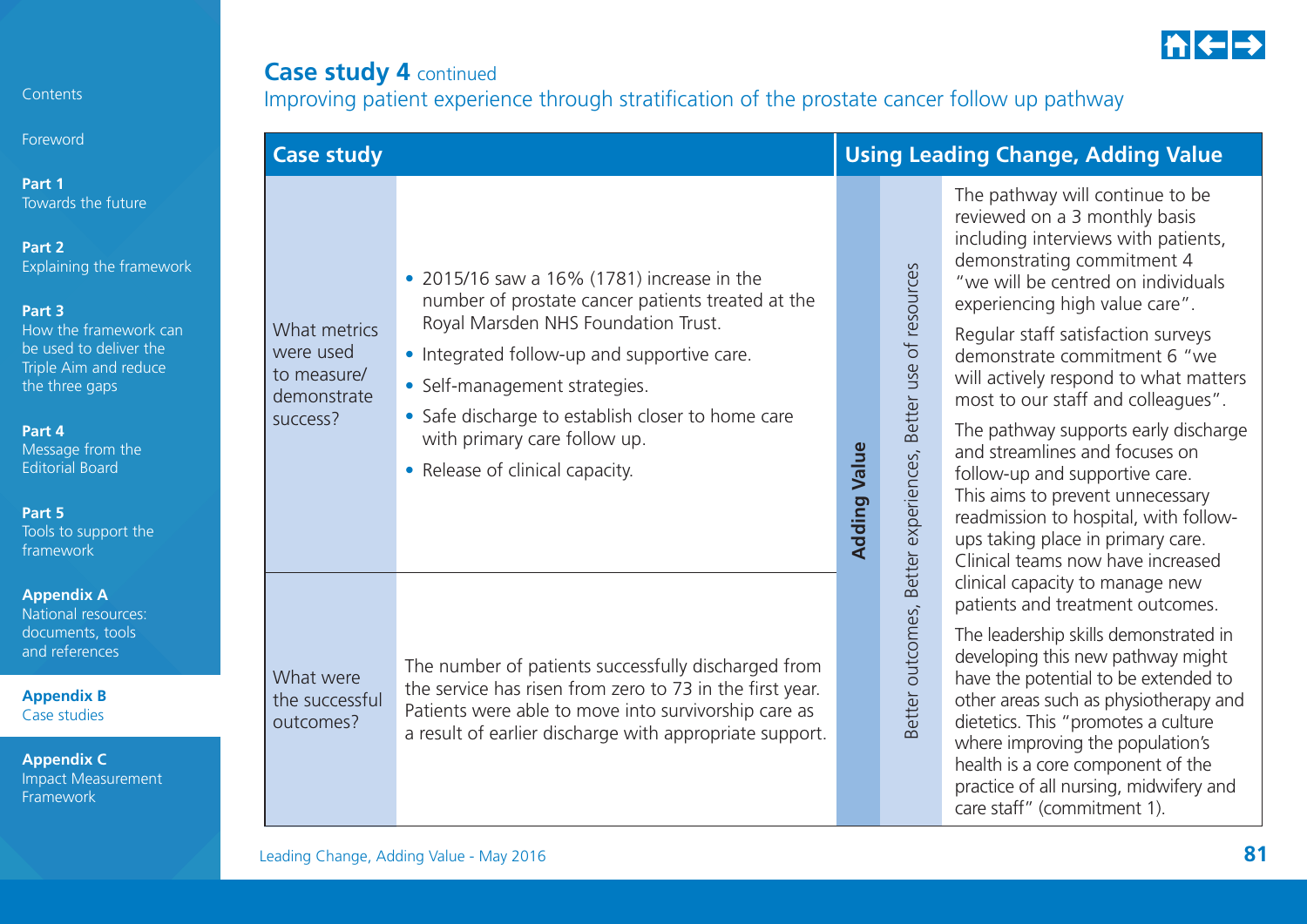

Foreword

**Part 1** Towards the future

**Part 2**  Explaining the framework

**Part 3** 

How the framework can be used to deliver the Triple Aim and reduce the three gaps

**Part 4** 

Message from the Editorial Board

**Part 5** 

Tools to support the framework

**Appendix A** 

National resources: documents, tools and references

**Appendix B**  Case studies

**Appendix C**  Impact Measurement Framework

## **Case study 5** Collaborative working across care sectors to improve patient safety

Organisations: Ipswich Hospital NHS Trust

Contact:

Lisa Sutherland, Tissue Viability Lead, [lisa.sutherland@ipswichhospital.nhs.uk](mailto:lisa.Sutherland%40ipswichhospital.nhs.uk?subject=)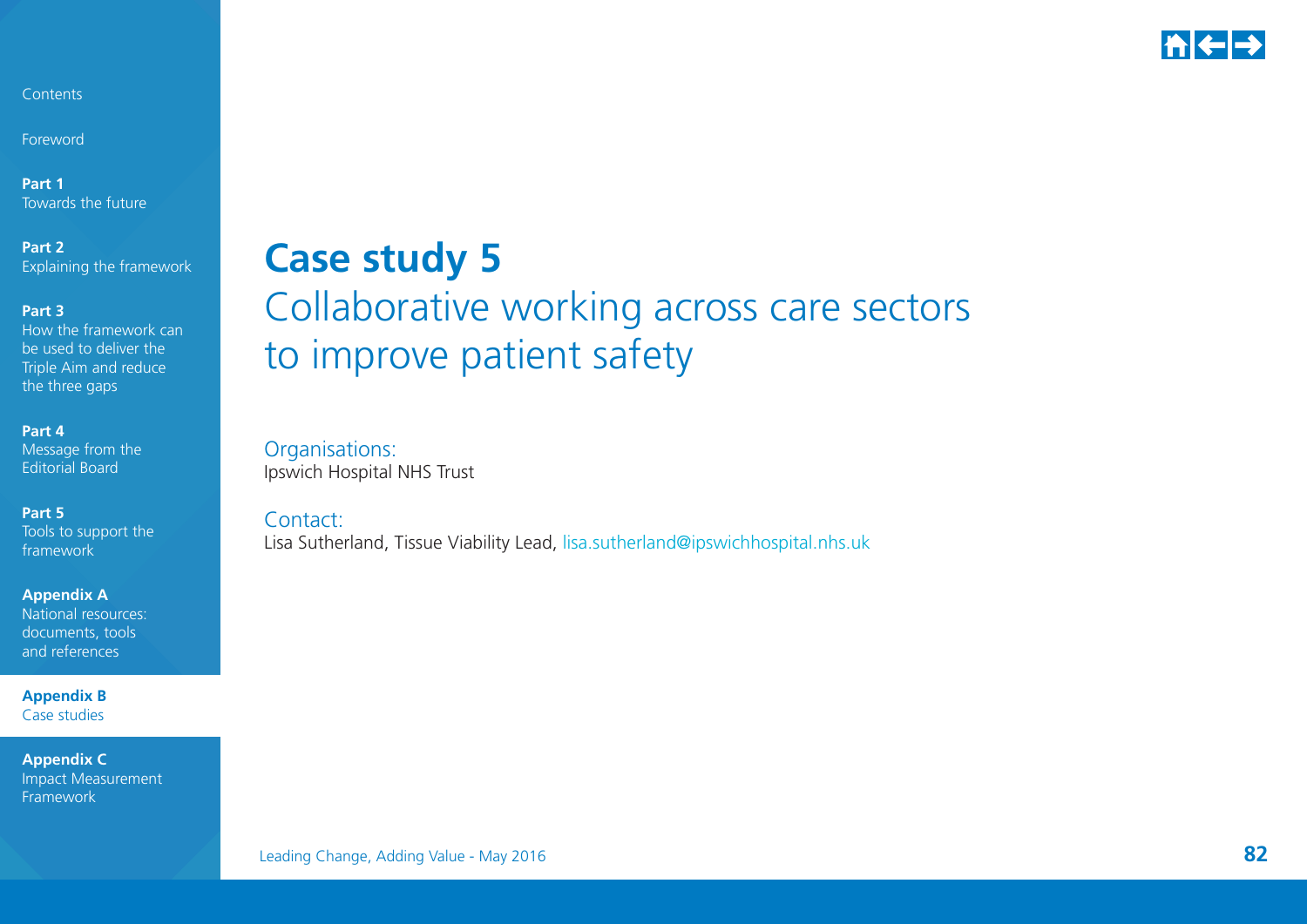

## **Case study 5** Collaborative working across care sectors to improve patient safety

| Foreword                                                                                                                         | <b>Case study</b>                                                     |                                                                                                                                                                                                                                                                               |                   | <b>Using Leading Change, Adding Value</b>                  |                                                                                                                                                                                                                                                                                                                                                                                                       |  |
|----------------------------------------------------------------------------------------------------------------------------------|-----------------------------------------------------------------------|-------------------------------------------------------------------------------------------------------------------------------------------------------------------------------------------------------------------------------------------------------------------------------|-------------------|------------------------------------------------------------|-------------------------------------------------------------------------------------------------------------------------------------------------------------------------------------------------------------------------------------------------------------------------------------------------------------------------------------------------------------------------------------------------------|--|
| Part 1<br>Towards the future<br>Part 2                                                                                           | What was the<br>unwarranted<br>variation?                             | A high number of patients were admitted to hospital<br>from care homes in the locality with pressure<br>damage, which was often very significant.                                                                                                                             |                   |                                                            | Nurses at Ipswich Hospital have<br>worked closely with colleagues in                                                                                                                                                                                                                                                                                                                                  |  |
| Explaining the framework<br>Part 3<br>How the framework can<br>be used to deliver the<br>Triple Aim and reduce<br>the three gaps | How was<br>unwarranted<br>variation<br>identified?                    | The number of patients admitted with damage was<br>collated every month and provided to the local CCG.<br>Numbers were seen to be high and a Commissioning<br>for Quality and Innovation (CQUIN) scheme<br>introduced to reduce these numbers.                                |                   | and efficiency                                             | care homes responding to concerns<br>about the number of residents<br>developing pressures ulcers. In<br>doing so they have "increased the<br>visibility of nursing and midwifery<br>leadership and input in prevention"                                                                                                                                                                              |  |
| Part 4<br>Message from the<br><b>Editorial Board</b><br>Part 5<br>Tools to support the                                           | How did<br>nursing,<br>midwifery or<br>care staff lead<br>the change? | The Tissue Viability Nurse and Patient Safety Lead<br>worked with colleagues and identified a lack of<br>education and knowledge on the prevention of<br>pressure ulcers. They used their leadership skills to<br>provide an open access study event for local care<br>homes. | Change<br>Leading | quality, Funding<br>and<br>Care a<br>Health and wellbeing, | (commitment 2). The team used<br>their leadership skills to focus on<br>bringing about change through<br>learning and created an open<br>learning environment in which this<br>could occur.<br>By listening to and understanding<br>the needs of care home staff,<br>hospital and care home teams<br>have worked together to meet<br>commitment 8: "we will have<br>the right education, training and |  |
| framework<br><b>Appendix A</b><br>National resources:<br>documents, tools<br>and references                                      | What action<br>was taken?                                             | • Data was analysed of the incidence of pressure.<br>• Study days including resources to be taken away<br>for in-house training by care homes.<br>• Follow up communications regarding use of<br>resources.                                                                   |                   |                                                            |                                                                                                                                                                                                                                                                                                                                                                                                       |  |
| <b>Appendix B</b><br>Case studies                                                                                                |                                                                       | • Provision of a support service by clinical<br>photography to enable advice by Tissue Viability<br>Nurses.                                                                                                                                                                   |                   |                                                            | development to enhance our skills,<br>knowledge and understanding".                                                                                                                                                                                                                                                                                                                                   |  |

**Contents**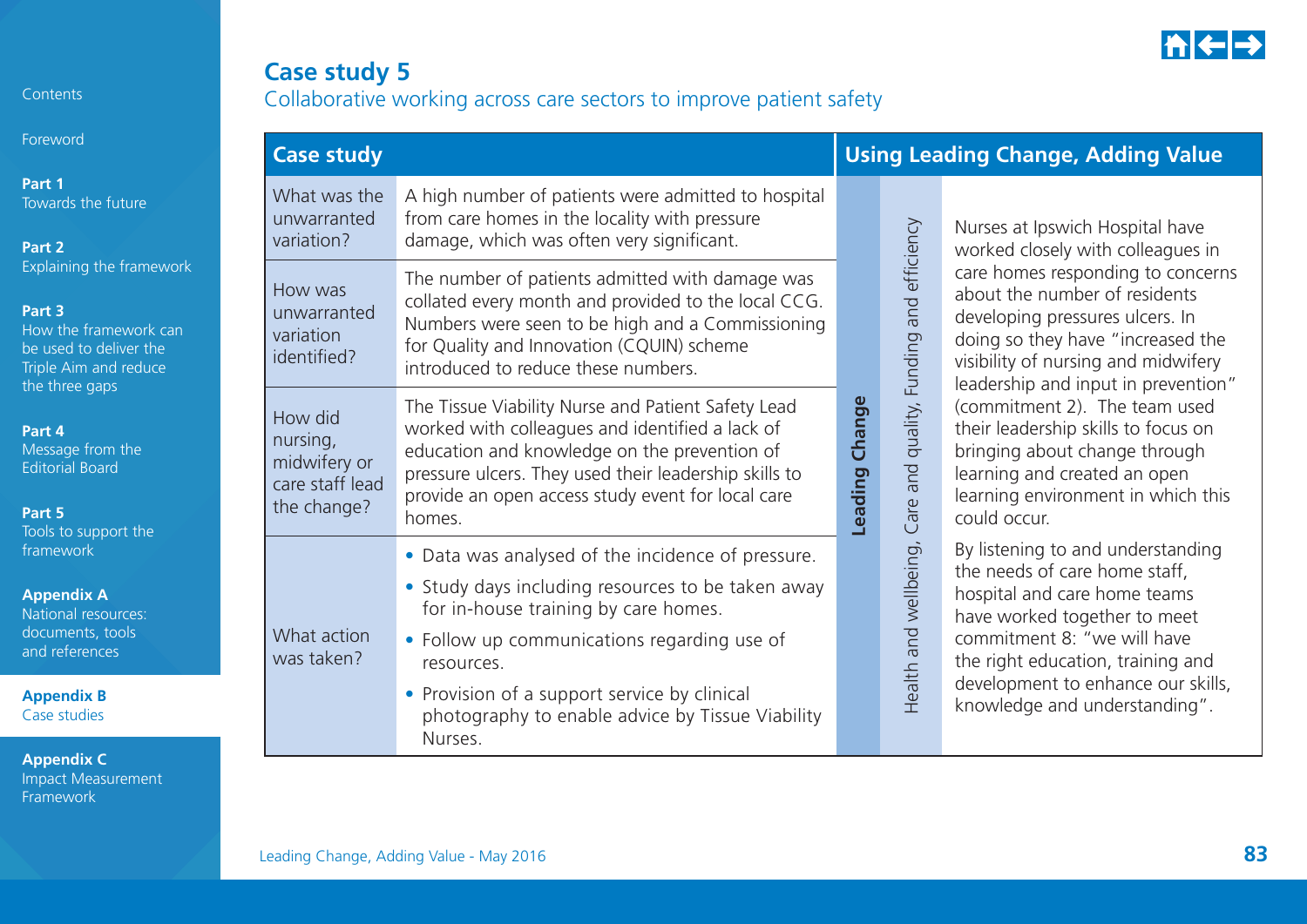

## **Case study 5 continued** Collaborative working across care sectors to improve patient safety

| <b>Case study</b>                                                   |                                                                                                                                                                                                                                                                                                                                                                          |                     |                                      | <b>Using Leading Change, Adding Value</b>                                                                                                                                                                                                                                                                                                                                                                                            |  |  |  |
|---------------------------------------------------------------------|--------------------------------------------------------------------------------------------------------------------------------------------------------------------------------------------------------------------------------------------------------------------------------------------------------------------------------------------------------------------------|---------------------|--------------------------------------|--------------------------------------------------------------------------------------------------------------------------------------------------------------------------------------------------------------------------------------------------------------------------------------------------------------------------------------------------------------------------------------------------------------------------------------|--|--|--|
| What metrics<br>were used<br>to measure/<br>demonstrate<br>success? | Data was analysed nine months after the initial<br>recording of pressure ulcer numbers. This showed<br>a reduction in both the numbers of patients with<br>pressure damage and a reduction in severity of<br>damage.<br>Evaluation of study days and follow up feedback<br>showed that the study day and resources provided<br>were of value and were being implemented. | <b>Adding Value</b> | of resources<br>Better use           | The work is in early stages but the<br>evaluations are showing positive<br>results and the team are intending<br>to extend the education and skills<br>development programme further<br>to look at infected leg wounds.<br>In doing so they will continue to<br>"promote a culture where improving<br>the population's health is a core<br>component of the practice of all<br>nursing, midwifery and care staff"<br>(commitment 1). |  |  |  |
| What were<br>the successful<br>outcomes?                            | • Reduction in harm and improved knowledge of<br>impacting factors.<br>• Reduced pressure damage or severity, impacting<br>on equipment and resources.<br>• Reduced risk from septic pressure ulcers.                                                                                                                                                                    |                     | Better outcomes, Better experiences, | Future measures of improvement<br>may include length of stay in<br>hospital which should reduce as<br>care homes feel more confident<br>in managing with pressure ulcers.<br>Similarly with a greater skill base it<br>will be possible to care for residents<br>who develop pressure ulcers in their<br>own home.                                                                                                                   |  |  |  |

Foreword

**Part 1**  Towards the future

**Part 2**  Explaining the framewo

#### **Part 3**

How the framework can be used to deliver the Triple Aim and reduce the three gaps

#### **Part 4**

Message from the Editorial Board

#### **Part 5**

Tools to support the framework

#### **Appendix A**

National resources: documents, tools and references

**Appendix B**  Case studies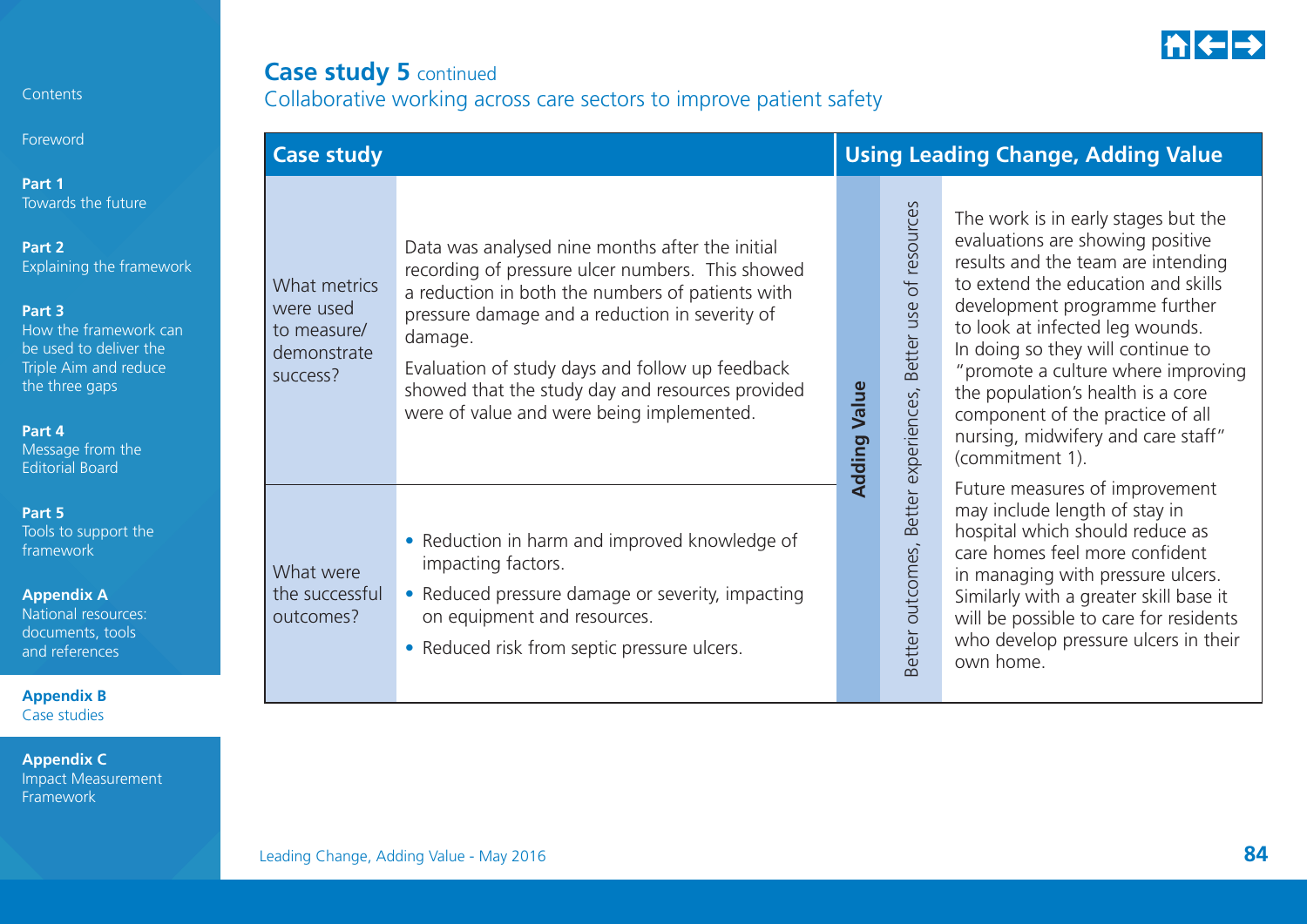

Foreword

**Part 1** Towards the future

**Part 2**  Explaining the framework

#### **Part 3**

How the framework can be used to deliver the Triple Aim and reduce the three gaps

**Part 4** 

Message from the Editorial Board

**Part 5** 

Tools to support the framework

**Appendix A** 

National resources: documents, tools and references

**Appendix B**  Case studies

**Appendix C**  Impact Measurement Framework

## **Case study 6** The role of the Enhanced Practice Nurse in Harrow

Organisations: Harrow CCG

Contact:

Sue Young, Project Manager - Virtual ward & enhanced practice nursing whole systems integrated care, [sue.young@nhs.net](mailto:sue.young%40nhs.net?subject=)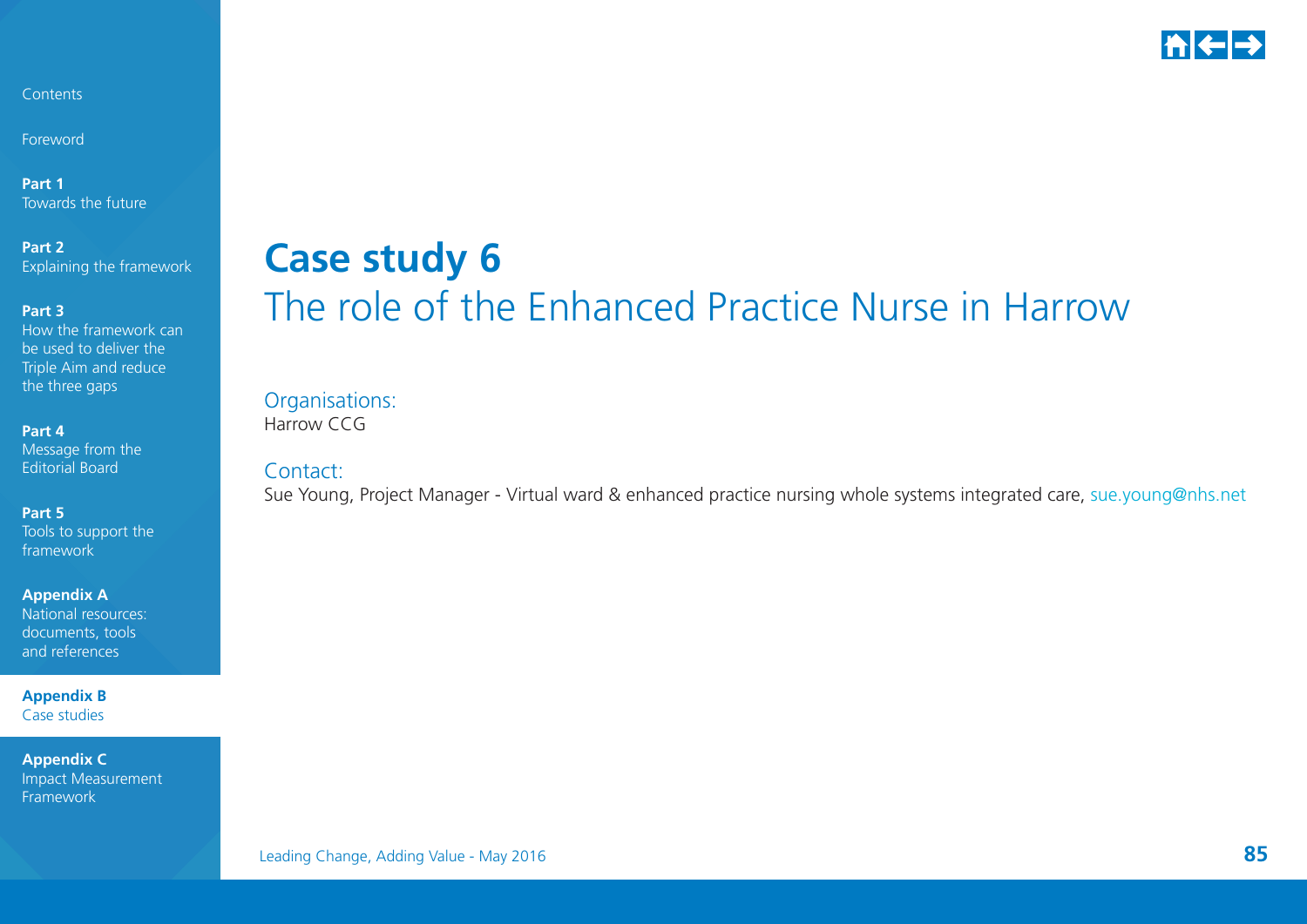

Foreword

**Part 1**  Towards the future

**Part 2**  Explaining the framework

#### **Part 3**

How the framework can be used to deliver the Triple Aim and reduce the three gaps

#### **Part 4**

Message from the Editorial Board

#### **Part 5**

Tools to support the framework

#### **Appendix A**

National resources: documents, tools and references

**Appendix B**  Case studies

| <b>Case study 6</b>                               |  |  |
|---------------------------------------------------|--|--|
| The role of the Enhanced Practice Nurse in Harrow |  |  |

| <b>Case study</b>                                  |                                                                                                                                                                                                                                                     |                | <b>Using Leading Change, Adding Value</b>   |                                                                                                                                                                                                                                           |  |  |
|----------------------------------------------------|-----------------------------------------------------------------------------------------------------------------------------------------------------------------------------------------------------------------------------------------------------|----------------|---------------------------------------------|-------------------------------------------------------------------------------------------------------------------------------------------------------------------------------------------------------------------------------------------|--|--|
| What was the<br>unwarranted<br>variation?          | Variation in the provision of intensive home-based<br>support to patients who present with significant<br>health care challenges.                                                                                                                   |                |                                             | Senior and enhanced practice<br>nurses have a variety of professional<br>backgrounds as practice nurses,<br>district and specialist nurses.<br>Education programmes and                                                                   |  |  |
| How was<br>unwarranted<br>variation<br>identified? | Data relating to hospital admissions was analysed<br>and showed higher numbers of admissions from<br>nursing homes and some geographical areas, and a                                                                                               |                |                                             | investment in the new roles has<br>helped to ensure that we "have the<br>right staff in the right places at the<br>right time" (commitment 9).                                                                                            |  |  |
| How did<br>nursing,<br>midwifery or                | higher number of admissions at the weekend.<br>Distributed leadership brought together nurses<br>from different employers to learn together, develop<br>decision making and methods of communication.                                               | Leading Change | and quality, Funding and efficiency<br>Care | This new way of working has been<br>used to "promote a culture where<br>improving the population's health is<br>a core component of the practice of<br>all nursing, midwifery and care staff"<br>(commitment 1).                          |  |  |
| care staff lead<br>the change?                     | The skills of nurses were enhanced to provide<br>uniform and effective support.                                                                                                                                                                     |                |                                             | The team have "championed the<br>use of technology and informatics<br>to improve practice, address                                                                                                                                        |  |  |
| What action<br>was taken?                          | Implementation of the 'virtual ward' within which<br>practice nurses provide intensive home-based<br>support to patients with significant health care<br>challenges. An integrated assessment system<br>allows access by acute and community staff. |                | Health and wellbeing,                       | unwarranted variations and<br>enhance outcomes" (commitment<br>10). Specifically technology has<br>been used to provide access to<br>assessments and treatment plans for<br>staff in the community, primary care<br>and the acute sector. |  |  |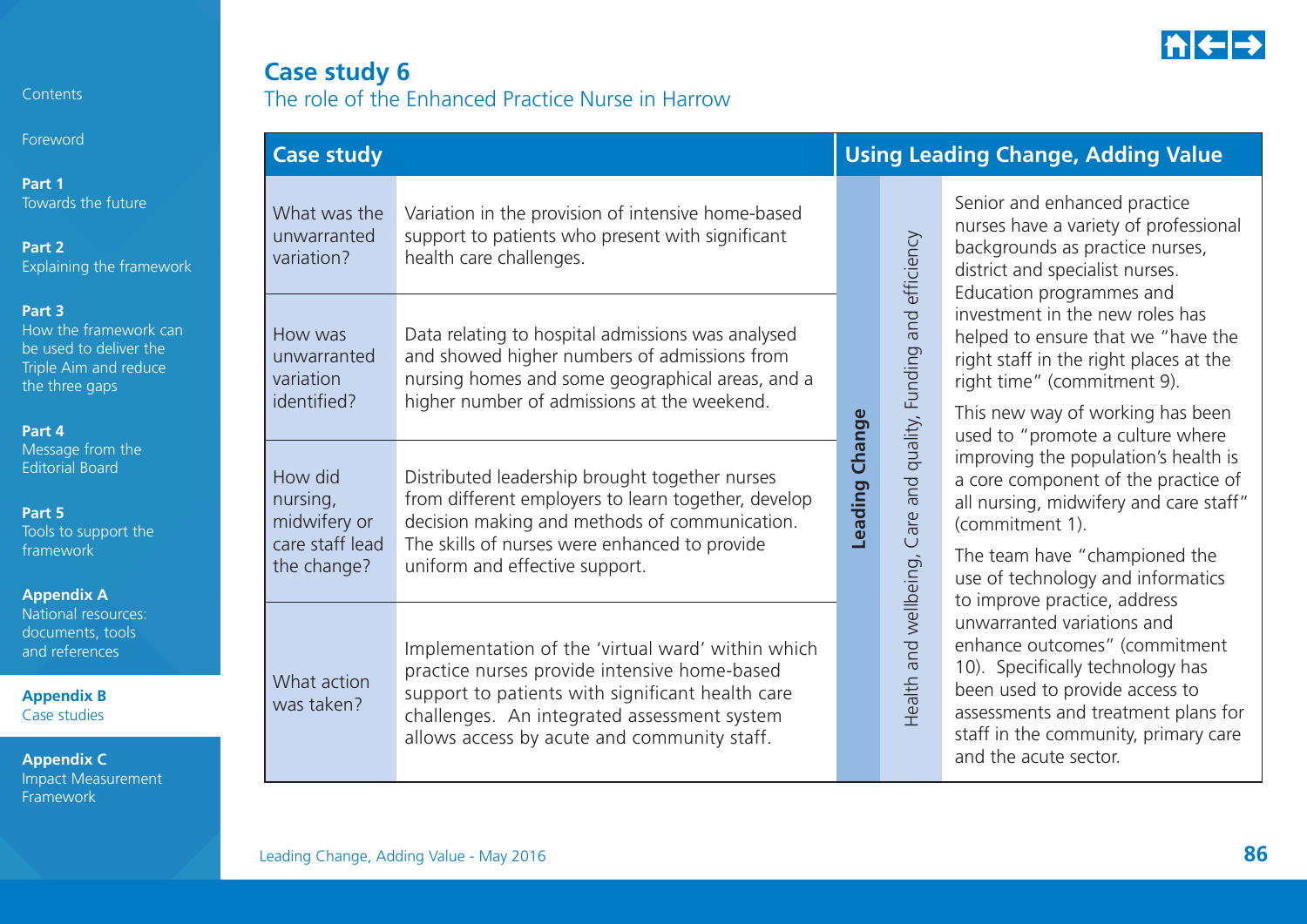

### **Case study 6** continued The role of the Enhanced Practice Nurse in Harrow

| <b>Case study</b>                                                   |                                                                                                                                                                                                                                                                                                                                                   |                 |                                                         | <b>Using Leading Change, Adding Value</b>                                                                                                                                                                                                                                                                            |
|---------------------------------------------------------------------|---------------------------------------------------------------------------------------------------------------------------------------------------------------------------------------------------------------------------------------------------------------------------------------------------------------------------------------------------|-----------------|---------------------------------------------------------|----------------------------------------------------------------------------------------------------------------------------------------------------------------------------------------------------------------------------------------------------------------------------------------------------------------------|
| What metrics<br>were used<br>to measure/<br>demonstrate<br>success? | • Reduction in GP and A & E attendances.<br>• Reduction in hospital admission and facilitation of<br>rapid discharge to home-based care.<br>• Improved recovery times.<br>• Reduced prescribing costs.<br>• Evidence of greater clinical effectiveness; enhanced<br>patient/care experience; greater compliance and<br>competence to self-manage. | Value<br>Adding | Better experiences,<br>of resources<br>use<br>outcomes, | Improving the intensive support for<br>patients at home has resulted in<br>adding value in all of the three areas.<br>Nurses involved in the programme<br>have extended their skills, are<br>managing their own caseloads<br>and referring to multidisciplinary<br>colleagues where additional input is<br>required. |
| What were<br>the successful<br>outcomes?                            | Identifying and meeting the needs of those requiring<br>home based intensive support enables patients<br>to live at home enhancing their quality of life and<br>reducing the reliance on hospital services.                                                                                                                                       |                 | <b>Better</b><br>Better                                 | The programme was established<br>in 2015. Data will continue to be<br>collected as the work progresses<br>to other areas of Harrow CCG and<br>North London.                                                                                                                                                          |

#### Contents

Foreword

**Part 1**  Towards the future

**Part 2**  Explaining the framework

#### **Part 3**

How the framework can be used to deliver the Triple Aim and reduce the three gaps

#### **Part 4**

Message from the Editorial Board

#### **Part 5**

Tools to support the framework

#### **Appendix A**

National resources: documents, tools and references

**Appendix B**  Case studies

**Appendix C**  Impact Measurement Framework

### Leading Change, Adding Value - May 2016 **87**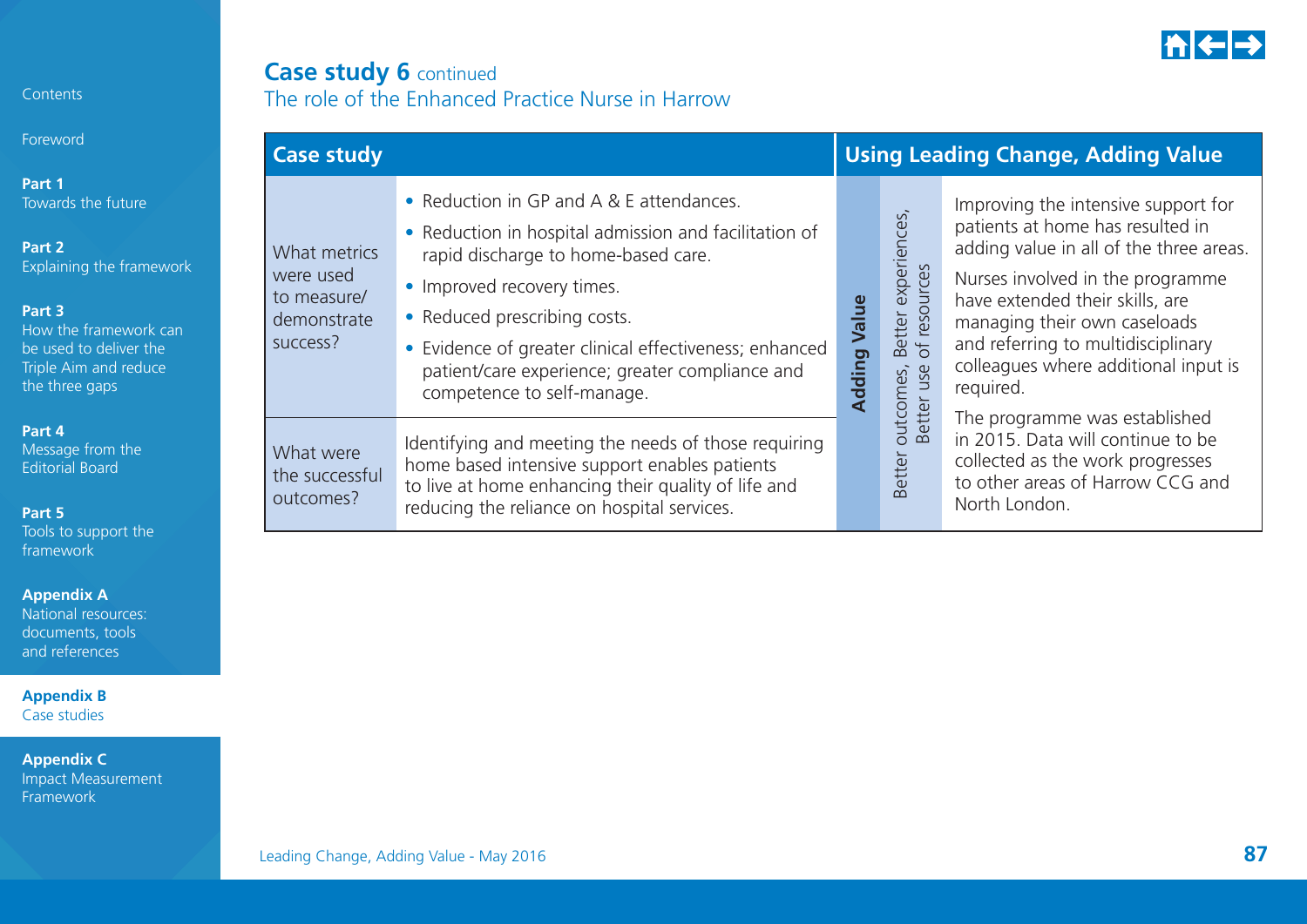

Foreword

**Part 1** Towards the future

**Part 2**  Explaining the framework

#### **Part 3**

How the framework can be used to deliver the Triple Aim and reduce the three gaps

**Part 4** 

Message from the Editorial Board

**Part 5** 

Tools to support the framework

**Appendix A** 

National resources: documents, tools and references

**Appendix B**  Case studies

**Appendix C**  Impact Measurement Framework

## **Case study 7** Improving infection control in nursing care homes

#### Organisations:

Bassetlaw CCG, Doncaster and Bassetlaw NHS Foundation Trust, Nursing home providers in Bassetlaw

#### Contact:

Denise Nightingale, Chief Nurse and Executive Lead for Quality and Safety, [d.nightingale@nhs.net](mailto:d.nightingale%40nhs.net?subject=)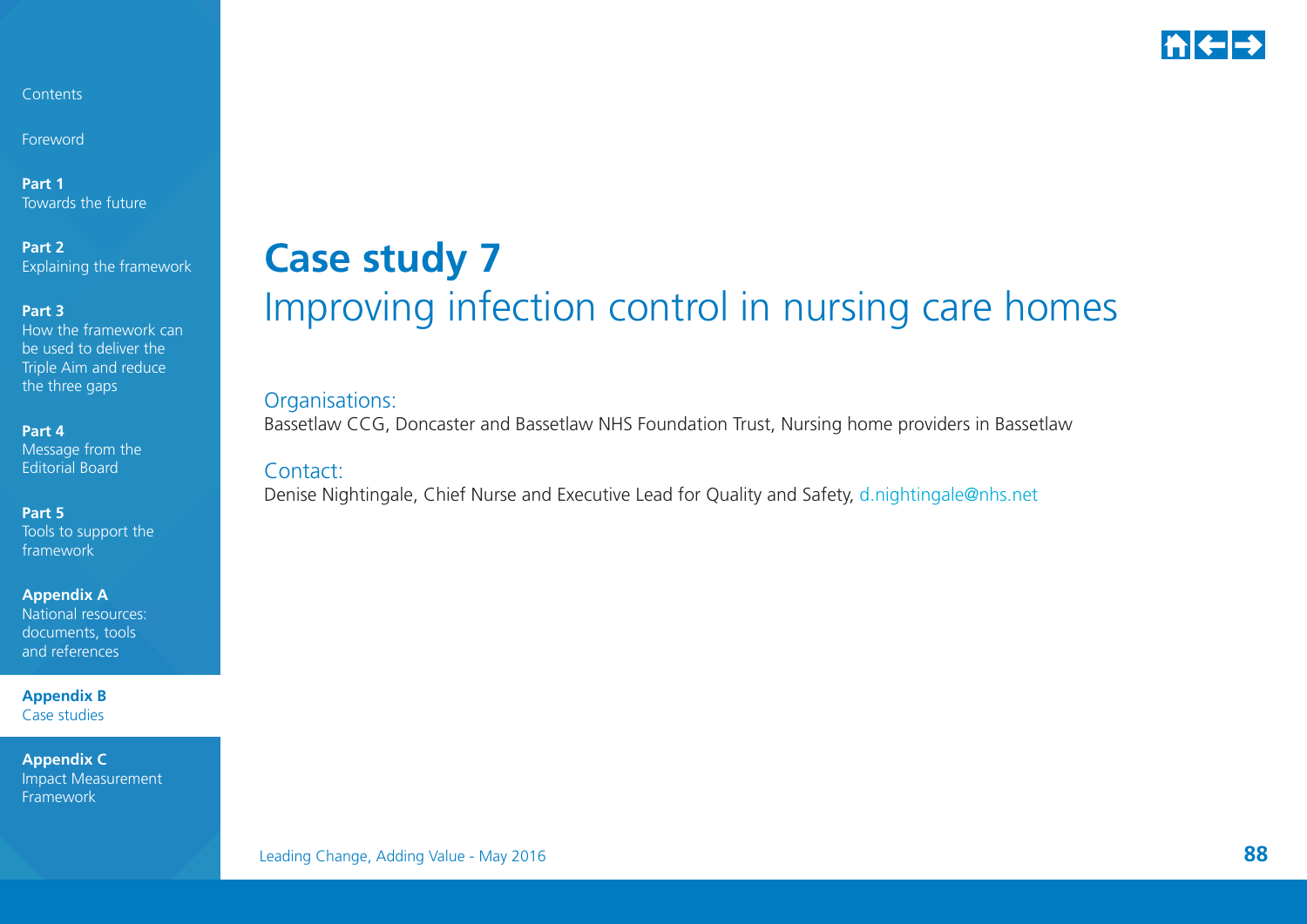

**Foreword** 

**Part 1** Towards the future

**Part 2** Explaining the framework

#### **Part 3**

How the framework can be used to deliver the Triple Aim and reduce the three gaps

#### **Part 4**

Message from the Editorial Board

#### **Part 5**

Tools to support the framework

#### **Appendix A**

National resources: documents, tools and references

**Appendix B**  Case studies

**Appendix C**  Impact Measurement Framework

## **Case study 7** Improving infection control in nursing care homes

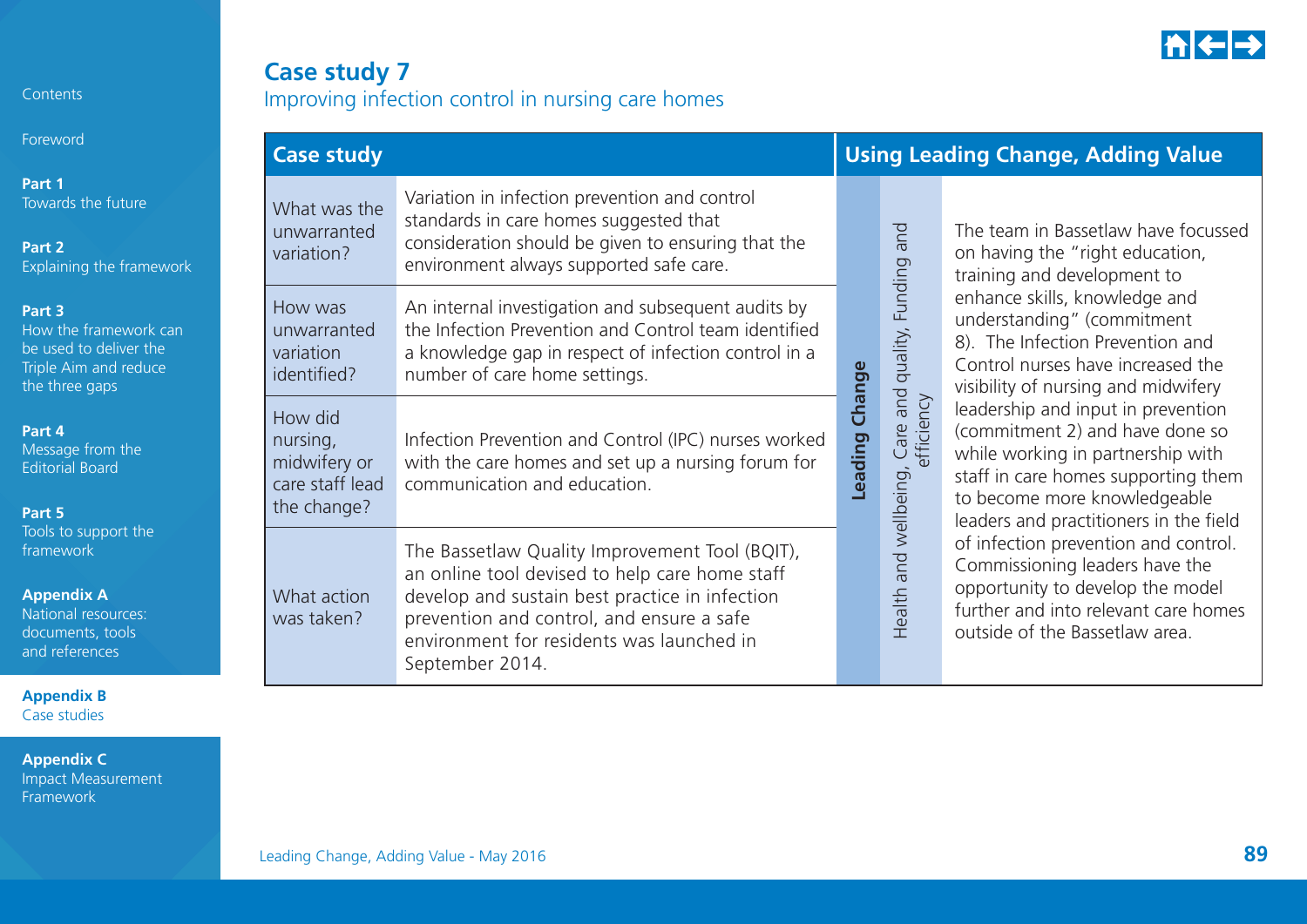

## **Case study 7 continued** Improving infection control in nursing care homes

| Foreword                                                                                                                                                 | <b>Case study</b>                                                   |                                                                                                                                                     |                                                                | <b>Using Leading Change, Adding Value</b>                                                                                                                                                                                                                                                                                         |
|----------------------------------------------------------------------------------------------------------------------------------------------------------|---------------------------------------------------------------------|-----------------------------------------------------------------------------------------------------------------------------------------------------|----------------------------------------------------------------|-----------------------------------------------------------------------------------------------------------------------------------------------------------------------------------------------------------------------------------------------------------------------------------------------------------------------------------|
| Part 1<br>Towards the future<br>Part 2<br>Explaining the framework<br>Part 3<br>How the framework can<br>be used to deliver the<br>Triple Aim and reduce | What metrics<br>were used<br>to measure/<br>demonstrate<br>success? | After the launch of the BQIT tool, improvements<br>were seen in all areas of infection prevention and<br>control.                                   | use<br>Better<br>experiences,<br>Value<br>urces                | The BQIT tool will show how practice<br>is improving and metrics can be<br>used to demonstrate the numbers of<br>people trained with the opportunity<br>to further test their knowledge.<br>Care home residents and their<br>families and visitors could potentially<br>contribute to the assessment of                           |
| the three gaps<br>Part 4<br>Message from the<br><b>Editorial Board</b><br>Part 5<br>Tools to support the<br>framework                                    | What were<br>the successful<br>outcomes?                            | Through the audits it is possible to show that<br>practice in infection prevention and control has<br>improved thus reducing the risk of infection. | Adding<br>reso<br>Better<br>$\overline{5}$<br>Better outcomes, | standards and become champions<br>for improvement. The team will<br>be working "in partnership with<br>individuals, their families, carers<br>and others important to them"<br>(commitment 5) to identify what<br>is important to them in respect of<br>infection prevention and control and<br>use this within their evaluation. |

#### **Appendix A**

**Contents** 

National resources: documents, tools and references

**Appendix B**  Case studies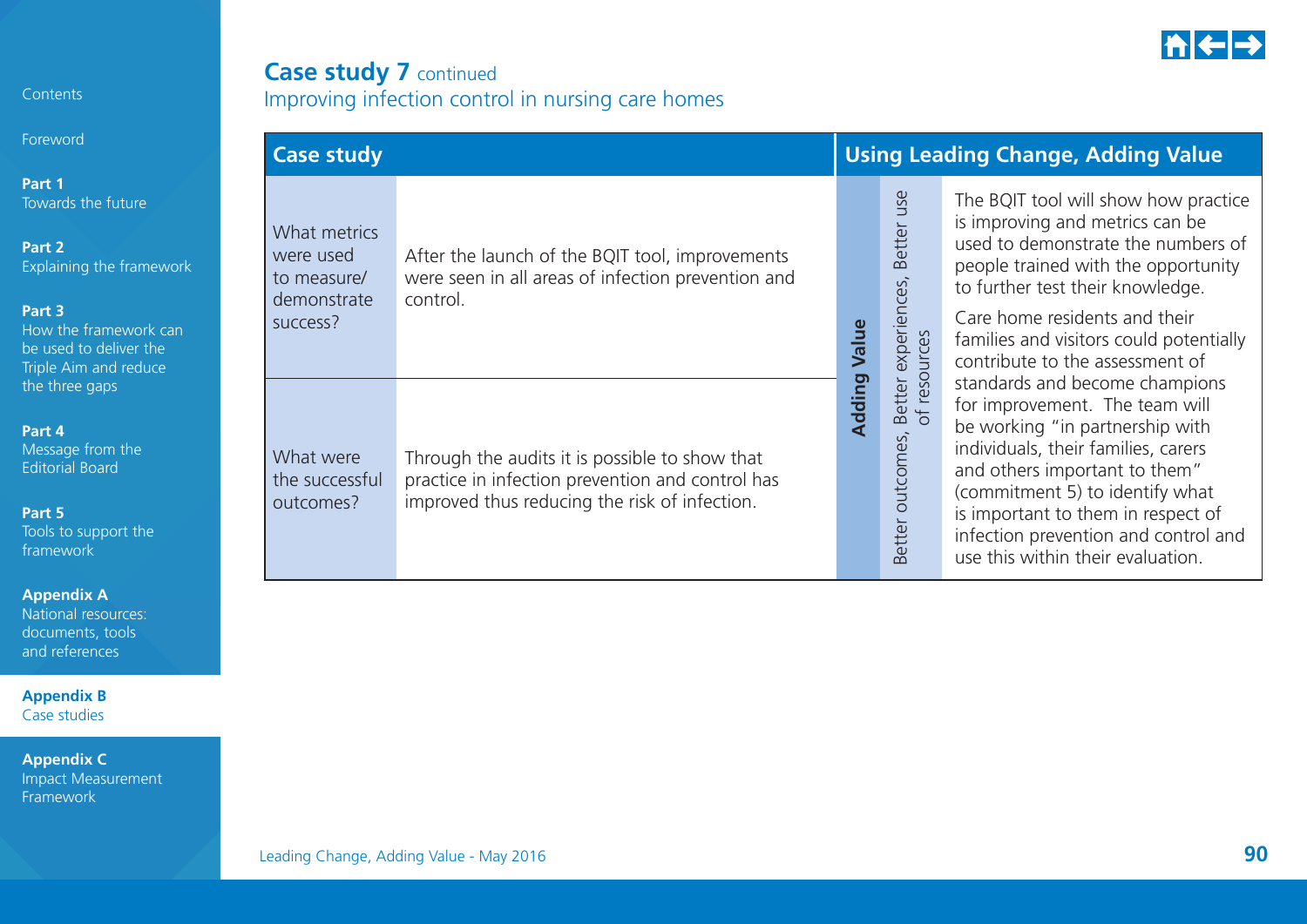

Foreword

**Part 1** Towards the future

**Part 2**  Explaining the framework

#### **Part 3**

How the framework can be used to deliver the Triple Aim and reduce the three gaps

#### **Part 4**

Message from the Editorial Board

#### **Part 5**

Tools to support the framework

**Appendix A** 

National resources: documents, tools and references

**Appendix B**  Case studies

**Appendix C**  Impact Measurement Framework

## **Case study 8** The changing face of modern nursing - "Living Well"

#### Organisations:

Cornwall Partnership NHS Foundation Trust, Age UK and Volunteer Cornwall

#### Contact:

Lucy Clement, Integrated Community Care Team Manager North and East Cornwall, [lucyclement@nhs.net](mailto:lucyclement%40nhs.net?subject=)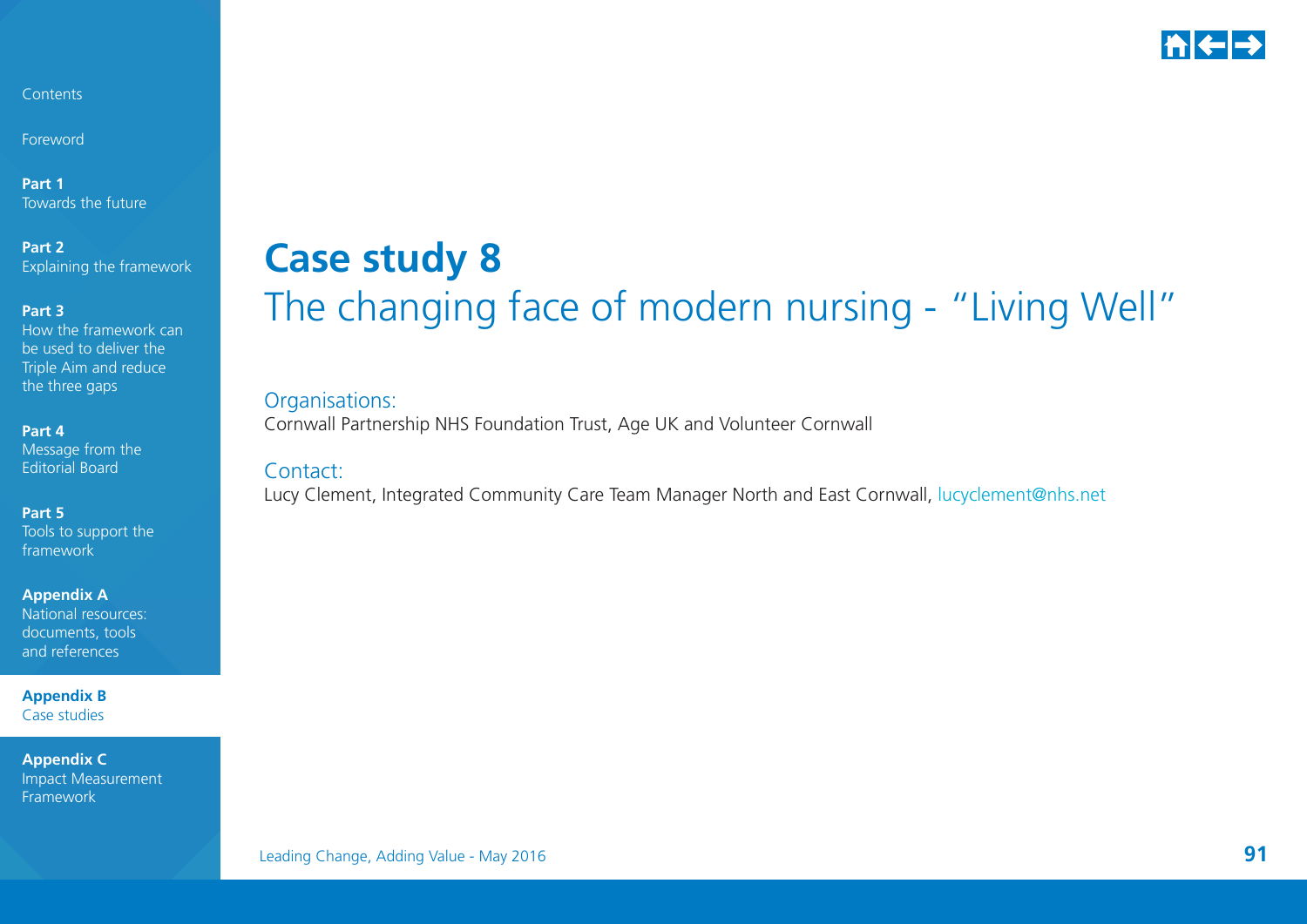

## **Case study 8** The changing face of modern nursing - "Living Well"

| Foreword                                                                                                                         | <b>Case study</b>                                                                                                                                                                                                                                                                                                                                                                                                     |                                                                                                                                                                                                                                                                                                               |                          |                                                                                                                                                                                                                                                                                      | <b>Using Leading Change, Adding Value</b>                                                                                                                                                                                                                 |
|----------------------------------------------------------------------------------------------------------------------------------|-----------------------------------------------------------------------------------------------------------------------------------------------------------------------------------------------------------------------------------------------------------------------------------------------------------------------------------------------------------------------------------------------------------------------|---------------------------------------------------------------------------------------------------------------------------------------------------------------------------------------------------------------------------------------------------------------------------------------------------------------|--------------------------|--------------------------------------------------------------------------------------------------------------------------------------------------------------------------------------------------------------------------------------------------------------------------------------|-----------------------------------------------------------------------------------------------------------------------------------------------------------------------------------------------------------------------------------------------------------|
| Part 1<br>Towards the future<br>Part 2                                                                                           | What was the<br>unwarranted<br>variation?                                                                                                                                                                                                                                                                                                                                                                             | The support offered to vulnerable people with long<br>term conditions was variable.                                                                                                                                                                                                                           |                          | efficiency                                                                                                                                                                                                                                                                           | Colleagues in Cornwall recognised<br>the importance of looking outside<br>of the NHS and networking with                                                                                                                                                  |
| Explaining the framework<br>Part 3<br>How the framework can<br>be used to deliver the<br>Triple Aim and reduce<br>the three gaps | How was<br>unwarranted<br>variation<br>identified?                                                                                                                                                                                                                                                                                                                                                                    | Variation was identified as part of a project during<br>the "Nurse First" leadership course. Community<br>nurses were undertaking visits with very few step<br>down processes and not consistently addressing<br>what really mattered to patients. Overlooking the<br>importance of isolation and loneliness. |                          | and<br>quality, Funding                                                                                                                                                                                                                                                              | colleagues in the community and<br>voluntary sectors to find solutions.<br>One of the lessons in leadership<br>from the team is that to make<br>a difference you have got to do<br>something different, which will help<br>to create leadership capacity. |
| Part 4<br>Message from the<br><b>Editorial Board</b><br>Part 5<br>Tools to support the                                           | How did<br>nursing,<br>midwifery or<br>care staff lead<br>the change?                                                                                                                                                                                                                                                                                                                                                 | District nurses from Peninsula Community Health<br>worked alongside co-ordinators funded by Age<br>UK, GPs and a range of other professionals to<br>map services available and then worked with the<br>voluntary sector to enable access.                                                                     | Leading Change           | and<br>are<br>$\cup$                                                                                                                                                                                                                                                                 | The model is now being used with<br>2,500 people and the intention<br>is to extend this further to look<br>at other groups of vulnerable<br>people including young people                                                                                 |
| framework<br><b>Appendix A</b><br>National resources:<br>documents, tools<br>and references<br><b>Appendix B</b><br>Case studies | Nurses and Age UK have co-designed and led<br>the pioneering Living Well programme with<br>volunteers recruited to visit and support vulnerable<br>people with long term conditions. Establishing<br>What action<br>a new working culture based on partnerships<br>was taken?<br>and focused on reducing dependency. Engaging<br>with individuals through guided conversations to<br>understand their personal goals. |                                                                                                                                                                                                                                                                                                               | and wellbeing,<br>Health | with enduring mental health needs<br>and children with continuing care<br>needs. The "Living Well" team "will<br>promote a culture where improving<br>the population's health is a core<br>component of the practice of all<br>nursing, midwifery and care staff"<br>(commitment 1). |                                                                                                                                                                                                                                                           |

**Appendix C**  Impact Measurement Framework

Contents

Foreword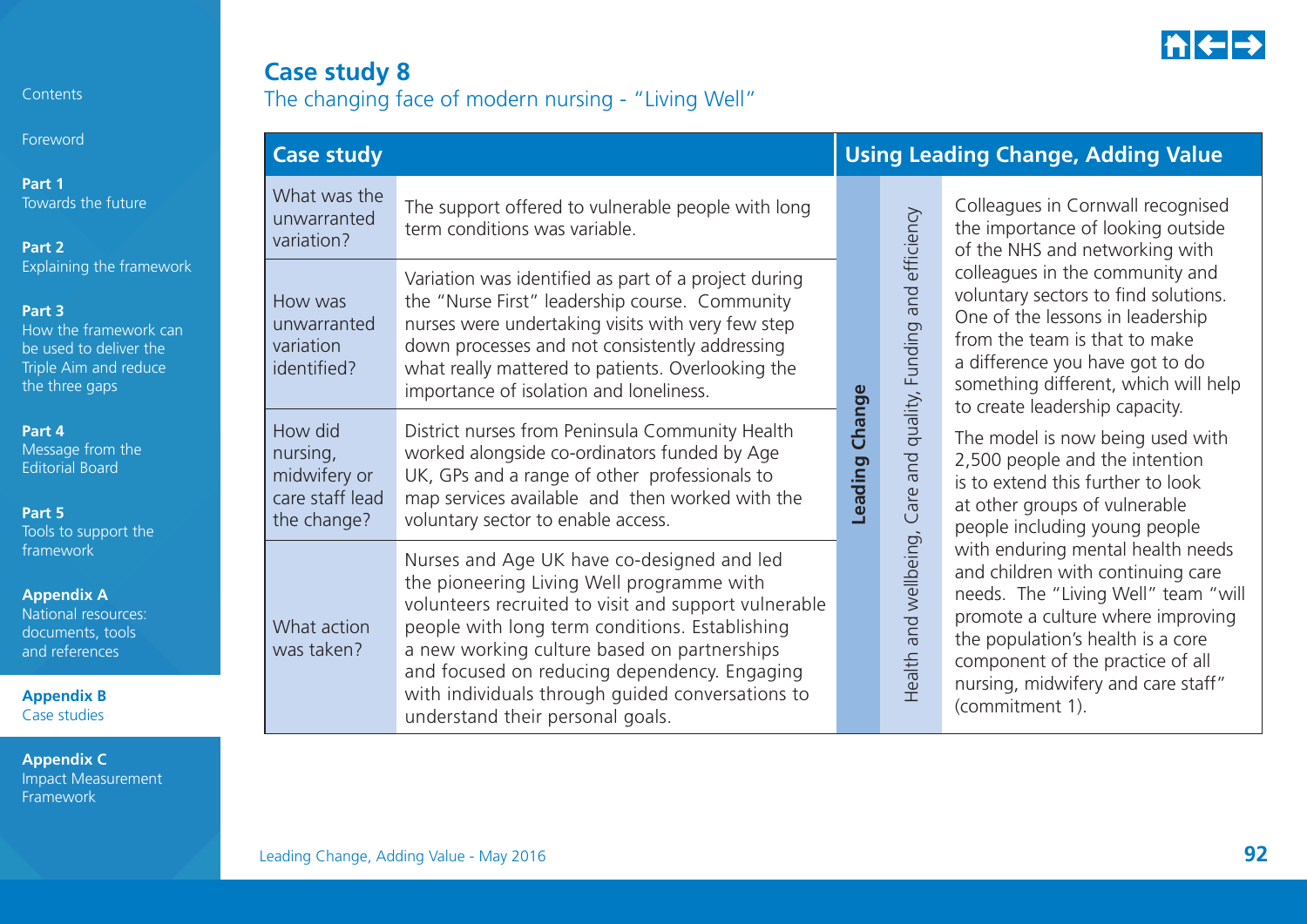

## **Case study 8** continued The changing face of modern nursing - "Living Well"

| Foreword                                                                                                                                                 | <b>Case study</b>                                                   |                                                                                                                                                                                                                                                    |        |                                                     | <b>Using Leading Change, Adding Value</b>                                                                                                                                                                                                                                                                                            |  |  |
|----------------------------------------------------------------------------------------------------------------------------------------------------------|---------------------------------------------------------------------|----------------------------------------------------------------------------------------------------------------------------------------------------------------------------------------------------------------------------------------------------|--------|-----------------------------------------------------|--------------------------------------------------------------------------------------------------------------------------------------------------------------------------------------------------------------------------------------------------------------------------------------------------------------------------------------|--|--|
| Part 1<br>Towards the future<br>Part 2<br>Explaining the framework<br>Part 3<br>How the framework can<br>be used to deliver the<br>Triple Aim and reduce | What metrics<br>were used<br>to measure/<br>demonstrate<br>success? | The project looked at the number of patients<br>admitted to hospital and those who required care<br>packages. Individual well-being was also measured.                                                                                             | Value  | use<br>Better<br>Better experiences<br>of resources | Those who have entered the<br>programme have had two or more<br>long term conditions, The team<br>would like to look at whether they<br>can be more proactive with their<br>interventions and use this approach<br>to prevent ill health. This may lead<br>the team to "lead and drive research<br>to evidence the impact of what we |  |  |
| the three gaps<br>Part 4<br>Message from the<br><b>Editorial Board</b><br>Part 5<br>Tools to support the<br>framework                                    | What were<br>the successful<br>outcomes?                            | Living Well now supports 2,500 people in three parts<br>of the county. Assessment of the pilot has shown<br>a 40% reduction in hospital admissions and 8% in<br>care packages by 8% Improving wellbeing by 23%<br>and raising staff morale by 87%. | Adding | outcomes,<br>etter<br>$\bar{m}$                     | do" (commitment 7).<br>In order to see how sustainable this<br>programme is, an example research<br>question might be "12 months<br>post intervention, how many of the<br>sample size have been re-admitted<br>into hospital compared to their<br>previous year's admission profile?"                                                |  |  |

#### **Appendix A**

**Contents** 

National resources: documents, tools and references

**Appendix B**  Case studies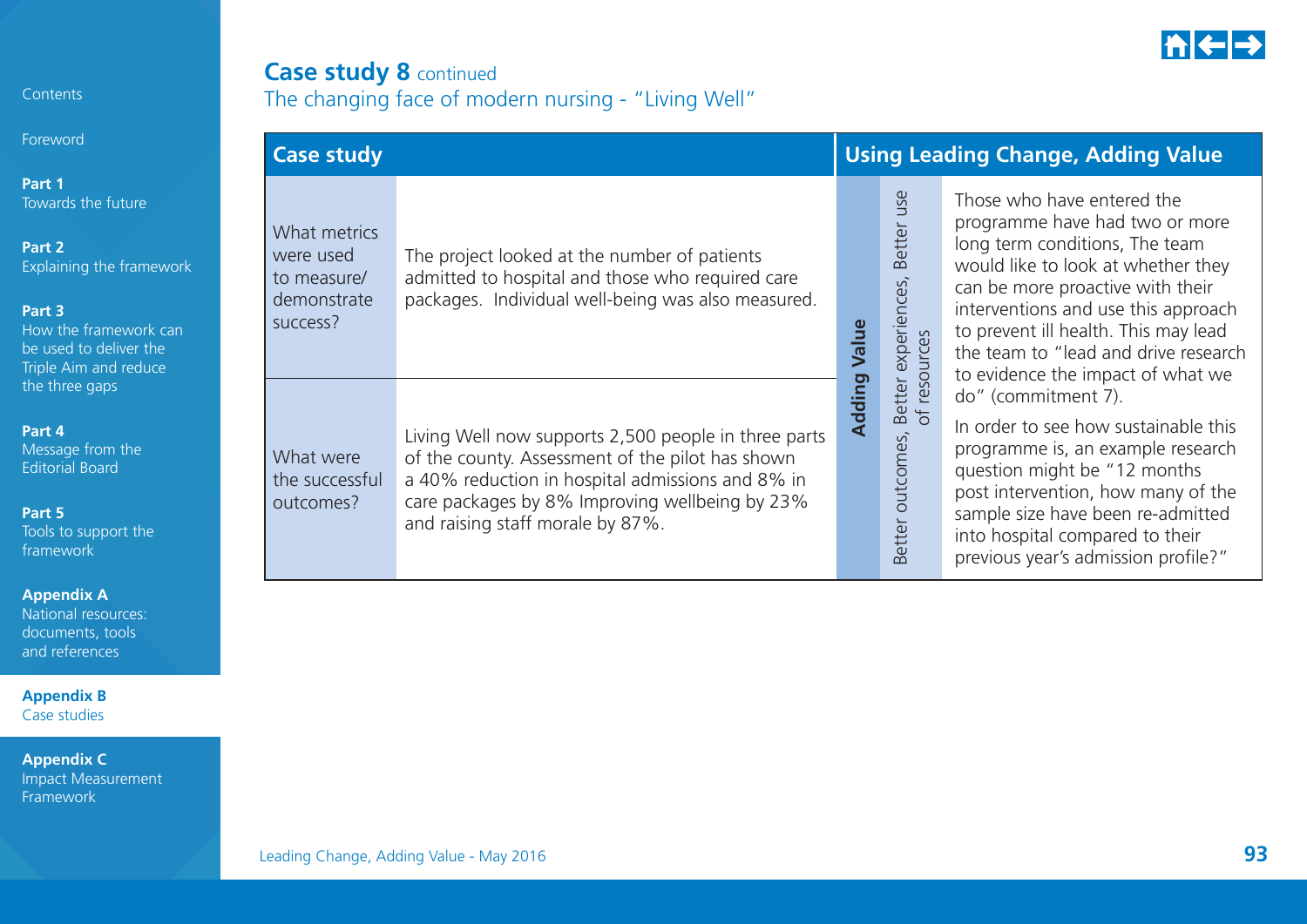

Foreword

**Part 1** Towards the future

**Part 2**  Explaining the framework

#### **Part 3**

How the framework can be used to deliver the Triple Aim and reduce the three gaps

**Part 4** 

Message from the Editorial Board

**Part 5** 

Tools to support the framework

**Appendix A** 

National resources: documents, tools and references

**Appendix B**  Case studies

**Appendix C**  Impact Measurement Framework

## **Case study 9** Teaching care homes

Organisations: National care homes

Contact:

Deborah Sturdy, Nurse Advisor Care England, [deborah.sturdy@btinternet.com](mailto:deborah.sturdy%40btinternet.com?subject=)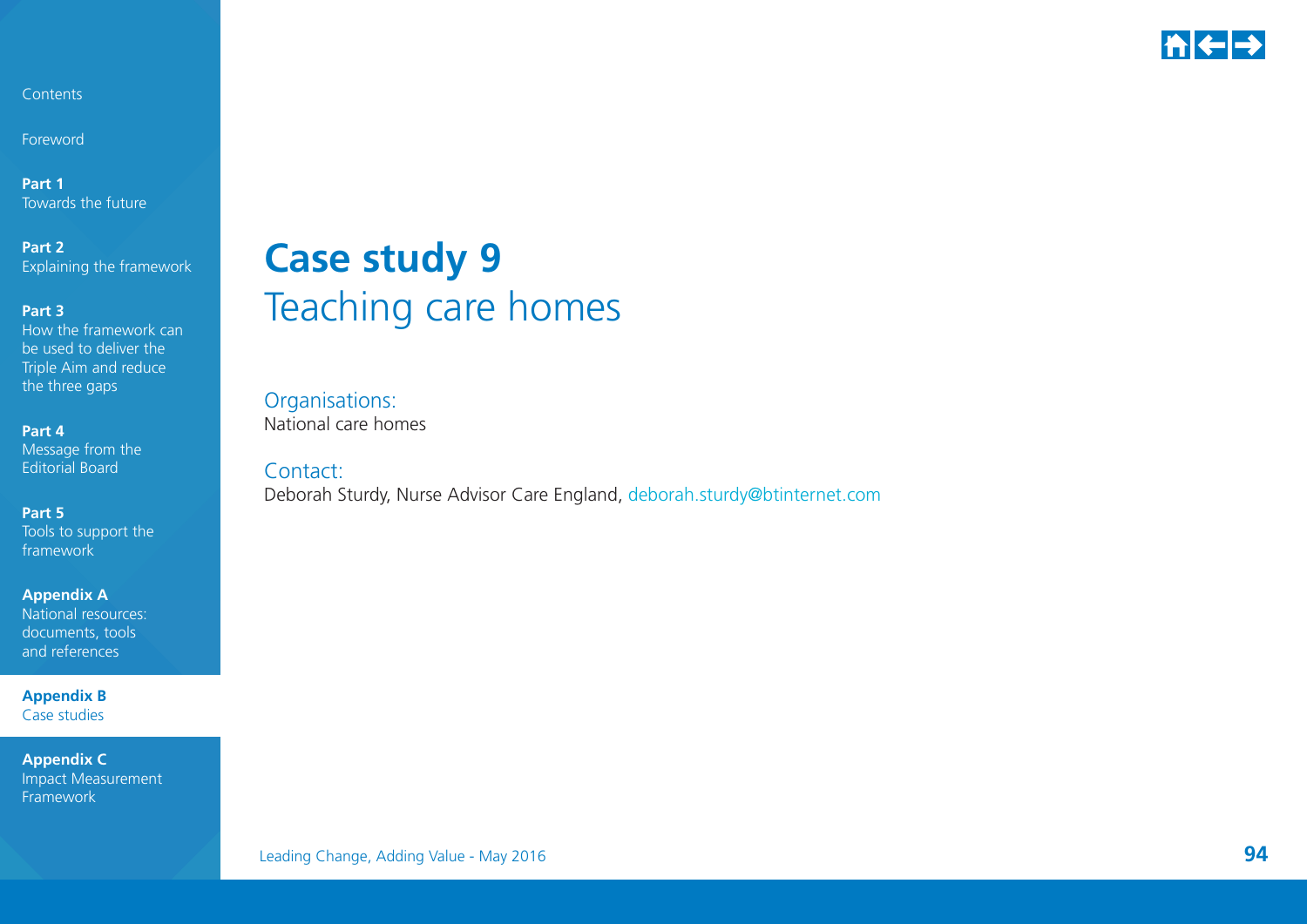

Foreword

**Part 1**  Towards the future

**Part 2**  Explaining the framework

#### **Part 3**

How the framework can be used to deliver the Triple Aim and reduce the three gaps

#### **Part 4**

 Message from the Editorial Board

#### **Part 5**

Tools to support the framework

#### **Appendix A**

National resources: documents, tools and references

**Appendix B**  Case studies

| <b>Case study 9</b> |
|---------------------|
| Teaching care homes |

| <b>Case study</b>                                                  |                                                                                                                                                                                                                                                                                                                                                                                                                                                                                                                                                                                                                                                                                                                                                                                                                                                                          |                |                                                                | <b>Using Leading Change, Adding Value</b>                                                                                                                                                                                                                                                                                                                                                                                                                                                                                                                                                                                                                                                                                                                                                                                                                                                                |
|--------------------------------------------------------------------|--------------------------------------------------------------------------------------------------------------------------------------------------------------------------------------------------------------------------------------------------------------------------------------------------------------------------------------------------------------------------------------------------------------------------------------------------------------------------------------------------------------------------------------------------------------------------------------------------------------------------------------------------------------------------------------------------------------------------------------------------------------------------------------------------------------------------------------------------------------------------|----------------|----------------------------------------------------------------|----------------------------------------------------------------------------------------------------------------------------------------------------------------------------------------------------------------------------------------------------------------------------------------------------------------------------------------------------------------------------------------------------------------------------------------------------------------------------------------------------------------------------------------------------------------------------------------------------------------------------------------------------------------------------------------------------------------------------------------------------------------------------------------------------------------------------------------------------------------------------------------------------------|
| What was the<br>unwarranted<br>variation?                          | Care homes are some of the most established nurse-led services<br>yet there can be often a lack of understanding of this as a<br>professional career pathway.<br>There is often a challenge in the recruitment of registered<br>nurses to work in care homes and a need to demonstrate<br>the career options in the sector and bring nursing colleagues<br>together to network and develop a community of practice.                                                                                                                                                                                                                                                                                                                                                                                                                                                      |                |                                                                | The sector wants to be at the forefront of<br>offering consistent high standard learning                                                                                                                                                                                                                                                                                                                                                                                                                                                                                                                                                                                                                                                                                                                                                                                                                 |
| How was<br>unwarranted<br>variation<br>identified?                 | Data and experience of lead professionals working within the<br>sector.                                                                                                                                                                                                                                                                                                                                                                                                                                                                                                                                                                                                                                                                                                                                                                                                  |                | Health and wellbeing, Care and quality, Funding and efficiency | experiences for pre-registration students<br>and to do this they are articulating and<br>disseminating what "good" looks like.<br>Commitment 8: "the right education,<br>training and development to enhance our<br>skills, knowledge and understanding"<br>is a core focus of this case study. The<br>programme aims to provide excellent<br>education and training to pre-registration<br>students, to encourage and embed a<br>future workforce of care nurses. It aims to<br>further develop current care home staff and<br>managers.<br>The programme will maximise opportunities<br>to use technology (commitment 10) by<br>developing an online digital platform<br>to share best practice and learning; this<br>will contribute to reducing unwarranted<br>variations in care. It will also allow care<br>home nurses to connect with others and<br>avoid any potential isolation in their work. |
| How did nursing,<br>midwifery or<br>care staff lead<br>the change? | The Department of Health Taskforce for Social Care Nursing<br>Workforce has influenced the development of this work,<br>recognising the need for good clinical experience and<br>supporting care home nursing to flourish as a speciality. Five<br>pilot sites will support nursing and care staff to consider their<br>culture and practice.                                                                                                                                                                                                                                                                                                                                                                                                                                                                                                                            | Leading Change |                                                                |                                                                                                                                                                                                                                                                                                                                                                                                                                                                                                                                                                                                                                                                                                                                                                                                                                                                                                          |
| What action<br>was taken?                                          | The work will be launched in May 2016 and support the<br>development of five centres of excellence in social care.<br>The Teaching Care Homes project will create the foundations<br>for a framework of learning; becoming pioneer centres<br>from which the whole sector can learn. A digital platform<br>was launched in March 2016 to share learning about the<br>development and social care nursing for use across the sector<br>and NHS. This will provide a community hub for nurses working<br>in the sector, and provide an opportunity for care homes and<br>care providers to share best practice.<br>The participating homes will come together to learn and<br>develop a new approach through a learning set, be supported<br>with coaching to help them lead and deliver changes in their<br>home and be a project for the sector to share and learn from. |                |                                                                |                                                                                                                                                                                                                                                                                                                                                                                                                                                                                                                                                                                                                                                                                                                                                                                                                                                                                                          |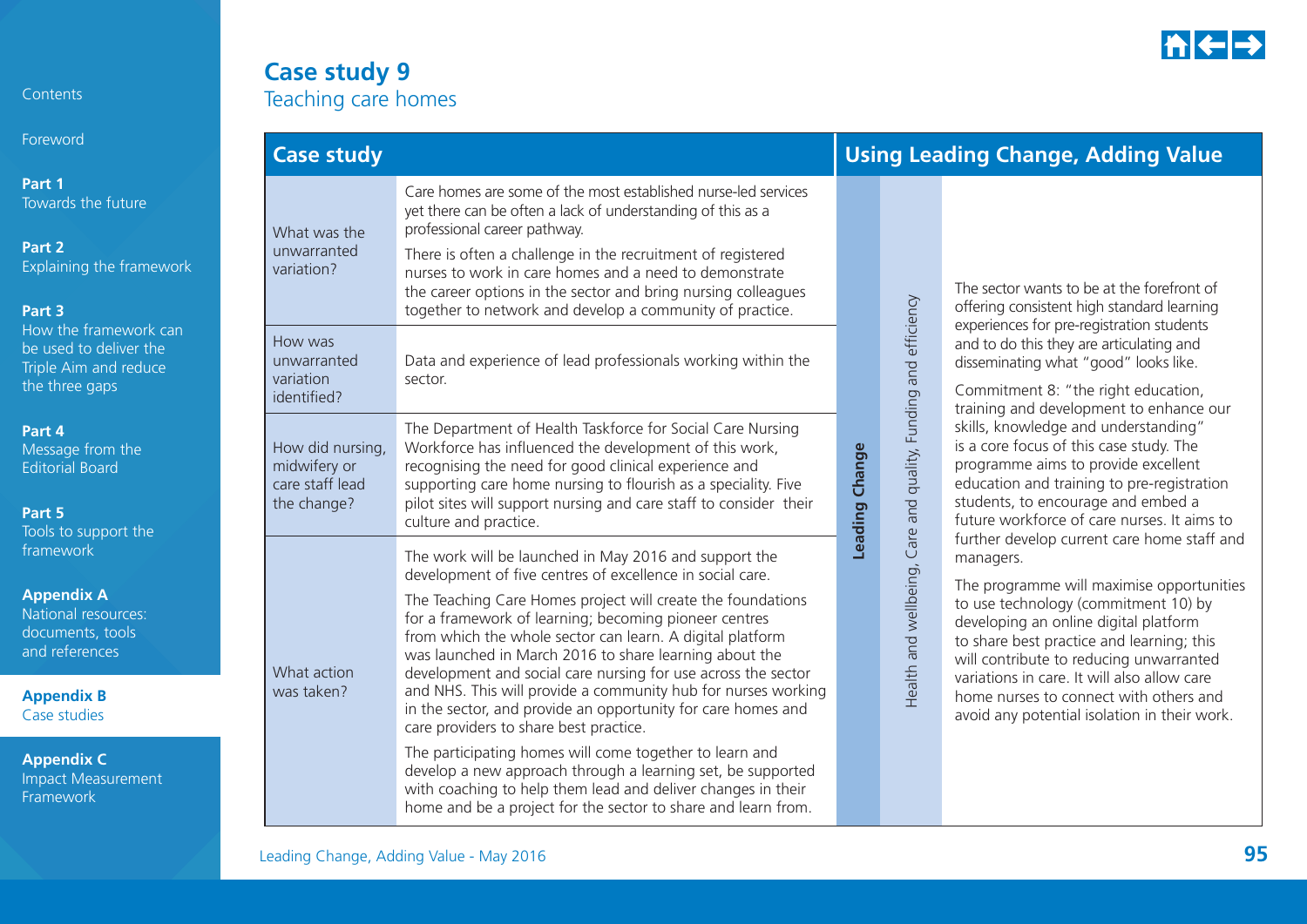

### **Case study 9 continued** Teaching care homes

| Foreword                                                                                                                                           | <b>Case study</b>                                                   |                                                                                                                      |        | <b>Using Leading Change, Adding Value</b>                         |                                                                                                                                                                                |  |  |
|----------------------------------------------------------------------------------------------------------------------------------------------------|---------------------------------------------------------------------|----------------------------------------------------------------------------------------------------------------------|--------|-------------------------------------------------------------------|--------------------------------------------------------------------------------------------------------------------------------------------------------------------------------|--|--|
| Part 1<br>Towards the future<br>Part 2<br>Explaining the framework<br>Part 3                                                                       | What metrics<br>were used<br>to measure/<br>demonstrate<br>success? | The programme will be evaluated in March 2017,<br>focussing on staff learning and resident and family<br>experience. | Value  | හි<br>Better experience<br>of resources                           | An aim to improve satisfaction with<br>work would demonstrate that the<br>meeting of commitment 6 and<br>"actively responded to what matters                                   |  |  |
| How the framework can<br>be used to deliver the<br>Triple Aim and reduce<br>the three gaps<br>Part 4<br>Message from the<br><b>Editorial Board</b> | What were<br>the successful<br>outcomes?                            | Work in progress and results will be updated as<br>available.                                                        | Adding | butcomes,<br>Better use<br>Better<br>$\circ$<br>etter<br>$\infty$ | most to our staff and colleagues".<br>Leading Change, Adding Value will<br>support care homes to demonstrate<br>how they have added value under<br>each of the three headings. |  |  |

#### **Part 5**

Contents

Tools to support the framework

#### **Appendix A**

National resources: documents, tools and references

**Appendix B**  Case studies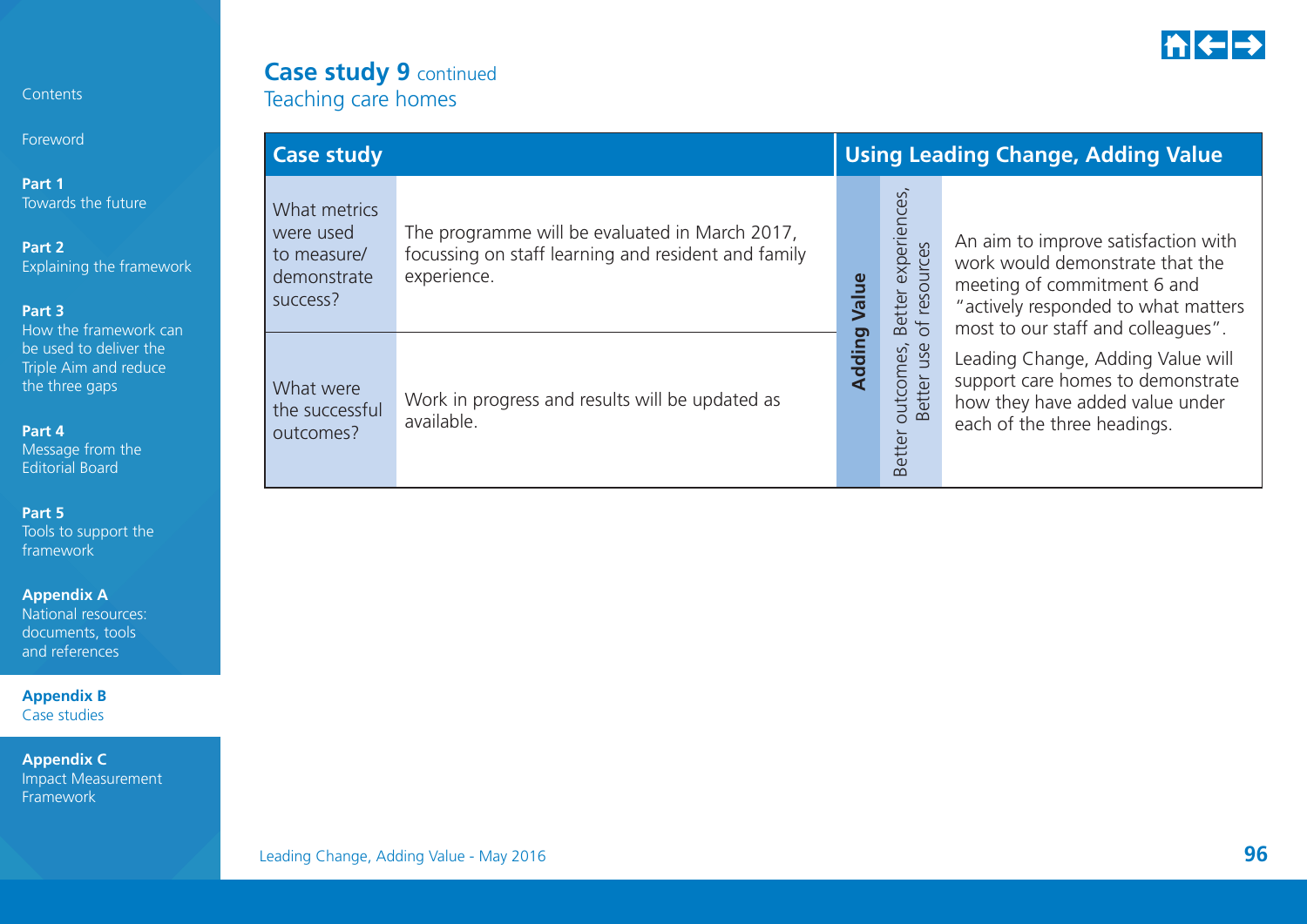

Foreword

**Part 1** Towards the future

**Part 2**  Explaining the framework

**Part 3** 

How the framework can be used to deliver the Triple Aim and reduce the three gaps

**Part 4** 

Message from the Editorial Board

**Part 5** 

Tools to support the framework

**Appendix A** 

National resources: documents, tools and references

**Appendix B**  Case studies

**Appendix C**  Impact Measurement Framework

## **Case study 10** The First Response service - a 24/7 integrated model for urgent mental health care

Organisations: Bradford District Care NHS Foundation Trust and The Bradford Metropolitan District Council

Contact:Sarah Deacon, Clinical Manager, [sarah.deacon@bdct.nhs.uk](mailto:sarah.deacon%40bdct.nhs.uk?subject=)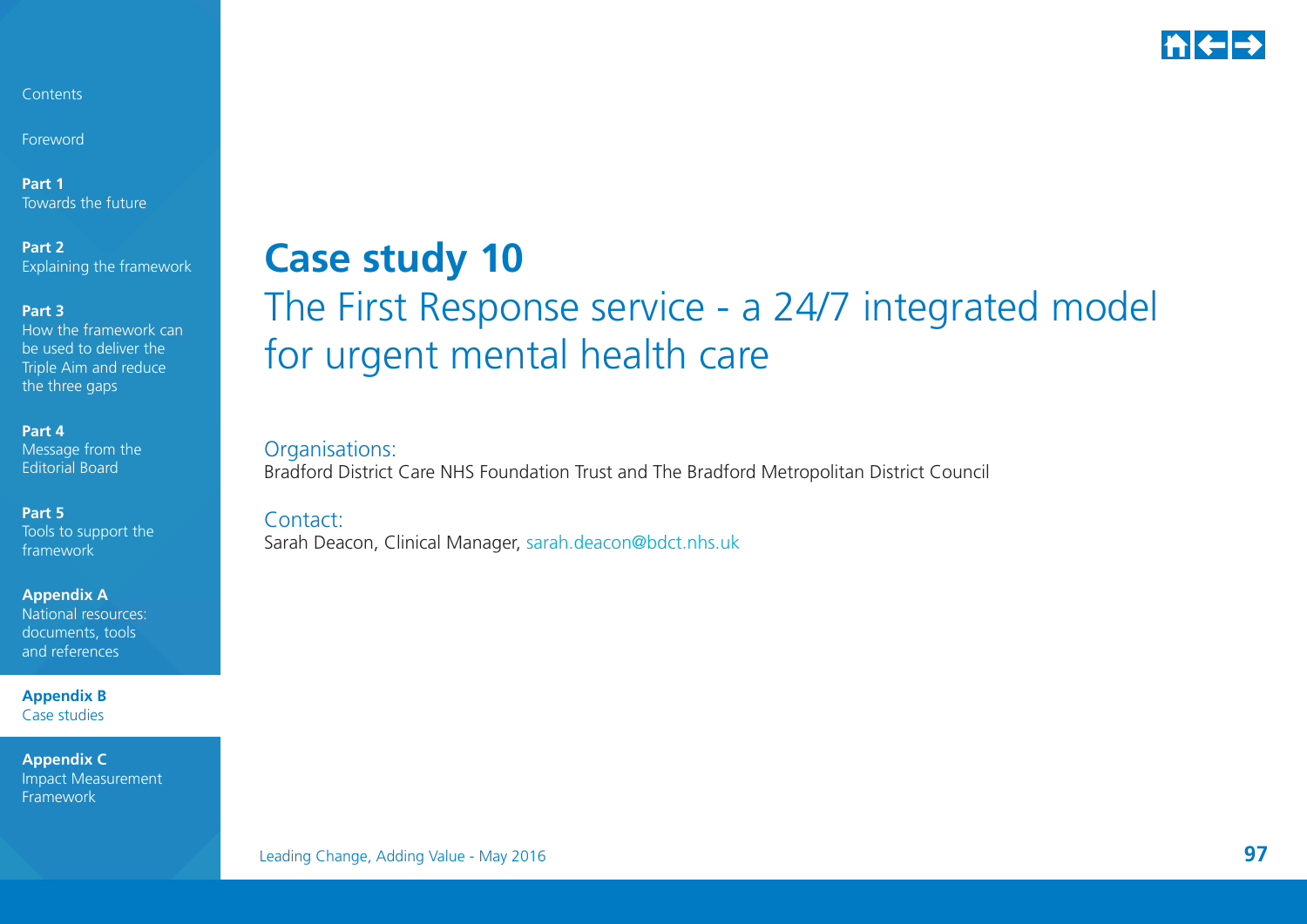

## **Case study 10** The First Response service - a 24/7 integrated model for urgent mental health care

| Foreword                                                                                                                           | <b>Case study</b>                                                     |                                                                                                                                                                                                                                                                                                                 |         | <b>Using Leading Change, Adding Value</b> |                                                                                                                                                                                                                         |  |
|------------------------------------------------------------------------------------------------------------------------------------|-----------------------------------------------------------------------|-----------------------------------------------------------------------------------------------------------------------------------------------------------------------------------------------------------------------------------------------------------------------------------------------------------------|---------|-------------------------------------------|-------------------------------------------------------------------------------------------------------------------------------------------------------------------------------------------------------------------------|--|
| Part 1<br>Towards the future<br>Part 2<br>Explaining the framework                                                                 | What was the<br>unwarranted<br>variation?                             | The provision of 24/7 mental health crisis services<br>and the option of out of hours crisis requiring<br>attendance at the local Accident and Emergency.<br>This included considering the use of Section 136 of<br>the Mental Health Act (MHA).                                                                |         | and efficiency                            | The team in Bradford established<br>strong partnerships and worked                                                                                                                                                      |  |
| Part 3<br>How the framework can<br>be used to deliver the<br>Triple Aim and reduce<br>the three gaps<br>Part 4<br>Message from the | How was<br>unwarranted<br>variation<br>identified?                    | Consideration of the number of service users being<br>admitted to out of area placements, the capacity of<br>acute wards and partnership working with police<br>colleagues. It was suggested that an unwarranted<br>variation in service provision was evident in the<br>comparison of 'in' and' out' of hours. | Change  | and quality, Funding                      | closely with colleagues in voluntary<br>services, the police and social care to<br>bring about change. First Response<br>Service is listed as a local inspiration<br>on the Crisis Care Concordat<br>website.           |  |
| <b>Editorial Board</b><br>Part 5<br>Tools to support the<br>framework                                                              | How did<br>nursing,<br>midwifery or<br>care staff lead<br>the change? | The project led by a Nursing Deputy Director with<br>Senior Nurse Managers and the service is led by<br>advanced nurse practitioners. Change required the<br>development of strong partnerships with colleagues<br>external to the NHS.                                                                         | Leading | Care                                      | An education programme is being<br>developed so that emergency<br>department staff can identify and<br>signpost mental health service users<br>experiencing a crisis. In doing so<br>the team is enacting commitment 8: |  |
| <b>Appendix A</b><br>National resources:<br>documents, tools<br>and references                                                     | What action                                                           | The Trust looked at other crisis models elsewhere<br>in the country and the local CCG agreed to<br>fund a pilot for the First Response Service to<br>provide a 24/7 crisis assessment service. The Trust                                                                                                        |         | Health and wellbeing,                     | "we will have the right education,<br>training and development to<br>enhance our skills, knowledge and<br>understanding".                                                                                               |  |
| <b>Appendix B</b><br>Case studies<br><b>Appendix C</b><br><b>Impact Measurement</b>                                                | was taken?                                                            | redesigned their Acute Care Pathway and brought<br>the acute mental health services together under<br>one structure.                                                                                                                                                                                            |         |                                           |                                                                                                                                                                                                                         |  |

Contents

Framework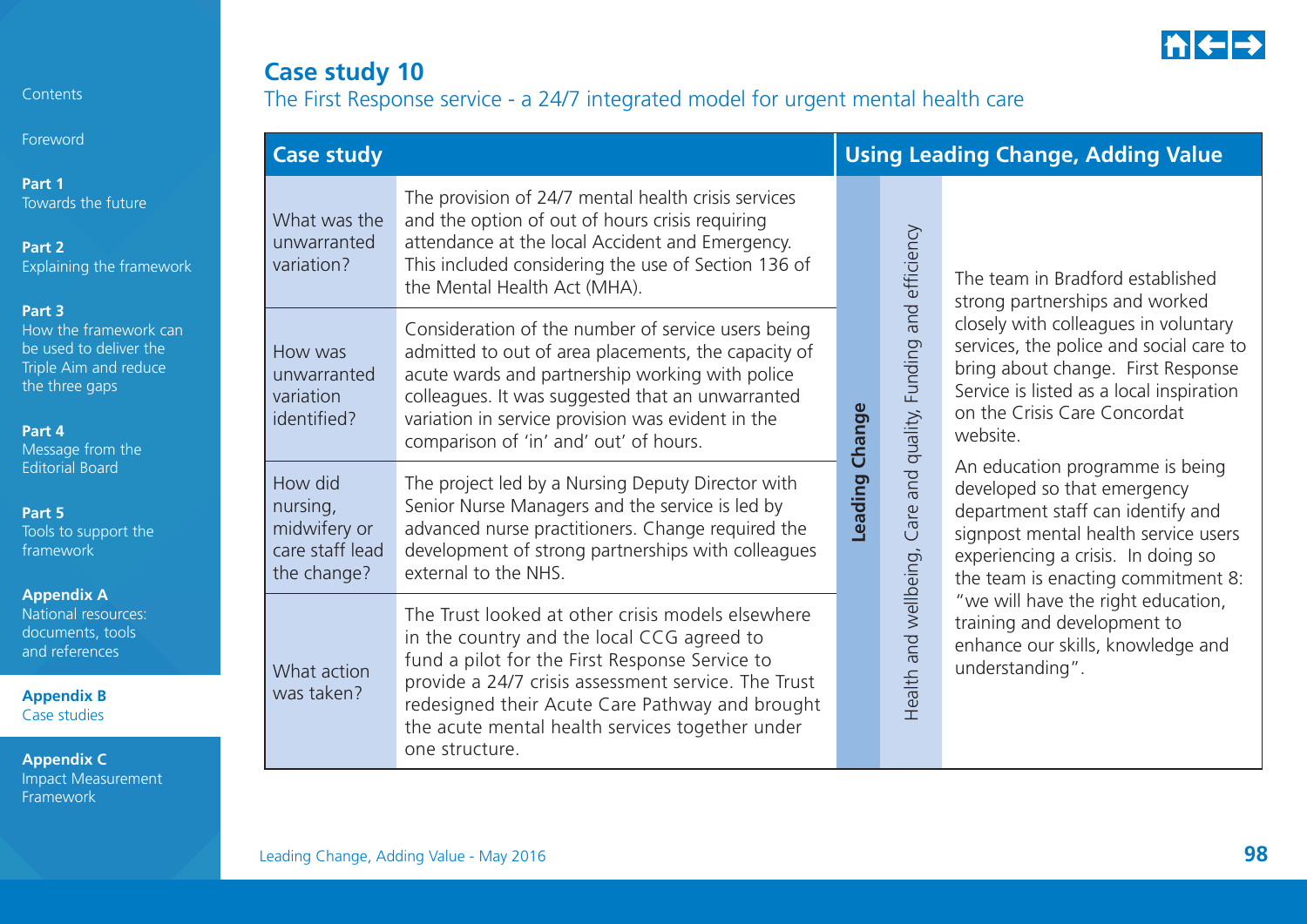

## **Case study 10 continued** The First Response service - a 24/7 integrated model for urgent mental health care

|                                                                     | <b>Case study</b>                                                                                                                                                                                                                                                                                  |        |                                                              | <b>Using Leading Change, Adding Value</b>                                                                                                                                                                                        |  |  |  |
|---------------------------------------------------------------------|----------------------------------------------------------------------------------------------------------------------------------------------------------------------------------------------------------------------------------------------------------------------------------------------------|--------|--------------------------------------------------------------|----------------------------------------------------------------------------------------------------------------------------------------------------------------------------------------------------------------------------------|--|--|--|
| What metrics<br>were used<br>to measure/<br>demonstrate<br>success? | There were reduced admissions to inpatient beds<br>leading to zero out of area beds being used. This<br>saved £1.8 million in 12 months.<br>There was a reduction in attendances to the<br>emergency department and in Section 136 MHA<br>detentions (25 in August 2015 and 8 in January<br>2016). | Value  | <b>Better</b><br>experiences,<br>resources                   | The team has shown significant<br>reduction in the use of out of area<br>beds to demonstrate an improved<br>client experience. The project team<br>could potentially develop the project<br>evaluation further by asking clients |  |  |  |
| What were<br>the successful<br>outcomes?                            | • Improved access to crisis care avoiding escalation.<br>• A consistent and responsive approach to crisis<br>care.<br>• Savings on the cost of out of area beds.<br>• A more client focussed service with a consistently<br>higher response 24/7.                                                  | Adding | Better<br>$\overline{\sigma}$<br>Better outcomes, l<br>use o | to use their experience to shape<br>pathways. In doing so they would<br>be working "in partnership with<br>individuals, their families, carers<br>and others important to them"<br>(commitment 5).                               |  |  |  |

**Contents** 

Foreword

**Part 1** 

Towards the future

**Part 2**  Explaining the framew

#### **Part 3**

How the framework can be used to deliver the Triple Aim and reduce the three gaps

**Part 4** 

Message from the Editorial Board

**Part 5** 

Tools to support the framework

**Appendix A** 

National resources: documents, tools and references

**Appendix B**  Case studies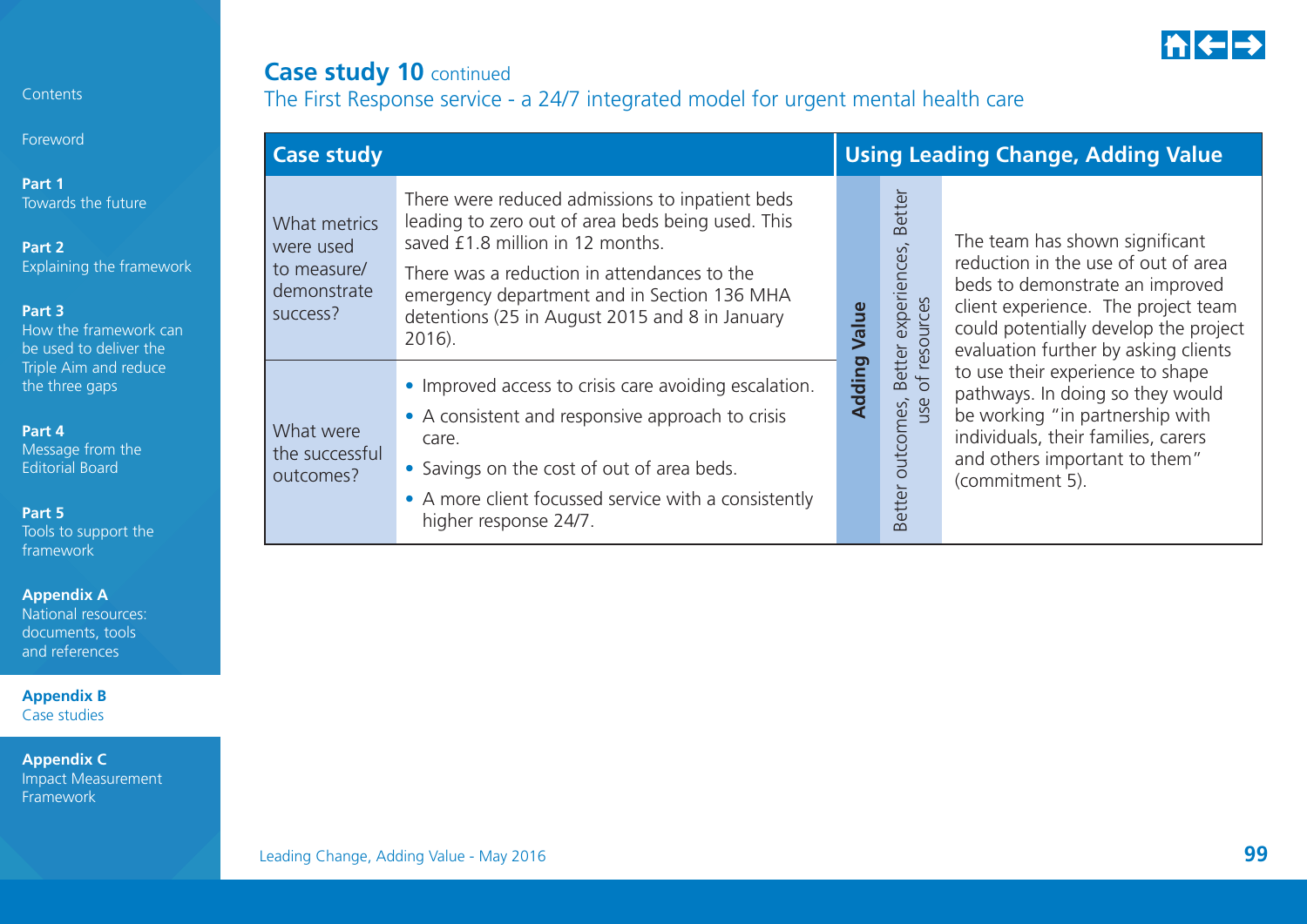

Foreword

**Part 1** Towards the future

**Part 2**  Explaining the framework

#### **Part 3**

How the framework can be used to deliver the Triple Aim and reduce the three gaps

#### **Part 4**

Message from the Editorial Board

#### **Part 5**

Tools to support the framework

#### **Appendix A**

National resources: documents, tools and references

**Appendix B**  Case studies

**Appendix C**  Impact Measurement Framework

## **Case study 11** Reacting to Red - Developing a whole health and social care economy approach to preventing and reducing pressure ulcers

### Organisations:

Nottinghamshire Healthcare NHS Foundation Trust, Bassetlaw CCG, NHS England - North Region

#### Contact:

Phyllis Cole, Senior Nurse Manager, [phyllis.cole@nhs.net](mailto:phyllis.cole%40nhs.net?subject=)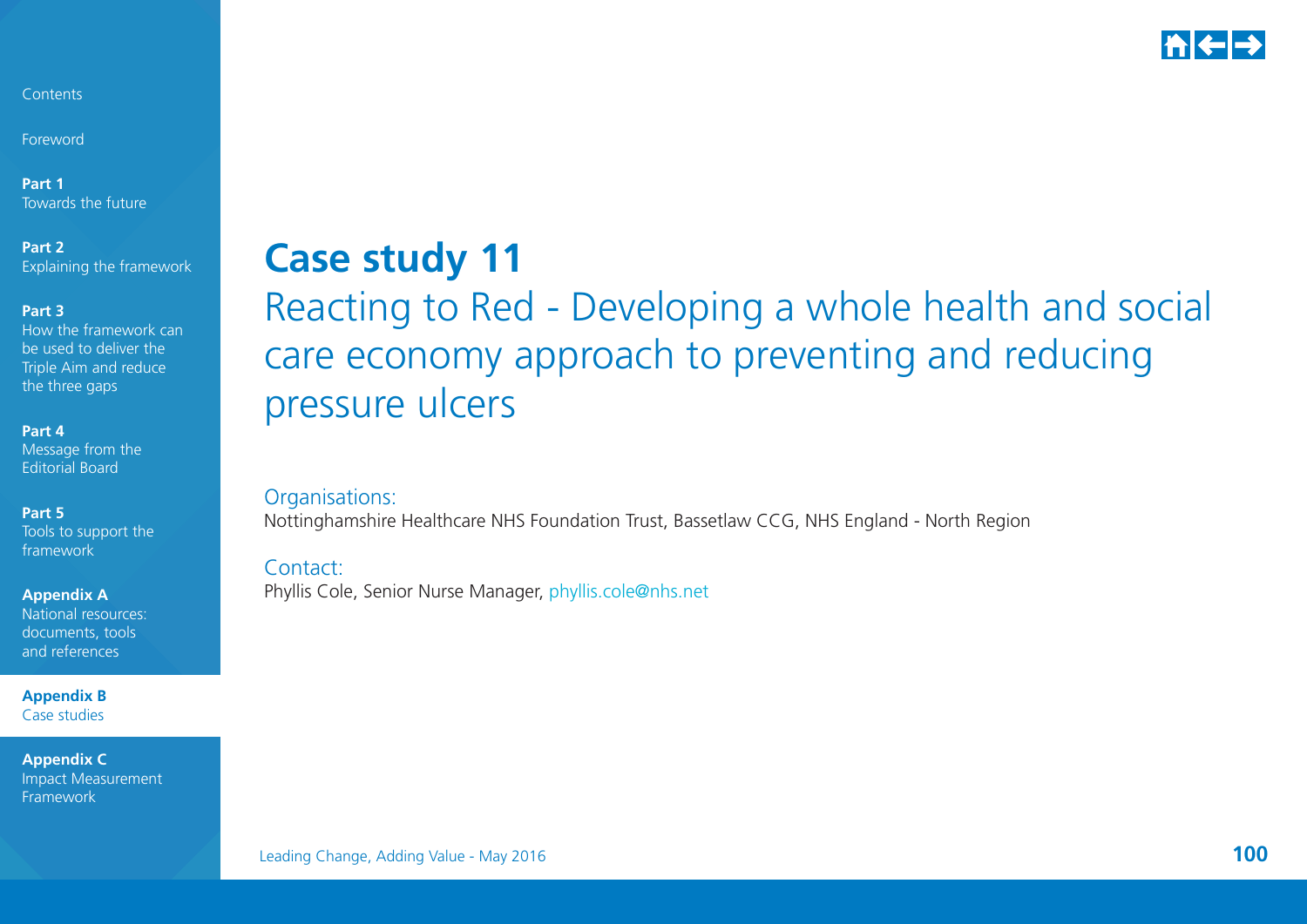

Foreword

**Part 1**  Towards the future

**Part 2** 

Explaining the framework

#### **Part 3**

How the framework can be used to deliver the Triple Aim and reduce the three gaps

#### **Part 4**

Message from the Editorial Board

#### **Part 5**

Tools to support the framework

#### **Appendix A**

National resources: documents, tools and references

**Appendix B**  Case studies

| <b>Case study 11</b>                                                                       |
|--------------------------------------------------------------------------------------------|
| Reacting to Red - Developing a whole health and social care economy approach to preventing |
| and reducing pressure ulcers                                                               |

| <b>Case study</b>                                      |                                                                                                                                                                                                                                                                           |         | <b>Using Leading Change, Adding Value</b> |                                                                                                                                                                                                                                                                                      |  |
|--------------------------------------------------------|---------------------------------------------------------------------------------------------------------------------------------------------------------------------------------------------------------------------------------------------------------------------------|---------|-------------------------------------------|--------------------------------------------------------------------------------------------------------------------------------------------------------------------------------------------------------------------------------------------------------------------------------------|--|
| What was the<br>unwarranted<br>variation?              | Variation in the reporting of pressure ulcers both in<br>relation to safeguarding and care practice.                                                                                                                                                                      |         | and efficiency                            | "React to red" relies on a<br>collaborative approach achieved by<br>inspiring, engaging nurses and care<br>staff to work towards a common<br>goal. The team developed a<br>collaborative and have demonstrated                                                                       |  |
| How was<br>unwarranted<br>variation<br>identified?     | Tissue viability nurses raised concerns that the focus<br>of care was on the treatment of pressure ulcers<br>rather than on prevention. This was supported by<br>anecdotal evidence of nurses are alerted by carers at<br>the point pressure damage has already occurred. | Change  | Funding<br>quality,                       | how they have worked to improve<br>the health of the population<br>by promoting "a culture where<br>improving the population's health is<br>a core component of the practice of<br>all nursing, midwifery and care staff"<br>(commitment 1) and have acted to                        |  |
| How did<br>nursing,<br>midwifery or<br>care staff lead | Tissue viability nurses used a collaborative approach<br>across acute, community and care home services.<br>Change in practice was brought about by a bottom<br>up as well as a top down approach.                                                                        | Leading | and<br>Care<br>Health and wellbeing,      | "increase the visibility of nursing and<br>midwifery leadership and input in<br>prevention" (commitment 2).<br>The leadership skills demonstrated<br>in developing and delivering the                                                                                                |  |
| the change?<br>What action<br>was taken?               | • Development of a good practice protocol<br>• Development of a training resource and<br>competency assessment                                                                                                                                                            |         |                                           | goals of the collaborative could<br>be transferred to other areas of<br>practice providing the framework for<br>collaboration in other key aspects of<br>patient safety including, for example,<br>infection prevention and control,<br>nutrition and hydration or dementia<br>care. |  |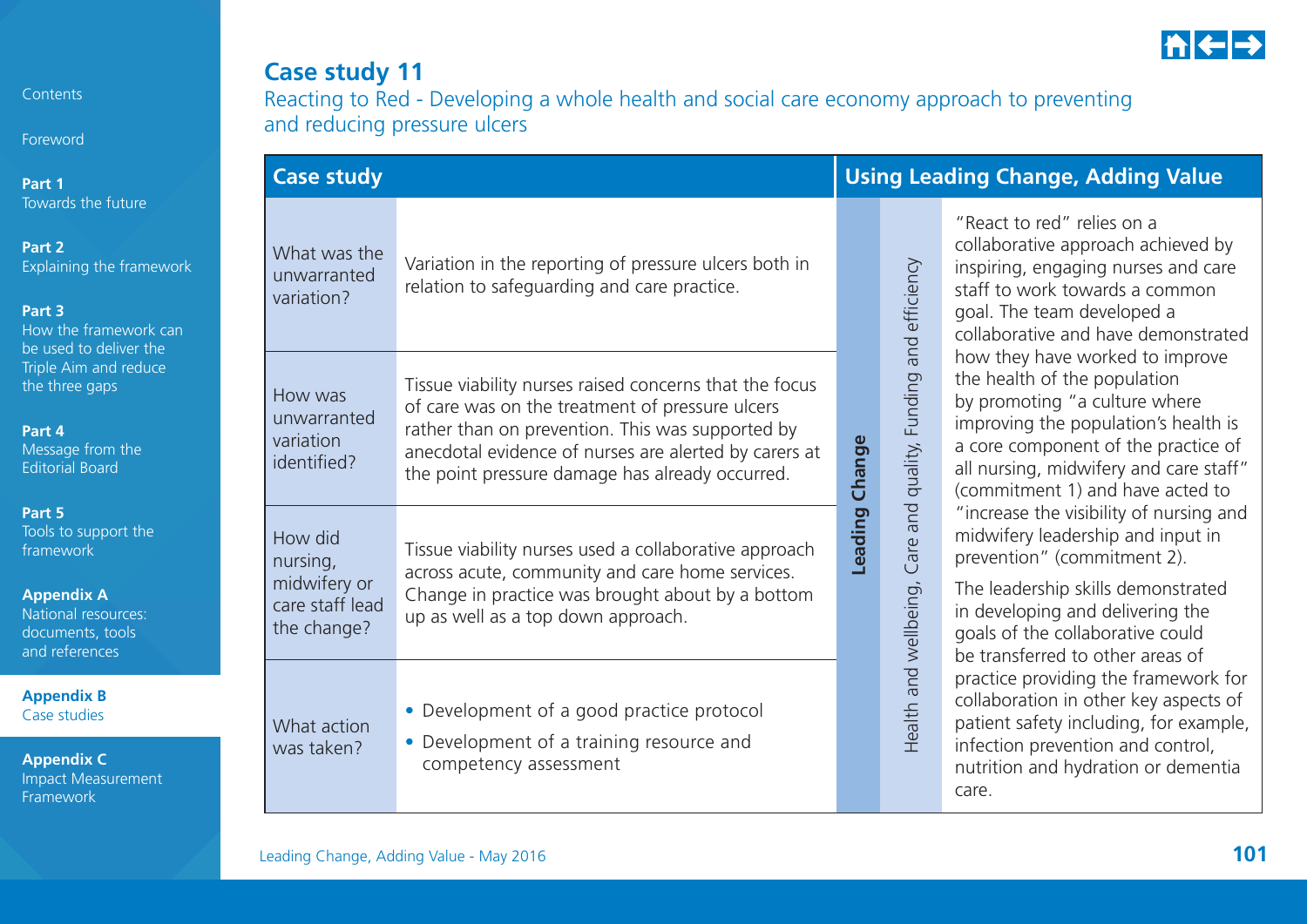

## **Case study 11 continued**

Reacting to Red - Developing a whole health and social care economy approach to preventing and reducing pressure ulcers

|                                             | <b>Case study</b>                                                   |                                                                                                                                                                                                                                                                                                                                                                                   |        |                                                 | <b>Using Leading Change, Adding Value</b>                                                                                                                                                                                                                                                                                                                        |  |  |  |
|---------------------------------------------|---------------------------------------------------------------------|-----------------------------------------------------------------------------------------------------------------------------------------------------------------------------------------------------------------------------------------------------------------------------------------------------------------------------------------------------------------------------------|--------|-------------------------------------------------|------------------------------------------------------------------------------------------------------------------------------------------------------------------------------------------------------------------------------------------------------------------------------------------------------------------------------------------------------------------|--|--|--|
| ire<br>amework<br>ork can<br>er the<br>duce | What metrics<br>were used<br>to measure/<br>demonstrate<br>success? | Development of a data collection tool which<br>demonstrated a reduction in the incidence of<br>pressure ulcers. This included an improvement of<br>data quality.                                                                                                                                                                                                                  | Value  | $\sigma$<br>use<br>Better<br>experiences,       | The collaborative intends to collect<br>more quantitative data to show the<br>impact of the work they have been<br>doing. This will include looking at<br>whether the education programmes<br>and information produced by the<br>collaborative have made a difference<br>to the knowledge of individuals and                                                     |  |  |  |
| ie<br>the<br>es:                            | What were<br>the successful<br>outcomes?                            | Data collection tools demonstrated a 55% reduction<br>in pressure ulcers within the first year.<br>The evaluation of the tools to date has shown them<br>to be very empowering for frontline staff, patients<br>and carers.<br>By identifying people who are at risk of developing<br>pressure ulcers and intervening early the incidence of<br>pressure damage has been reduced. | Adding | Better experie<br>resources<br>Better outcomes, | their practice.<br>Patient satisfaction will be measured;<br>this will include focussing on<br>patients who are unable, due to their<br>cognitive ability, to provide feedback<br>and will be collected through<br>relatives and carers including care<br>home staff. In doing so staff will be<br>"centred on individuals experiencing<br>care" (commitment 4). |  |  |  |

Contents Foreword

**Part 1** Towards the futu

**Part 2**  Explaining the fra

**Part 3** 

How the framew be used to delive Triple Aim and re the three gaps

**Part 4** 

Message from the Editorial Board

**Part 5** 

Tools to support framework

**Appendix A** 

National resource documents, tools and references

**Appendix B**  Case studies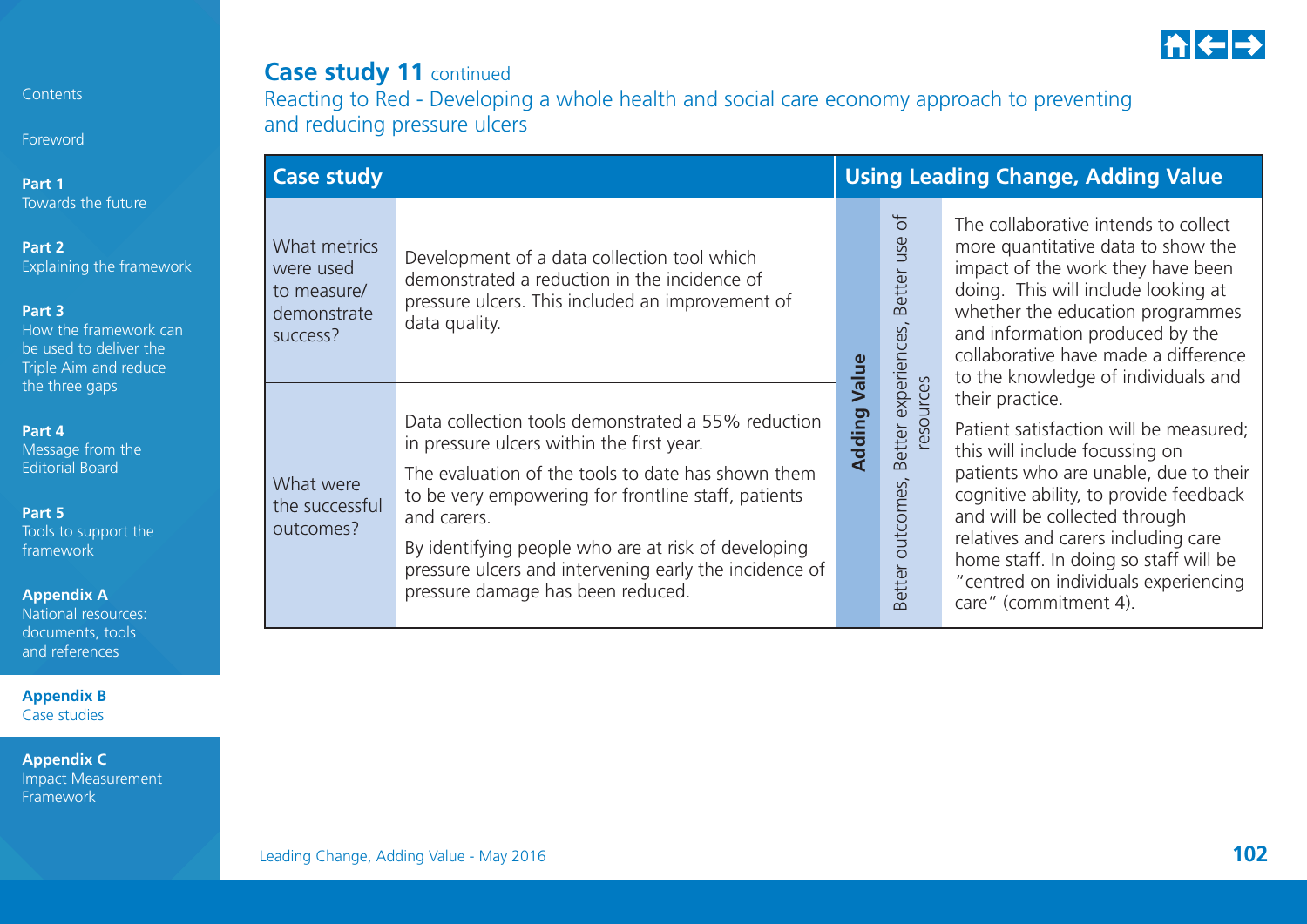

Foreword

**Part 1** Towards the future

**Part 2**  Explaining the framework

**Part 3** 

How the framework can be used to deliver the Triple Aim and reduce the three gaps

**Part 4** 

Message from the Editorial Board

**Part 5** 

Tools to support the framework

**Appendix A**  National resources: documents, tools

**Appendix B**  Case studies

and references

**Appendix C**  Impact Measurement Framework

## **Case study 12** Releasing nursing time while providing safer care

Organisations: Imperial College Healthcare NHS Trust

Contact:

Gerry Bolger, Imperial Trust Nurse Informatics Lead for Clinical Systems, g[erry.bolger@imperial.nhs.uk](mailto:Gerry.Bolger%40imperial.nhs.uk?subject=)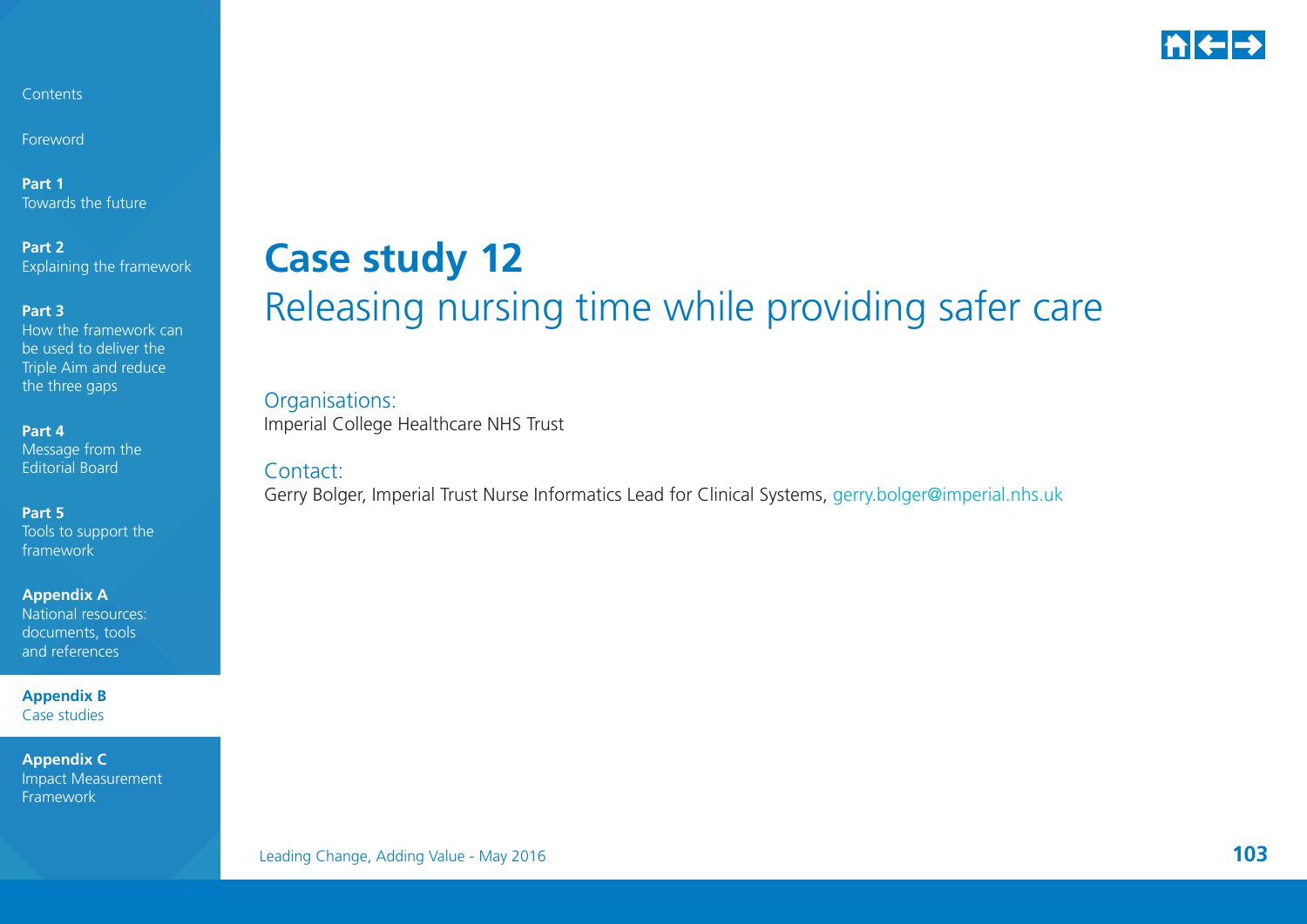

Foreword

**Part 1**  Towards the future

**Part 2**  Explaining the framework

#### **Part 3**

How the framework can be used to deliver the Triple Aim and reduce the three gaps

#### **Part 4**

Message from the Editorial Board

#### **Part 5**

Tools to support the framework

#### **Appendix A**

National resources: documents, tools and references

**Appendix B**  Case studies

**Appendix C**  Impact Measurement Framework

## **Case study 12**

Releasing nursing time while providing safer care

|  | <b>Case study</b>                                                     |                                                                                                                                                                                                                                                               |         | <b>Using Leading Change, Adding Value</b> |                                                                                                                                                                                                                              |  |  |
|--|-----------------------------------------------------------------------|---------------------------------------------------------------------------------------------------------------------------------------------------------------------------------------------------------------------------------------------------------------|---------|-------------------------------------------|------------------------------------------------------------------------------------------------------------------------------------------------------------------------------------------------------------------------------|--|--|
|  | What was the<br>unwarranted<br>variation?                             | The practice of documenting patient information on<br>paper often resulted in a fragmented approach to<br>the recording, visibility and access of information and<br>ease of escalation of patients at risk of deterioration.                                 |         |                                           | Patient safety is an essential<br>element of patient care. Through<br>the introduction of the electronic<br>system for the recording of National                                                                             |  |  |
|  | How was<br>unwarranted<br>variation<br>identified?                    | Through audits, case reviews and feedback from the<br>Critical Care Outreach Team.                                                                                                                                                                            |         | and quality, Funding and efficiency       | Early Warning Scores (NEWS) at<br>Imperial College Healthcare NHS<br>Trust, the Executive Nurse Director<br>and Nurse Informatics Lead have<br>"actively responded to what matters                                           |  |  |
|  | How did<br>nursing,<br>midwifery or<br>care staff lead<br>the change? | The project was driven by nurses and midwives.<br>Nurses and midwives have provided leadership<br>as local champions deciding on areas for<br>implementation and leading the implementation of<br>bedside vital signs monitors.                               | Leading | Change<br>Care                            | most to our staff and colleagues"<br>(commitment 6) ensuring a<br>consistency in the delivery of safe<br>patient care and reducing the time<br>of completing paper records.                                                  |  |  |
|  | What action<br>was taken?                                             | Implementation of the electronic patient record,<br>supported by a handover page showing the patient's<br>latest National Early Warning Scores (NEWS) score.<br>Hand held devices have been used to reduce<br>documentation time with decision support at the |         | and wellbeing,<br>Health                  | This provides a really good example<br>of how it is possible to "champion<br>the use of technology and<br>informatics to improve practice,<br>address unwarranted variations and<br>enhance outcomes" (commitment<br>$10$ ). |  |  |

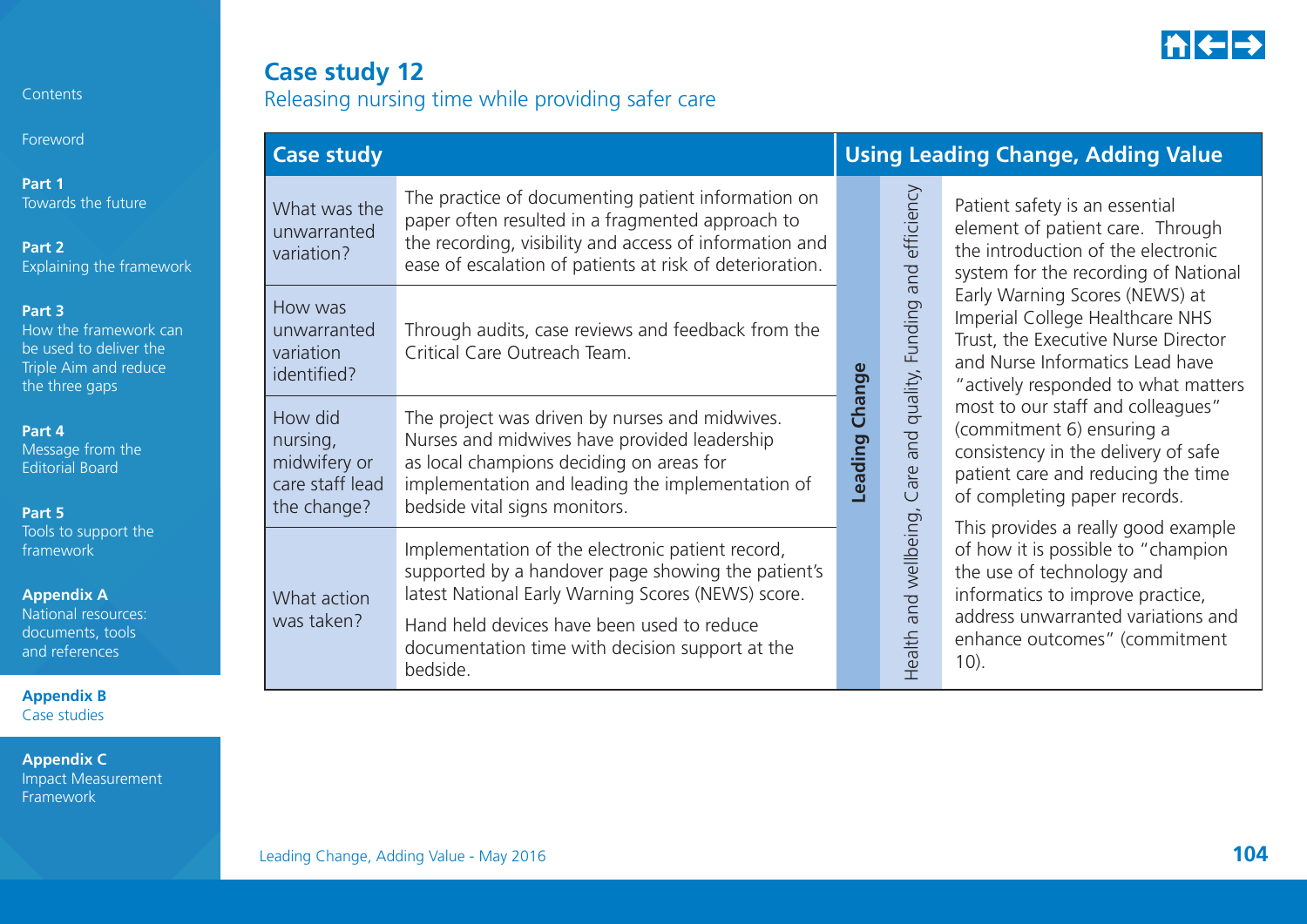

### **Case study 12** continued Releasing nursing time while providing safer care

| Part 1                                                                                                                                                                     | <b>Case study</b>                                                   |                                                                                                                                                                                                                                             | <b>Using Leading Change, Adding Value</b> |                                                                                      |                                                                                                                                                                                                                                                                                                                                        |  |
|----------------------------------------------------------------------------------------------------------------------------------------------------------------------------|---------------------------------------------------------------------|---------------------------------------------------------------------------------------------------------------------------------------------------------------------------------------------------------------------------------------------|-------------------------------------------|--------------------------------------------------------------------------------------|----------------------------------------------------------------------------------------------------------------------------------------------------------------------------------------------------------------------------------------------------------------------------------------------------------------------------------------|--|
| Towards the future<br>Part 2<br>Explaining the framework<br>Part 3<br>How the framework can<br>be used to deliver the<br>Triple Aim and reduce<br>the three gaps<br>Part 4 | What metrics<br>were used<br>to measure/<br>demonstrate<br>success? | • Length of time to document patients NEWS scores.<br>• Reducing readmissions to ITU.<br>• Increasing timely SBAR (Situation, Background,<br>Assessment, Recommendation) notifications to<br>Critical Care Outreach and medical colleagues. | Value<br><b>Adding</b>                    | $\sigma$<br>use<br>Better<br>experiences,<br>resources<br>Better<br>Better outcomes, | As an IT based solution there is<br>significant opportunity to look at<br>the data produced and measure<br>the impact this is having on patient<br>outcomes. The information<br>goes directly into the patient<br>record reducing the incidence of<br>transcription errors and therefore<br>increasing the accuracy of<br>information. |  |
| Message from the<br><b>Editorial Board</b><br>Part 5<br>Tools to support the<br>framework<br><b>Appendix A</b><br>National resources:<br>documents, tools                  | What were<br>the successful<br>outcomes?                            | Improved patient safety as a result of earlier and<br>consistent referral to critical care outreach and<br>medical colleagues.                                                                                                              |                                           |                                                                                      | This is the start of a journey for staff<br>at Imperial College Healthcare NHS<br>Trust who will use the experience<br>to date to identify areas in which<br>technology can be used to provide<br>decision support and further increase<br>the speed at which corrective action<br>can be made.                                        |  |

**Appendix B**  Case studies

and references

Contents

Foreword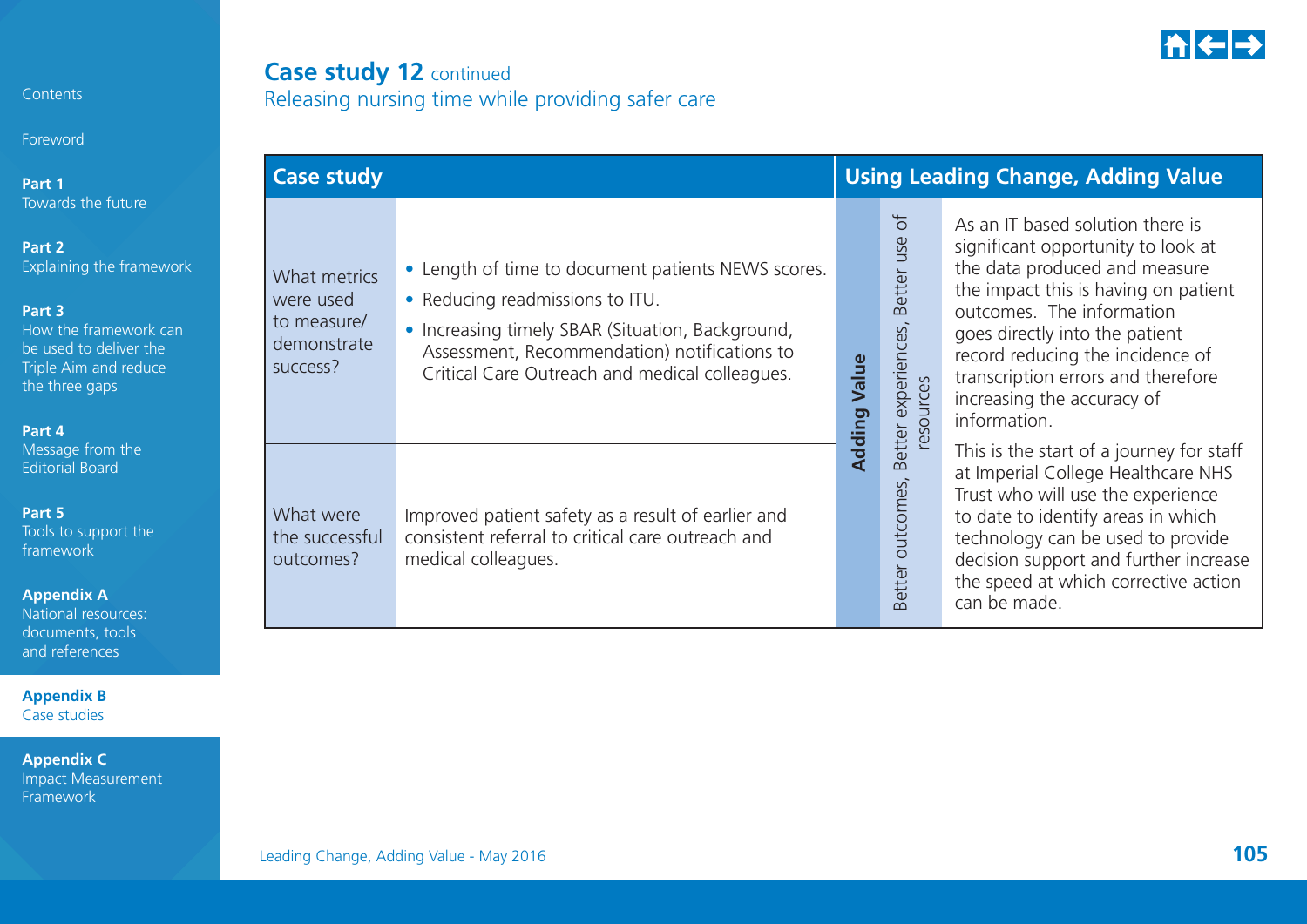

Foreword

**Part 1** Towards the future

**Part 2**  Explaining the framework

**Part 3** 

How the framework can be used to deliver the Triple Aim and reduce the three gaps

**Part 4** Message from the Editorial Board

**Part 5**  Tools to support the framework

**Appendix A**  National resources: documents, tools and references

**Appendix B**  Case studies

**Appendix C**  Impact Measurement Framework

## **Case study 13** Telemedicine in care homes

Organisations: Airedale NHS Foundation Trust

Contact:Rachel Binks, Nurse Consultant, [rachel.binks@anhst.nhs.uk](mailto:rachel.binks%40anhst.nhs.uk?subject=)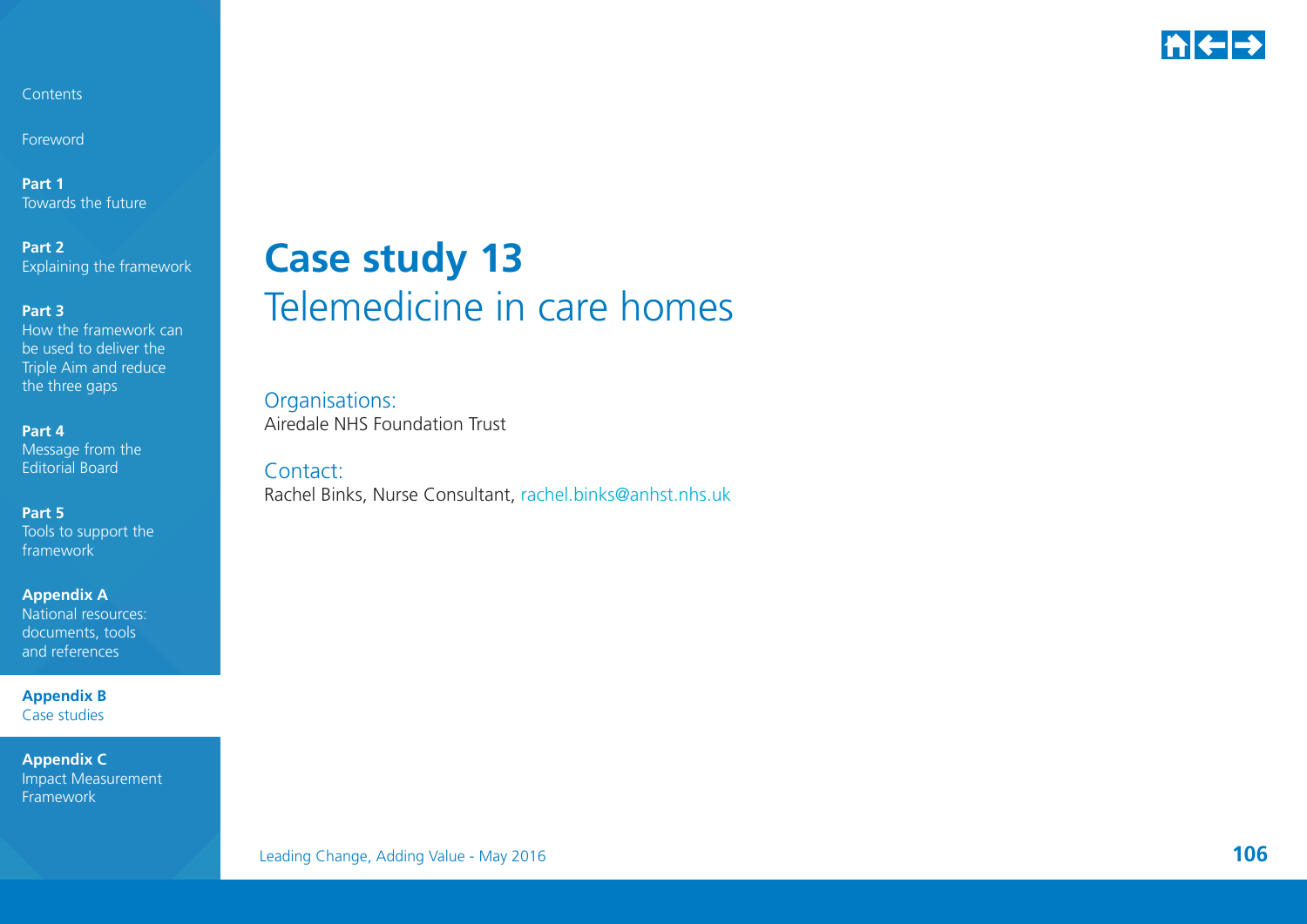

Foreword

**Part 1** Towards the future

**Part 2** Explaining the framework

#### **Part 3**

How the framework can be used to deliver the Triple Aim and reduce the three gaps

#### **Part 4**

Message from the Editorial Board

#### **Part 5**

Tools to support the framework

#### **Appendix A**

National resources: documents, tools and references

**Appendix B**  Case studies

**Appendix C**  Impact Measurement Framework

### **Case study 13** Telemedicine in care homes

| <b>Case study</b>                                                                                                                                                                                                                                                                                                                                                                            |                                                                                                                                                                                                                                                                                                                                                                                                                                                                                                                                                  |                | <b>Using Lead</b>                                              |
|----------------------------------------------------------------------------------------------------------------------------------------------------------------------------------------------------------------------------------------------------------------------------------------------------------------------------------------------------------------------------------------------|--------------------------------------------------------------------------------------------------------------------------------------------------------------------------------------------------------------------------------------------------------------------------------------------------------------------------------------------------------------------------------------------------------------------------------------------------------------------------------------------------------------------------------------------------|----------------|----------------------------------------------------------------|
| What was the<br>unwarranted<br>variation?                                                                                                                                                                                                                                                                                                                                                    | Rising numbers of acute admissions and Emergency<br>Department (ED) attendance from care homes, which could<br>lead to unnecessary distress and avoidable hospital stays.                                                                                                                                                                                                                                                                                                                                                                        |                |                                                                |
| How was<br>unwarranted<br>variation<br>identified?                                                                                                                                                                                                                                                                                                                                           | Consideration of rising number of admissions and Emergency<br>Department attendances in hospital statistics.                                                                                                                                                                                                                                                                                                                                                                                                                                     |                |                                                                |
| Colleagues at Airedale recognised that telemedicine used<br>How did nursing,<br>successfully in prison healthcare could be applied to support<br>midwifery or<br>care homes. The Critical Care Outreach team who had skills in<br>care staff lead<br>assessment and treatment of deteriorating patients led work to<br>the change?<br>deliver a telemedicine service in 27 local care homes. |                                                                                                                                                                                                                                                                                                                                                                                                                                                                                                                                                  | Leading Change |                                                                |
| What action<br>was taken?                                                                                                                                                                                                                                                                                                                                                                    | This team were supported to use their assessment skills via<br>video link.<br>A 24/7 telemedicine hub was then established to support the<br>staff and carers of frail elderly residents in care homes, using<br>remote video consultation.<br>The Digital Care Hub now employs 18 WTE nurses and<br>therapists with skills and experience to deliver care remotely.<br>The hub also hosts a GP triage service, a 24/7 end of life<br>telephone and video service, an intermediate care hub where<br>health and social care work in partnership. |                | Health and wellbeing, Care and quality, Funding and efficiency |

### **Case study Using Leading Change, Adding Value**

Using the learning from the prison healthcare work, nurse leaders developed the care home model, supported by specialists in the acute trust, in order to avoid potentially unnecessary trips to ED and hospital wards. In doing so the team "increased the visibility of nursing leadership and input in prevention" (commitment 2)

Commitment 5 "we will work in partnership with individuals, their families, carers and others important to them" is particularly relevant to the work in Airedale NHS Foundation Trust. Residents and carers are empowered to be involved in decision making around their care, ensuring the best possible outcomes and what matters to them.

Patient benefits are already being realised as clinicians in secondary and primary care can view shared data such as medication, clinical notes and begin to blur organisational boundaries by initiating community actions from secondary care, and vice versa. This improves patient experience and also improves overall service efficiency.

The telemedicine hub is staffed 24/7 by acute care nurses with access to specialists as required, meeting commitment 9 "we will have the right staff in the right places and at the right time."

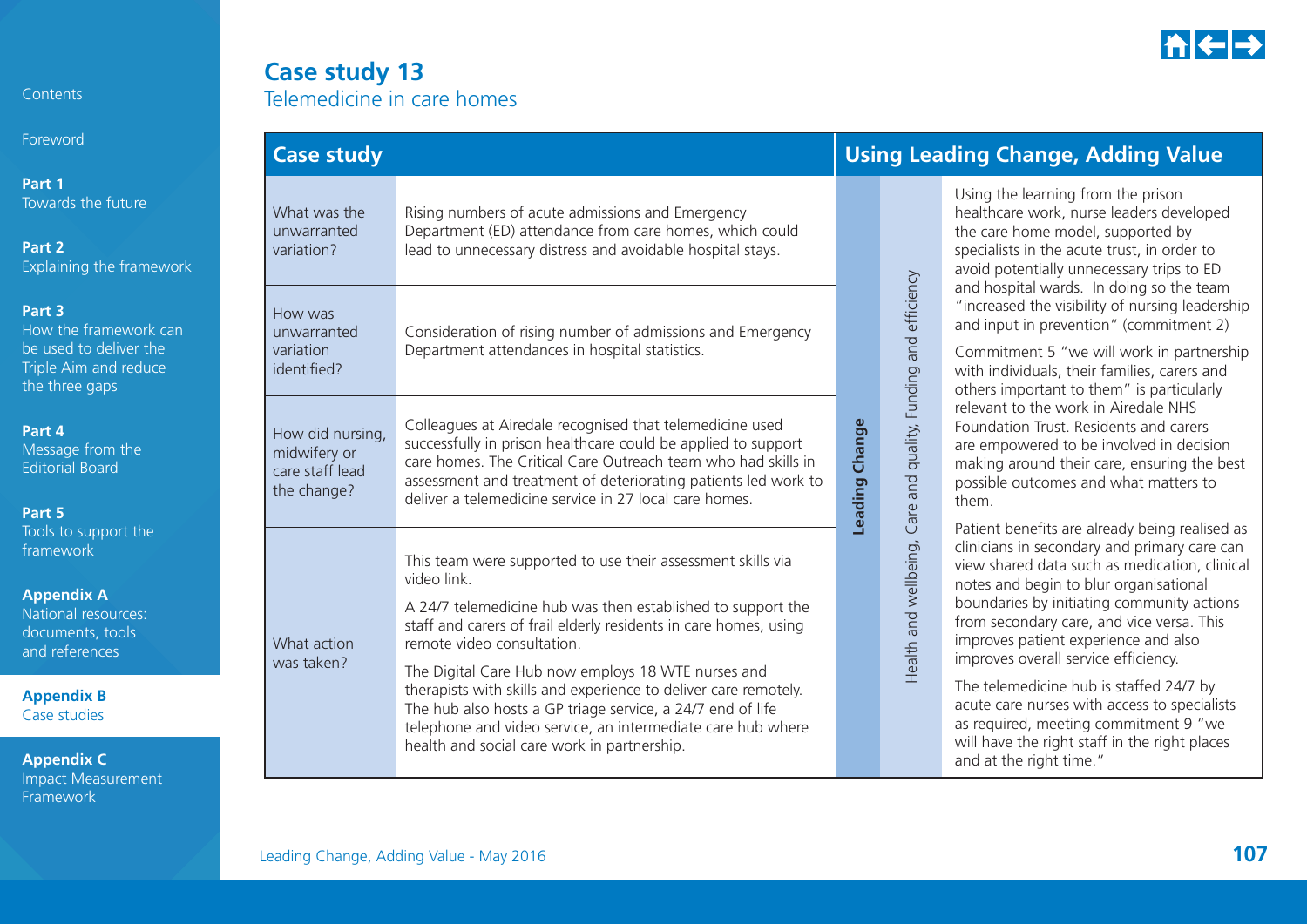

### **Case study 13** continued Telemedicine in care homes

| Part 1                                                                                                                                                                                | <b>Case study</b>                                                   |                                                                                                                                                                                                                                                                        |              | <b>Using Leading Change, Adding Value</b>                  |                                                                                                                                                                                                                                                                                                                                                                          |  |  |
|---------------------------------------------------------------------------------------------------------------------------------------------------------------------------------------|---------------------------------------------------------------------|------------------------------------------------------------------------------------------------------------------------------------------------------------------------------------------------------------------------------------------------------------------------|--------------|------------------------------------------------------------|--------------------------------------------------------------------------------------------------------------------------------------------------------------------------------------------------------------------------------------------------------------------------------------------------------------------------------------------------------------------------|--|--|
| Towards the future<br>Part 2<br>Explaining the framework<br>Part <sub>3</sub><br>How the framework can<br>be used to deliver the<br>Triple Aim and reduce<br>the three gaps<br>Part 4 | What metrics<br>were used<br>to measure/<br>demonstrate<br>success? | Early data showed a reduction in avoidable ED<br>attendance (14%) and acute admissions to hospital<br>(5%) from care homes.<br>Residents are triaged through the telemedicine<br>system and where possible their issues are addressed<br>by nurses working in the hub. | <b>Value</b> | $\sigma$<br>Better use<br>Better experiences,<br>resources | The telemedicine system of<br>assessment is now in almost 500<br>care homes across the UK. This<br>is a significant achievement but<br>also allows an evaluation at scale<br>to demonstrate the value of this<br>work and an opportunity for nurses<br>to "lead and drive research to<br>evidence the impact of what we do"<br>(commitment 7).                           |  |  |
| Message from the<br><b>Editorial Board</b><br>Part 5<br>Tools to support the<br>framework<br><b>Appendix A</b><br>National resources:<br>documents, tools<br>and references           | What were<br>the successful<br>outcomes?                            | Care home residents are now able to access remote<br>consultations reducing their need to attend GP<br>surgeries and also the need for GPs to visit care<br>homes.                                                                                                     | Adding       | Better outcomes,                                           | The team at Airedale NHS<br>Foundation Trust will "champion the<br>use of technology and informatics<br>to improve practice, address<br>unwarranted variations and enhance<br>outcomes" (commitment 10) and<br>are planning, as part of the national<br>Vanguard programme, to develop a<br>virtual training room for care homes<br>to deliver remote training sessions. |  |  |

**Appendix B**  Case studies

Contents

Foreword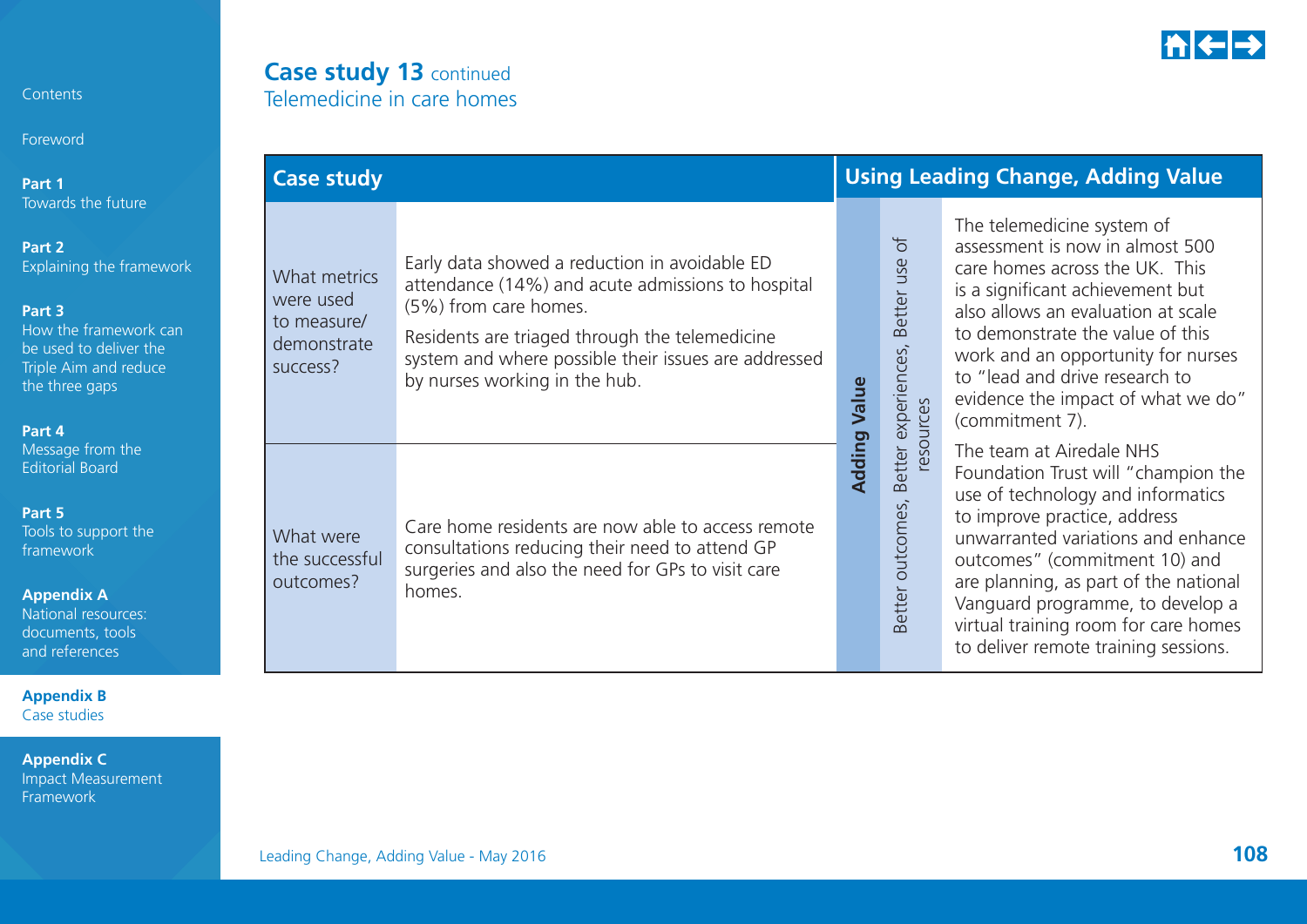

Foreword

**Part 1** Towards the future

**Part 2**  Explaining the framework

**Part 3** 

How the framework can be used to deliver the Triple Aim and reduce the three gaps

**Part 4** 

Message from the Editorial Board

**Part 5** 

Tools to support the framework

**Appendix A** 

National resources: documents, tools and references

**Appendix B**  Case studies

**Appendix C**  Impact Measurement Framework

## **Case study 14** Using social media for reaching women and families in healthcare services

Organisations: Western Sussex Hospitals NHS Foundation Trust

Contact:Cate Bell, Head of Research, [cate.bell@wsht.nhs.uk](mailto:cate.bell%40wsht.nhs.uk?subject=)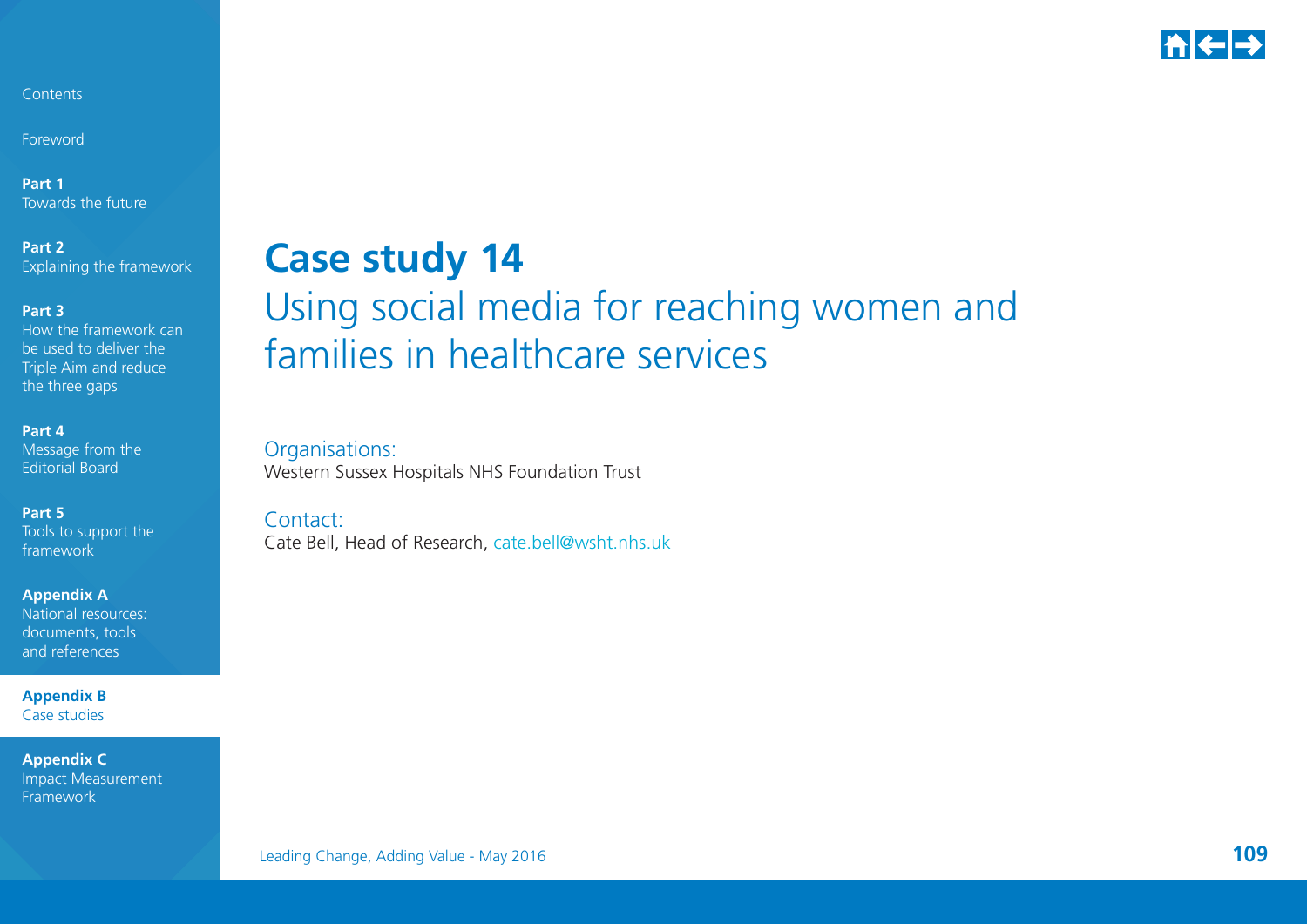

## **Case study 14** Using social media for reaching women and families in healthcare services

| Foreword                                                                                             | <b>Case study</b>                                                  |                                                                                                                                                                                                                                                                                                                                                                                                                        |                | <b>Using Leading Change, Adding Value</b>                                                                                                                                                                                                                                                                          |                                                                                                                                                                                                                                                                                                                                                                                                                                                                                                                                                                                                                                                                                                                                                                          |  |
|------------------------------------------------------------------------------------------------------|--------------------------------------------------------------------|------------------------------------------------------------------------------------------------------------------------------------------------------------------------------------------------------------------------------------------------------------------------------------------------------------------------------------------------------------------------------------------------------------------------|----------------|--------------------------------------------------------------------------------------------------------------------------------------------------------------------------------------------------------------------------------------------------------------------------------------------------------------------|--------------------------------------------------------------------------------------------------------------------------------------------------------------------------------------------------------------------------------------------------------------------------------------------------------------------------------------------------------------------------------------------------------------------------------------------------------------------------------------------------------------------------------------------------------------------------------------------------------------------------------------------------------------------------------------------------------------------------------------------------------------------------|--|
| Part 1<br>Towards the future<br>Part 2<br>Explaining the framework                                   | What was the<br>unwarranted<br>variation?                          | The maternity department had developed a number of<br>initiatives to support women with additional needs, however<br>there were still many women who were not fully engaged and<br>not able to access important information and support during<br>their maternity care.                                                                                                                                                | and efficiency |                                                                                                                                                                                                                                                                                                                    | Midwives at Western Sussex Hospitals NHS<br>FT realised that the traditional methods of<br>support for women were not reaching all<br>who needed them. The team are "centred<br>on individuals experiencing care" and                                                                                                                                                                                                                                                                                                                                                                                                                                                                                                                                                    |  |
| Part 3<br>How the framework can<br>be used to deliver the<br>Triple Aim and reduce<br>the three gaps | How was<br>unwarranted<br>variation<br>identified?                 | Local performance data identified a discrepancy between<br>the numbers of women who might benefit from the Weight<br>Management in Pregnancy (WMIP) programme (and other<br>specialist services) and those actually attending the face to face<br>sessions showing that a significant number of women were not<br>accessing available services.                                                                        |                | having identified the unwarranted variation<br>the team have worked with women to find<br>a solution to this. By improving the support<br>and information available to this group of<br>people they have demonstrated how they<br>have "worked with individuals, families<br>and communities to equip them to make |                                                                                                                                                                                                                                                                                                                                                                                                                                                                                                                                                                                                                                                                                                                                                                          |  |
| Part 4<br>Message from the<br><b>Editorial Board</b><br>Part 5<br>Tools to support the               | How did nursing,<br>midwifery or<br>care staff lead<br>the change? | Midwives talked with women to explore why they were not<br>accessing the information and support available to them<br>through their pregnancy. These included ability to attend due<br>to time, work or family commitments and travel as well as<br>social aspects. The drivers to explore the use of social media to<br>support care came from feedback from women.                                                   | Leading Change | Care and quality, Funding                                                                                                                                                                                                                                                                                          | informed choices and manage their own<br>health" (commitment 3).<br>While the work to utilise social media is<br>primarily based on support and information<br>for women, the team have embraced this<br>method of communication and are using<br>similar methods to communicate with staff<br>who work in the unit. Good communication<br>is important to effective team working<br>and this is one way in which the team<br>can demonstrate that they have "actively<br>responded to what matters most to our<br>staff and colleagues" (commitment 6).<br>In developing the use of social media<br>the team have "championed the use of<br>technology and informatics to improve<br>practice, address unwarranted variations<br>and enhance outcomes" (commitment 10). |  |
| framework<br><b>Appendix A</b><br>National resources:<br>documents, tools<br>and references          | What action<br>was taken?                                          | To widen participation and address the barriers of time<br>and accessibility plans to use social media were developed.<br>Facebook was chosen as an accessible format with which many<br>women may already be familiar and is free to use.<br>A pilot Facebook page was set up by women and midwives<br>involved with the Weight Management in Pregnancy<br>Programme (WMIP), and was trialled for three months. Group |                | Health and wellbeing,                                                                                                                                                                                                                                                                                              |                                                                                                                                                                                                                                                                                                                                                                                                                                                                                                                                                                                                                                                                                                                                                                          |  |
| <b>Appendix B</b><br>Case studies<br><b>Appendix C</b><br><b>Impact Measurement</b>                  |                                                                    | permissions and membership were monitored and rules<br>and best practice quidance collaboratively developed. After<br>successful piloting, participation was widened to all women<br>who might benefit from the WMIP programme and other<br>group pages developed to support women and their families.                                                                                                                 |                |                                                                                                                                                                                                                                                                                                                    |                                                                                                                                                                                                                                                                                                                                                                                                                                                                                                                                                                                                                                                                                                                                                                          |  |

Contents

Foreword

Framework